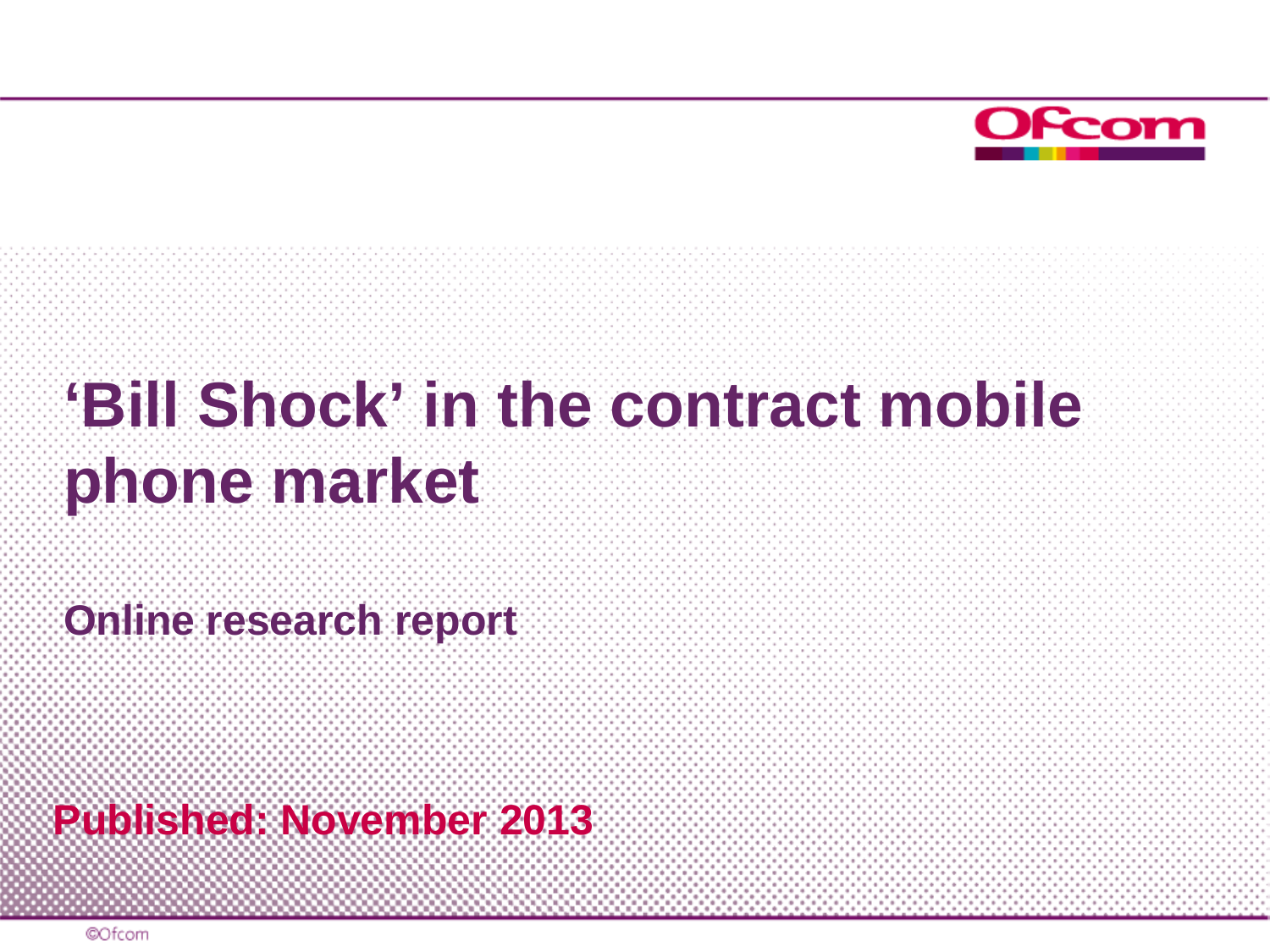

### **Contents**

- Section 1 Background, objectives, methodology and sample
- Section 2 Executive summary
- Section 3 Overview of bill shock
- Section 4 Calls to numbers not included in allowance
- Section 5 Exceeding monthly voice allowance
- Section 6 Using data without a data allowance
- Section 7 Exceeding data allowance
- Section 8 Using mobile abroad
- Section 9 Use of a lost or stolen mobile phone
- Section 10 Sending Messages
- Section 11 Preventative measures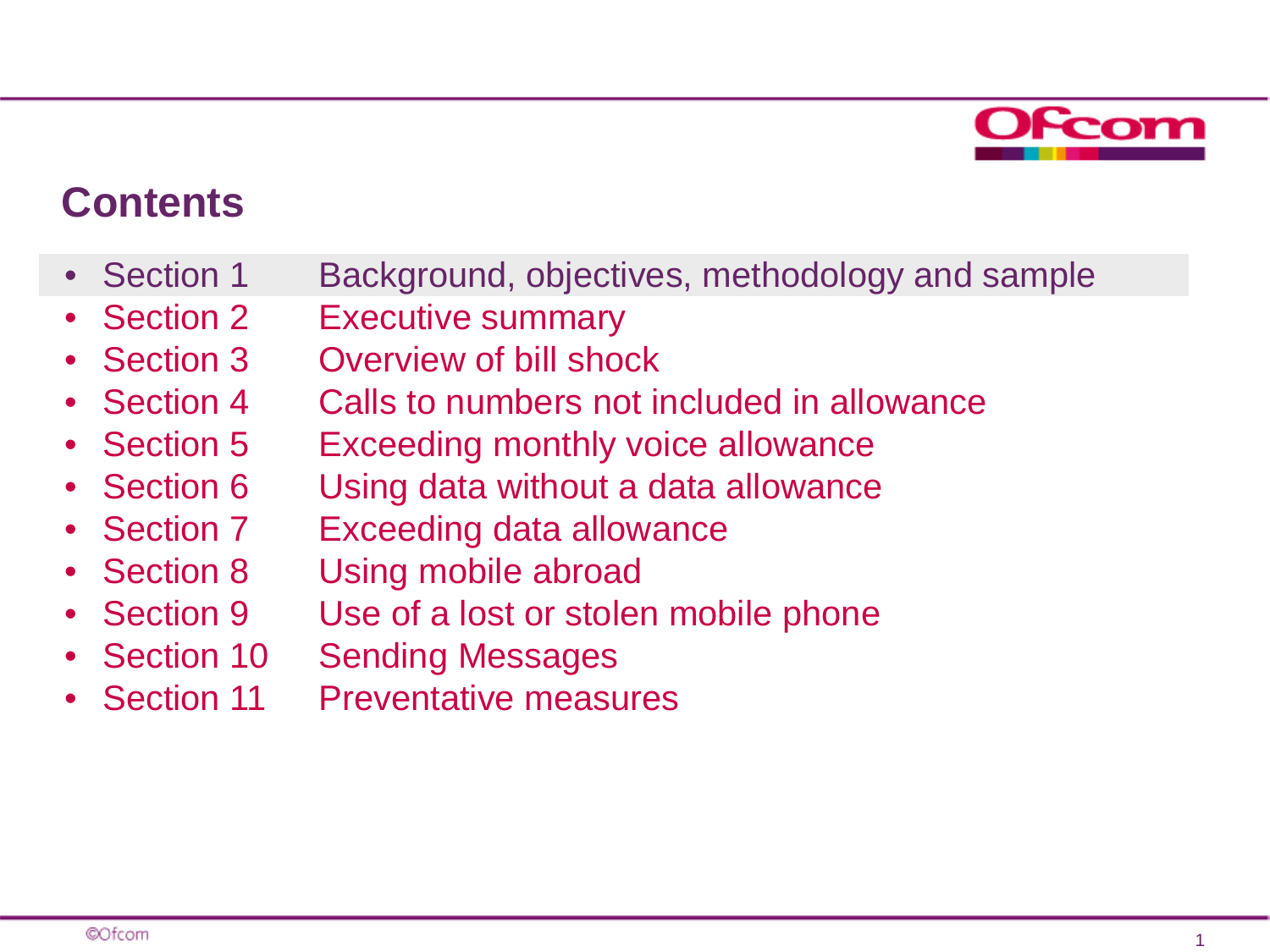

### **Background**

- Communications services feature usage-based charging, which combined with the availability of a wide variety of services priced at different levels, some of which are used infrequently, means that consumers can find themselves facing bills that exceed what they are used to, or expect. This is referred to as 'unexpectedly high bills' or 'bill shock'.
- Concerns about bill shock have been expressed directly by consumers in complaints received by Ofcom, as well as by MPs and through reporting in the media. The complaints that Ofcom receives about unexpectedly high bills are usually in relation to mobile phone bills.
- Last year Ofcom commissioned research to better understand the impact and consumer harm resulting from unexpectedly high bills received by mobile phone consumers. A repeat of this study was commissioned in 2013 to look at trends and understand the new issues/causes relating to the sending of text messages.
- This report has been written by Other Lines of Enquiry in consultation with Ofcom.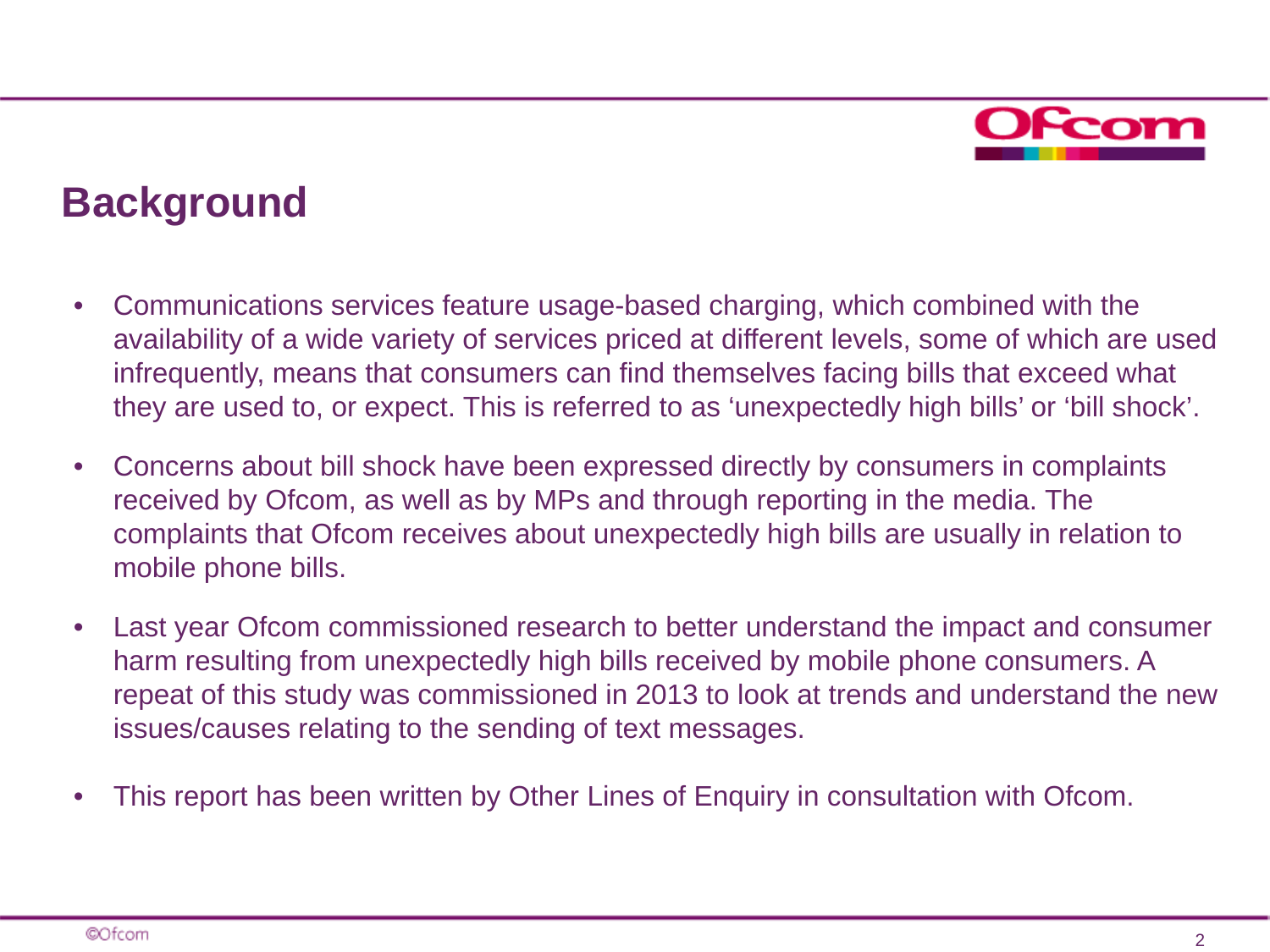

### **Objectives (Overview)**

- To understand in more detail the issues being experienced by consumers as a result of bill shock in the mobile contract market in 2013 and (where appropriate) to compare experiences with data from 2012.
- More specifically to better understand:
	- The extent of 'harm' to consumers caused by bill shock both financial and other
	- Type of usage causing bill shock numbers called, data used etc.
	- The extent of any overlap between causes of bill shock e.g. where consumers experience more than one type
	- The extent to which consumers are empowered to complain and receive any compensation
	- The sources of information on the cost of calls/data that consumers use
	- To compare what, if any, changes have taken place since last year's research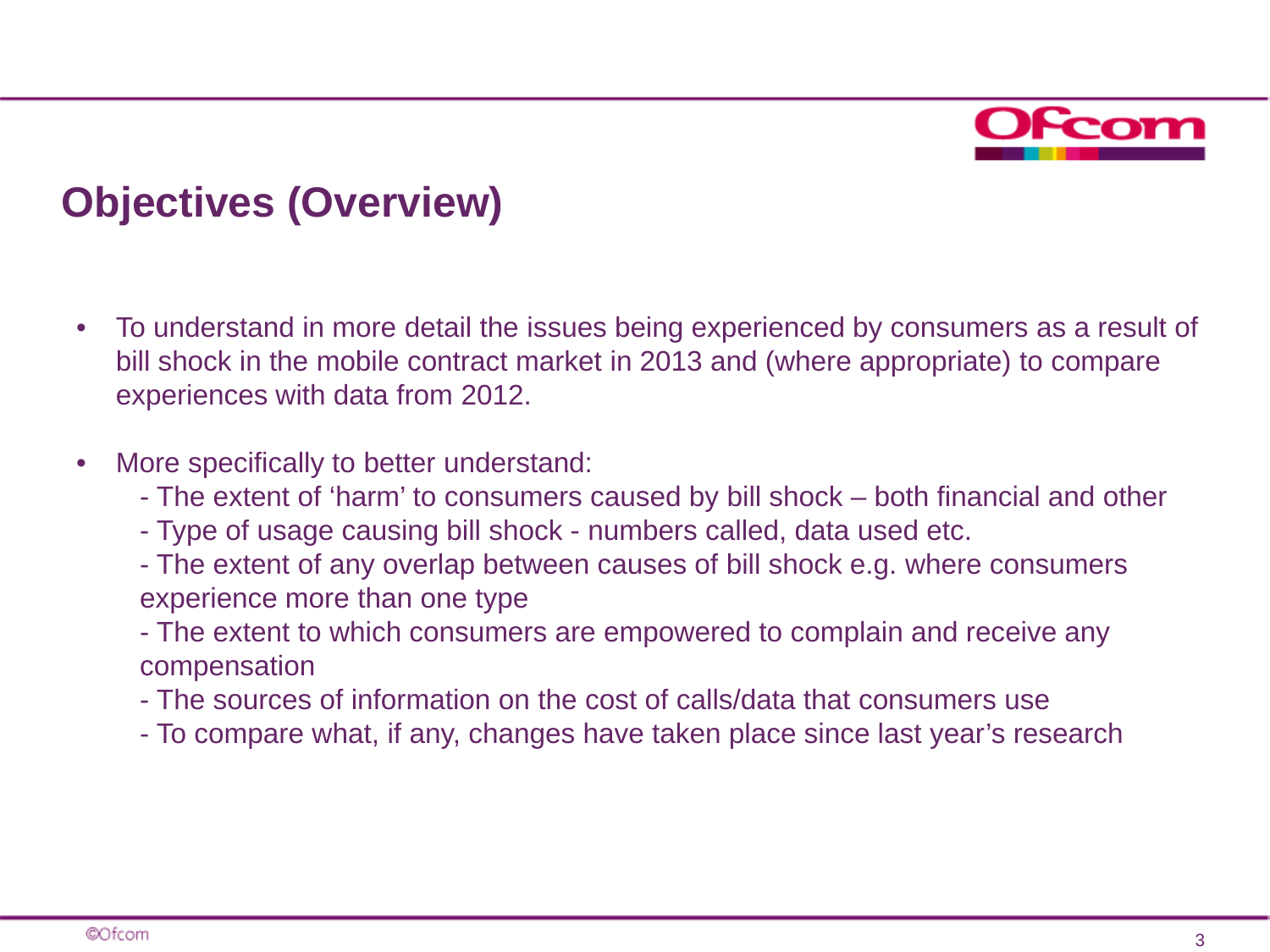

### **Objectives (in-depth)**

- Provide further detail on the cause of bill shock
	- Understand more about what types of voice calls cause bill shock
	- Understand what type of data usage causes bill shock
	- Understand more about the causes of bill shock when roaming both inside and outside the EU
	- Understand more about the types of text message that cause bill shock
- Extent to which consumers are aware of and are using measures to protect against bill shock
	- Detail on awareness of consumer's liability for unauthorised calls made in the event of a lost or stolen mobile phone, i.e. for charges incurred from when the phone is gone to when it is reported as lost/stolen
	- Detail on awareness of whether it is possible to choose tariffs for usage that enable consumers to set their own financial caps and receive usage alerts
	- Detail on awareness of how consumers can protect themselves, e.g. by locking their phones
	- Mobile tariff transparency sources of information on cost of calls, awareness of cost of calls outside tariff bundle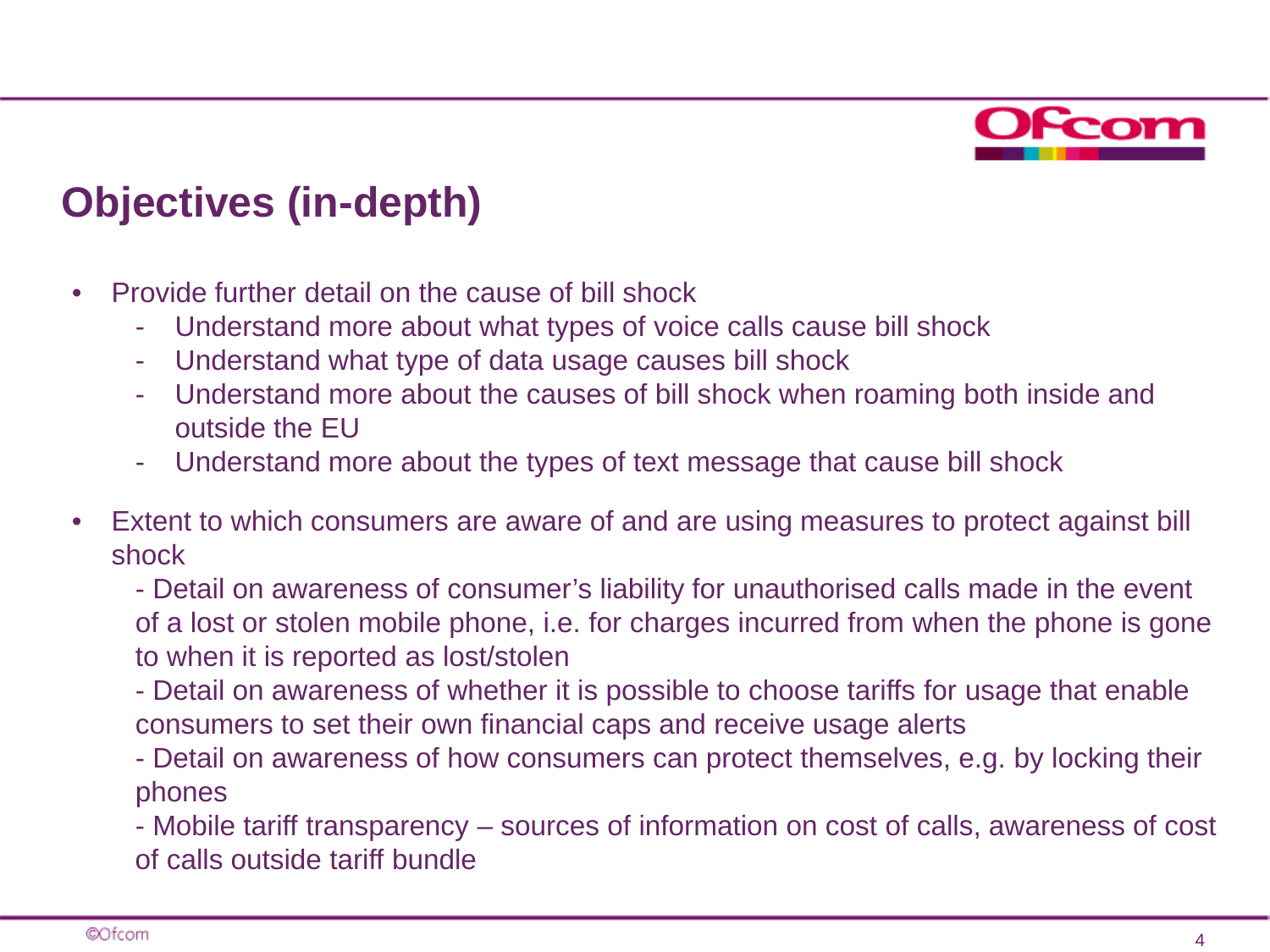

### **Methodology**

- Other Lines of Enquiry have used an in-house online panel, panelbase.net, which has 200,000 registered members in the UK. This panel was used to source the sample.
- The survey was conducted between  $16<sup>th</sup>$  July and  $12<sup>th</sup>$  August 2013. The questionnaire was adapted from the 2012 questionnaire by Other Lines of Enquiry and Ofcom to ensure key trend data could be collected whilst also accounting for market changes.
- Respondents were given a small incentive to complete the survey with a higher incentive provided to those who answered questions relevant to multiple issues/quota groups
- At the start of the survey respondents were screened to ensure that:
	- They personally own a mobile phone paid for on a monthly contract basis
	- They personally pay the bill for this mobile phone
- Quotas were imposed on reason for bill shock. Soft quotas were placed on demographics to ensure the sample remained fairly representative of the mobile contract market, acknowledging that the characteristics of those suffering bill shock may vary from the overall market.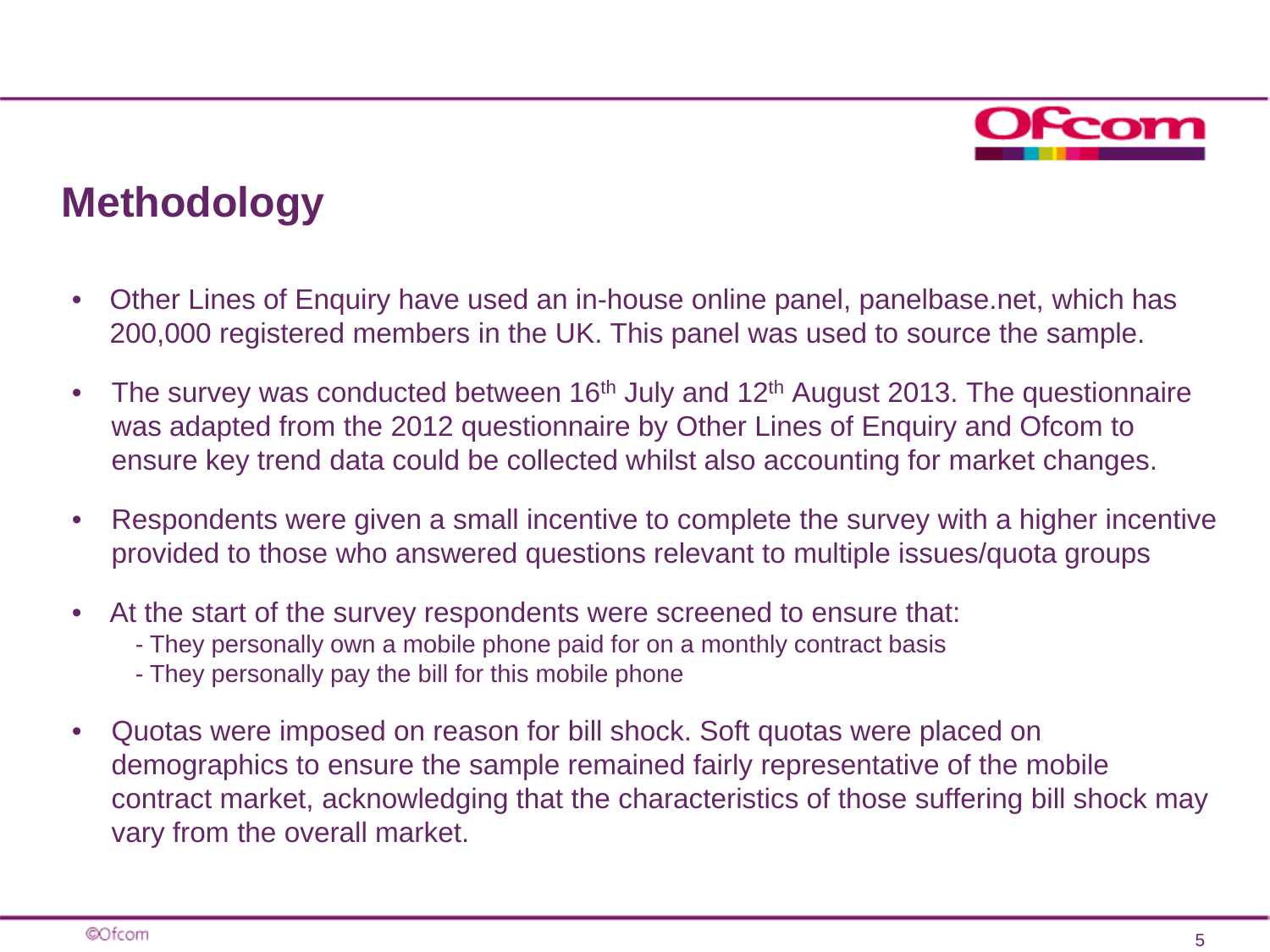

### **Methodology - Weighting**

- The table below shows the demographic profile of responses achieved and subsequent weighting. Where data on bill shock as a whole is presented, the profile is weighted to match the demographics of mobile phone contract users according to Wave 1 of Ofcom's Tech Tracker in 2013.
- Data on individual types of bill shock are not weighted as some variation of demographics would be expected within individual bill shock groups.

|            |                  |             | <b>Demographics</b> | <b>Have a Smartphone?</b> |                |                      |               |  |  |  |
|------------|------------------|-------------|---------------------|---------------------------|----------------|----------------------|---------------|--|--|--|
|            |                  | Un-weighted | Weighted            | Yes - Un-weighted         | Yes - Weighted | No - Un-<br>weighted | No - Weighted |  |  |  |
| Gender     | Male             | 49%         | 50%                 | 88%                       | 79%            | 12%                  | 21%           |  |  |  |
|            | Female           | 51%         | 50%                 | 83%                       | 77%            | 17%                  | 23%           |  |  |  |
| <u>Age</u> | 16-34            | 45%         | 41%                 | 93%                       | 89%            | 7%                   | 11%           |  |  |  |
|            | $35 - 44$        | 24%         | 25%                 | 90%                       | 83%            | 10%                  | 17%           |  |  |  |
|            | 45-54            | 17%         | 16%                 | 80%                       | 74%            | 20%                  | 26%           |  |  |  |
|            | $55+$            | 14%         | 18%                 | 62%                       | 47%            | 38%                  | 53%           |  |  |  |
| <b>SEG</b> | AВ               | 40%         | 31%                 | 88%                       | 82%            | 12%                  | 18%           |  |  |  |
|            | C <sub>1</sub>   | 31%         | 33%                 | 87%                       | 80%            | 13%                  | 20%           |  |  |  |
|            | C <sub>2</sub>   | 14%         | 17%                 | 85%                       | 77%            | 15%                  | 23%           |  |  |  |
|            | DE.              | 15%         | 19%                 | 77%                       | 67%            | 23%                  | 33%           |  |  |  |
|            | Location England | 86%         | 85%                 | 86%                       | 78%            | 14%                  | 22%           |  |  |  |
|            | Scotland         | 8%          | 8%                  | 84%                       | 76%            | 16%                  | 24%           |  |  |  |
|            | <b>Wales</b>     | 4%          | 4%                  | 91%                       | 86%            | 9%                   | 14%           |  |  |  |
|            | N. Ireland       | $1\%$       | 2%                  | 67%                       | 59%            | 33%                  | 42%           |  |  |  |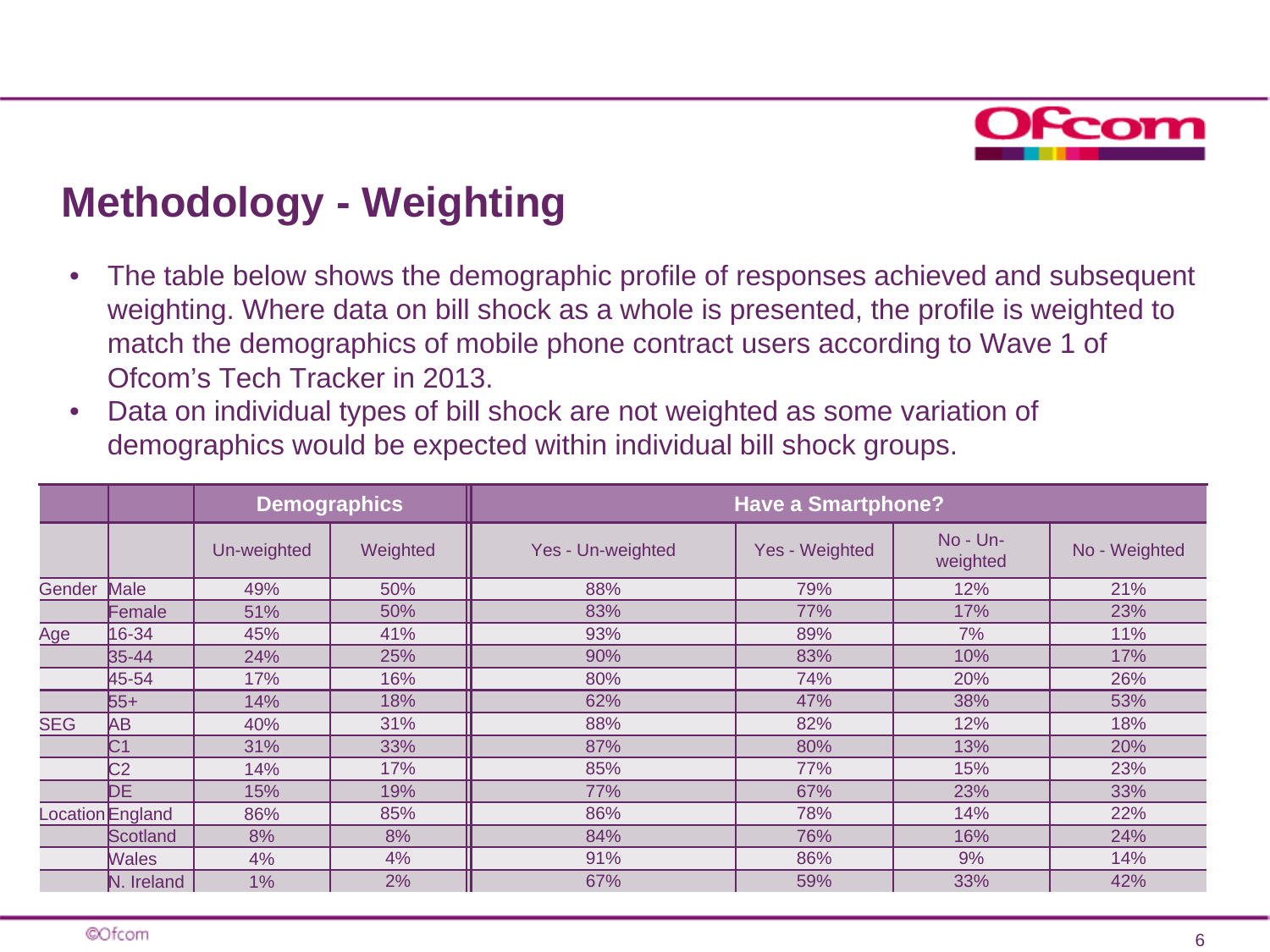

### **Sample Summary**

- In total 1,102 respondents completed the survey. As respondents could experience bill shock due to multiple reasons, respondents completed the survey in relation to a maximum of 2 causes.
- Assignment was initially prioritised based on expected incidence and updated dynamically to ensure an even number of completes.

| Quota<br>group | <b>Bill Shock Issue (in the last 12 months)</b> | <b>Estimated</b><br>incidence* | <b>Initial</b><br><b>Priority</b> | <b>Number of</b><br>completes |    |
|----------------|-------------------------------------------------|--------------------------------|-----------------------------------|-------------------------------|----|
|                | Calls to numbers not included in allowance      | 3%                             |                                   | 206                           |    |
| 2              | Exceeding monthly voice allowance               | 1.2%                           | 6                                 | 214                           |    |
| 3              | Using data not included in allowance            | 1%                             | 5                                 | 201                           |    |
| $\overline{4}$ | Exceeding data allowance                        | 0.6%                           | 3                                 | 109                           |    |
| 5              |                                                 | <b>Data</b>                    | 0.5%                              | 2                             | 64 |
|                | Using mobile while away in Europe               | Voice                          |                                   |                               | 69 |
| 6              | Data                                            |                                | 0.5%                              |                               | 59 |
|                | Using mobile while away outside of Europe       |                                |                                   | 51                            |    |
|                | Lost/stolen phone                               | 3%                             | 8                                 | 201                           |    |
| 8              | Sending messages not included in allowance      | 0.7%                           | 4                                 | 109                           |    |

*\*incidence rates based on Ofcom face to face survey of 6,277 UK adults conducted in March/April 2013*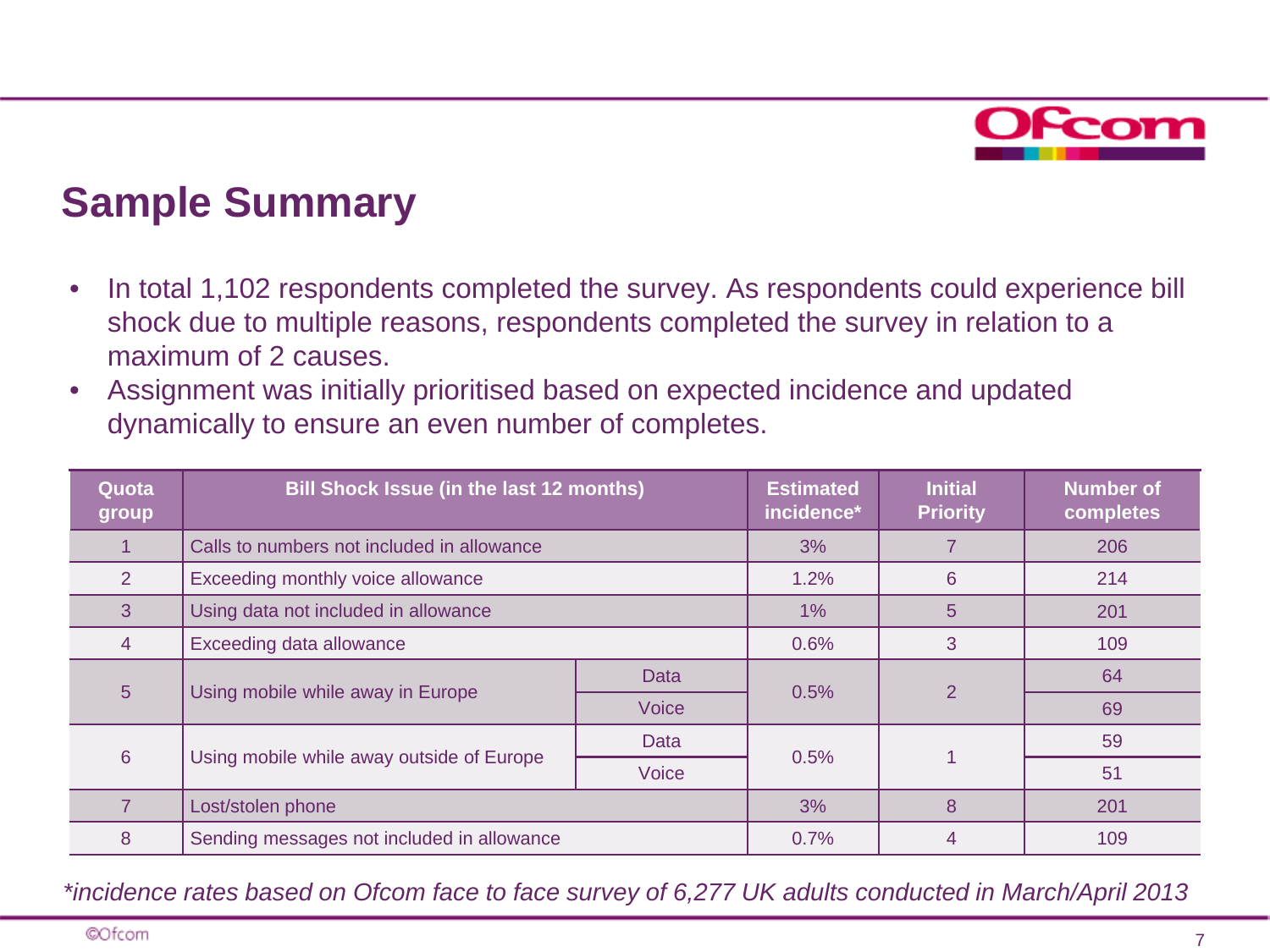

### **Contents**

- Section 1 Background, objectives, methodology and sample
- Section 2 Executive summary
- Section 3 Overview of bill shock
- Section 4 Calls to numbers not included in allowance
- Section 5 Exceeding monthly voice allowance
- Section 6 Using data without a data allowance
- Section 7 Exceeding data allowance
- Section 8 Using mobile abroad
- Section 9 Use of a lost or stolen mobile phone
- Section 10 Sending messages not included in allowance
- Section 11 Preventative measures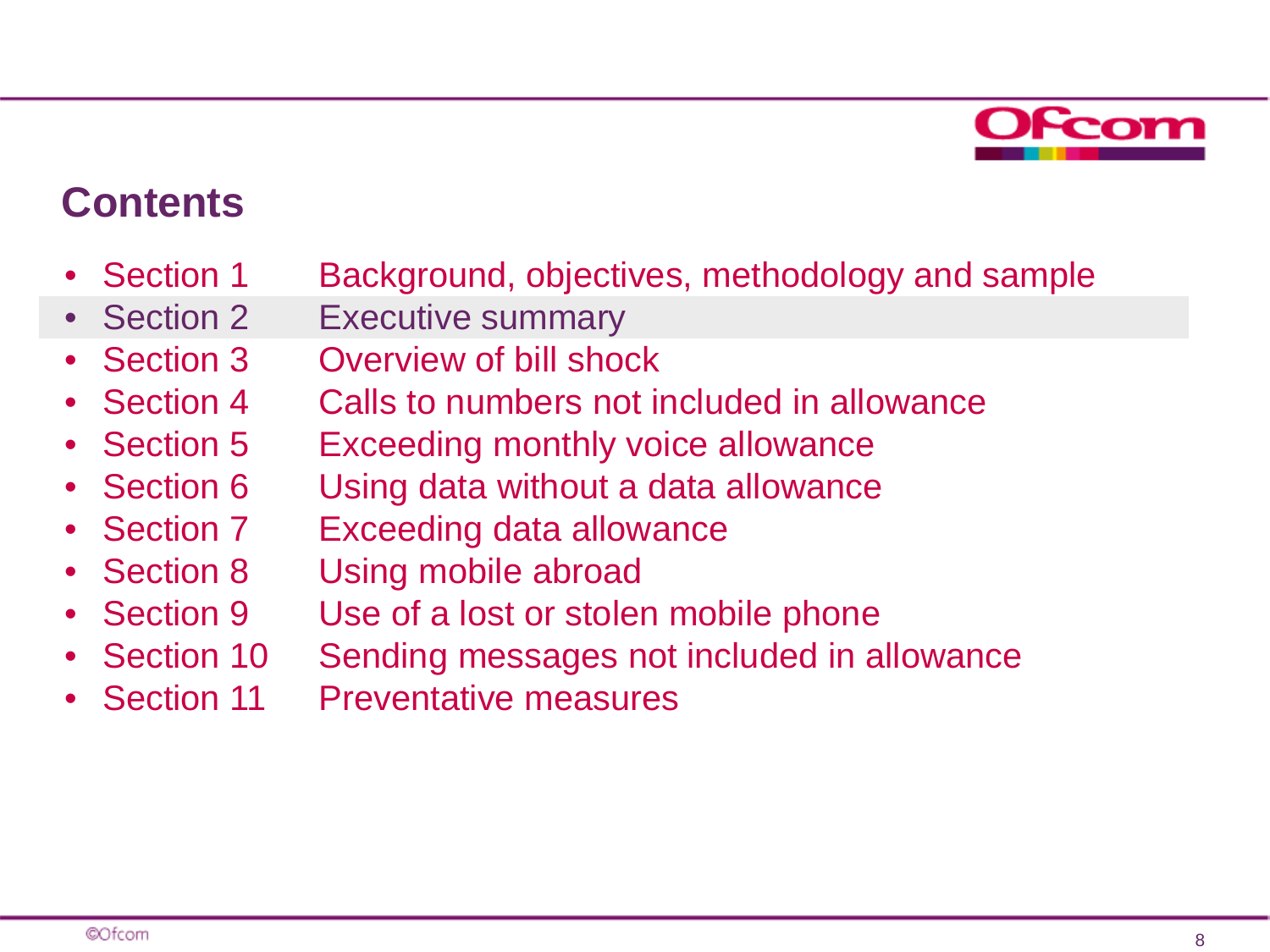## **Executive Summary (1/5)**



**Important note on analysis:** The analysis contained in this report is based on a subset of mobile contract customers i.e. those who experienced an unexpectedly high bill in the twelve months prior to interview. The estimated incidence of each separate 'bill shock cause' ranges between 0.6% due to consumers exceeding their data allowances to 3% due to consumers making calls to numbers not included in their allowances or as a result of unauthorised use of a consumer's lost / stolen mobile phone1.

#### **There has been no significant change in the average amount of bill shock for most issues**

- Making calls to numbers not included in allowance reported an average bill shock of £17, broadly comparable with that noted for the new quota group 'sending messages not included in allowance' included in the study this year (£16).
- Using data without an allowance and exceeding data allowance reported levels of £21 and £22 respectively, while exceeding voice allowance reported levels nearly twice this amount at £45. These amounts are not significantly different to those reported in 2012.
- Use of mobiles abroad continues to report higher levels of bill shock at £74. However, this average is increased by a small number of outliers saying they have experienced bills of £200+, more than they had expected. And most (71%) respondents said their bills were up to £50 more than expected. An increasing proportion of those experiencing bill shock due to voice use abroad said they had sought information on the cost of calls abroad prior to their trip (49% to 62%) .
- The vast majority (85%) of participants experiencing bill shock said they became aware of this within a month, broadly comparable to 2012 (82%). Most (72%) continue to discover this by looking at their bill.

#### **The level of bill shock from unauthorised use of lost/stolen mobiles rose significantly to £65 but higher levels of reimbursement means the net loss remains broadly unchanged at £27.**

- The only cause to see a significant rise in the amount of bill shock was 'lost or stolen mobile' with a shift from £34 to £65. This rise was partly driven by a small proportion (5%) of consumers stating they had received bills of £200+ more than expected. The study in 2012 did not pick up any participants with bill shock of this level.
- However, 2013 sees a rise in the mean amount being reimbursed resulting in a total net loss due to a lost or stolen phone not significantly different to that noted in 2012 (£27 vs. £20).
- Most of those who had experienced an unexpectedly high bill due to a lost/stolen phone said they reported it to their provider (70%). Just over a quarter (27%) said they had reported it to their insurer.
- More than half (57%) of these participants said they did not know that liability for any usage would not lie with them, once the phone had been reported to their provider as lost/stolen.

<sup>1.</sup> While use in the EU and outside each equate 0.5% total use abroad stands at just under 1%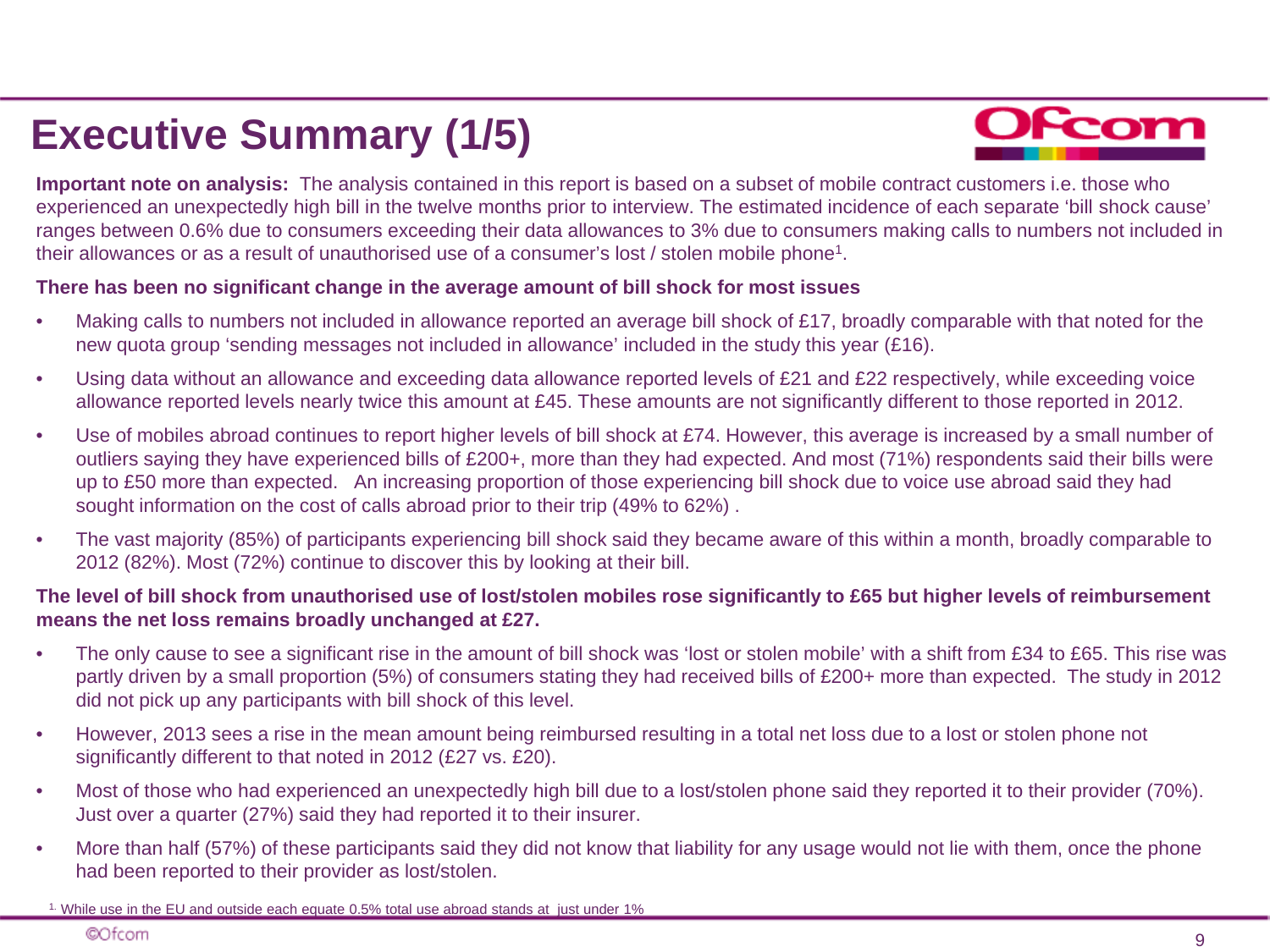## **Executive Summary (2/5)**



#### **Calls to 0845 numbers continue to dominate the underlying cause of bill shock due to calling numbers not included in allowance**

- The average amount that bills were higher than expected in relation to this cause was £17 (£19 in 2012) in most cases (77%) bills were less than £21 more than participants had expected (72% in 2012).
- Two thirds (64%) of these participants said this was due to calls to 0845 numbers. Around half as many said this was due to making calls to 0800 numbers (36%) and 0870 numbers (31%).

#### **'Exceeding monthly voice allowance' driven by people making more calls than usual and being unaware they have exceeded their allowance**

- The average amount of bill shock due to exceeding monthly voice allowance was £45 (similar to 2012 at £43). Almost half of incidents were for bills shock amounts of £20 or less (47%). However 1 in 10 incidents were over £100 more than expected.
- Making more calls than usual (79%) remains the top reason for exceeding the call allowance, with the vast majority (90%) unaware they were making calls outside of this – not significantly different to that reported in 2012 (87%).
- Most consumers who said they had experienced an unexpectedly high bill due to exceeding their voice allowance said this was due to calling mobiles (74%). Forty-five percent said this was due to making calls to landline.

#### **Half of respondents experiencing bill shock due to using data without an allowance said they knew they were using the mobile network to access data – a rise from 37% in 2012**

- The average amount of bill shock caused solely by using data without an allowance was £21 while not significantly higher than the £15 observed in 2012 higher proportions said their bills were £21-50 (33%, 19% in 2012) or £51+ (6%, 3% in 2012) more than expected.
- Browsing or accessing the internet (63%) remained the most common activity causing the unexpectedly high bill amongst those without a data allowance (69% in 2012). Other activities included use of apps (42%).
- There was a significant increase in respondents who reported being aware they were using data via the mobile network (from 37% in 2012 to 50% in 2013).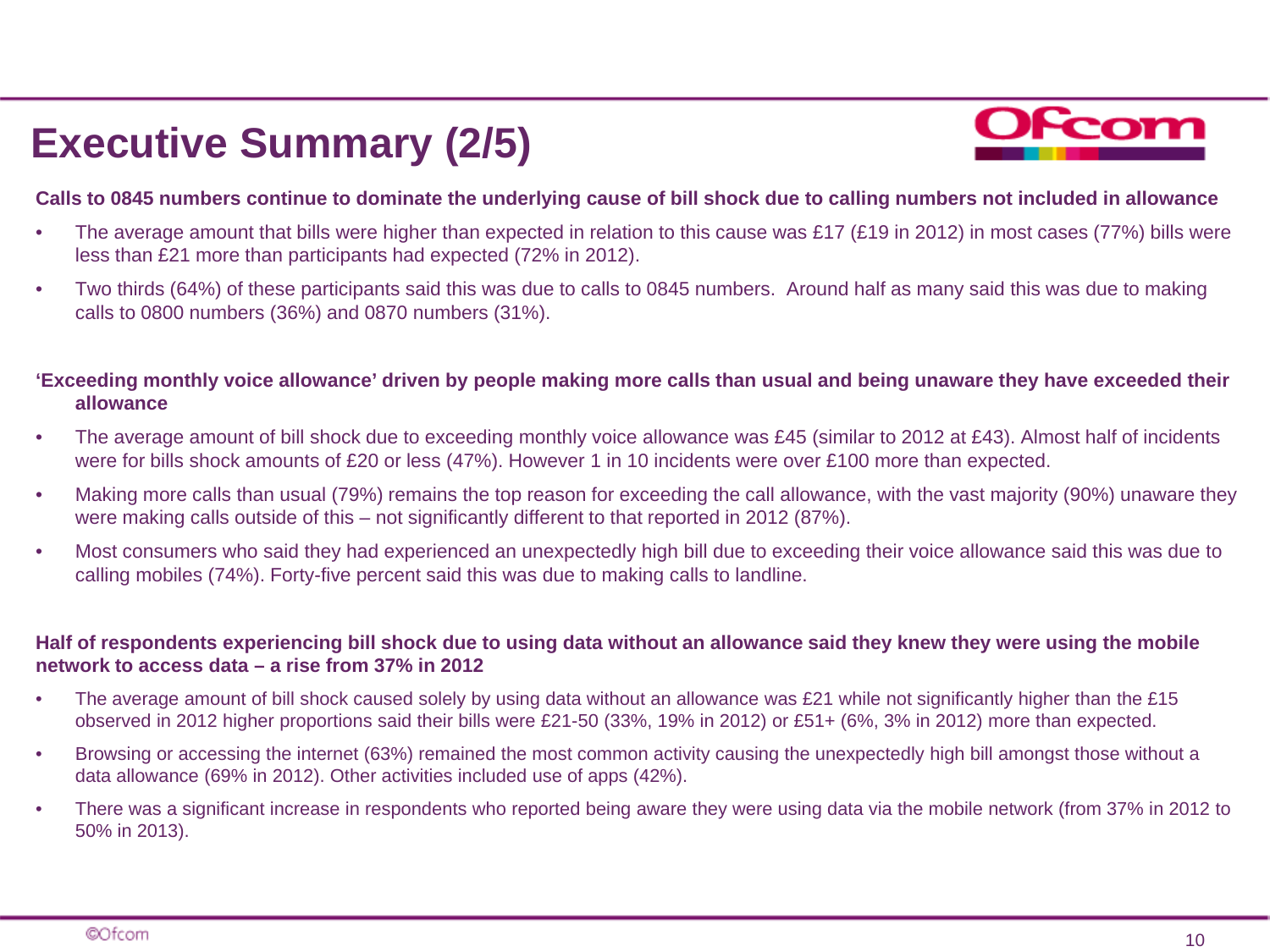## **Executive Summary (3/5)**



**Greater stated awareness of reaching data allowance than in 2012 (24% vs. 14%) among those who experienced bill shock due to exceeding their data allowance**

- The average amount of bill shock caused solely by exceeding data allowance was £22 (£30 in 2012) with most (97%) incidents involving amounts of £50 or less. There was a significant rise in the proportion saying they exceeded their allowance because "someone has used the phone to download data and the data had not been switched off" (19%, 9% in 2012).
- There was a significant increase in the proportion of respondents aware they had used up their data allowance before they used the additional data (24%, 14% in 2012).
- A fifth of respondents who suffered bill shock due to exceeding their data allowance said that their provider had told them they had a bigger data allowance. This is double, and significantly higher than the 10% stating this in 2012.

#### **Greater awareness of automatic data downloads among Smartphone owners (59% from 52%)**

- There is an increasing awareness of 'push' notifications (i.e. automatic data downloads). Nearly three in five (59%) Smartphone owners say they are aware that data may download automatically up from around half (52%) in 2012.
- In total two-fifths (40%) of all bill shock participants were aware that some handsets convert certain text messages automatically (i.e. when a text message is converted into data and charged accordingly). Awareness of this was significantly higher amongst Smartphone owners (42%) compared to non Smartphone owners (23%).

#### **Of those who experienced bill shock due to sending messages not included in allowance, two fifths (39%) said that they had been charged for sending a different type of message to that intended, 17% said that they had sent more messages than they intended.**

- Average bill shock for sending picture messages was £16 with the majority (79%) of unexpectedly high bills in relation to this issue being for £20 or less than they had expected.
- Two fifths (39%) said they thought they were sending a different type of message and 17% said they had sent more messages than they intended. Almost two thirds (65%) of participants who experienced bill shock due to sending picture messages, said they had no idea how much it cost to send a picture message.
- Most (81%) respondents who experienced bill shock due to sending picture messages, said they had sent the messages from within the UK.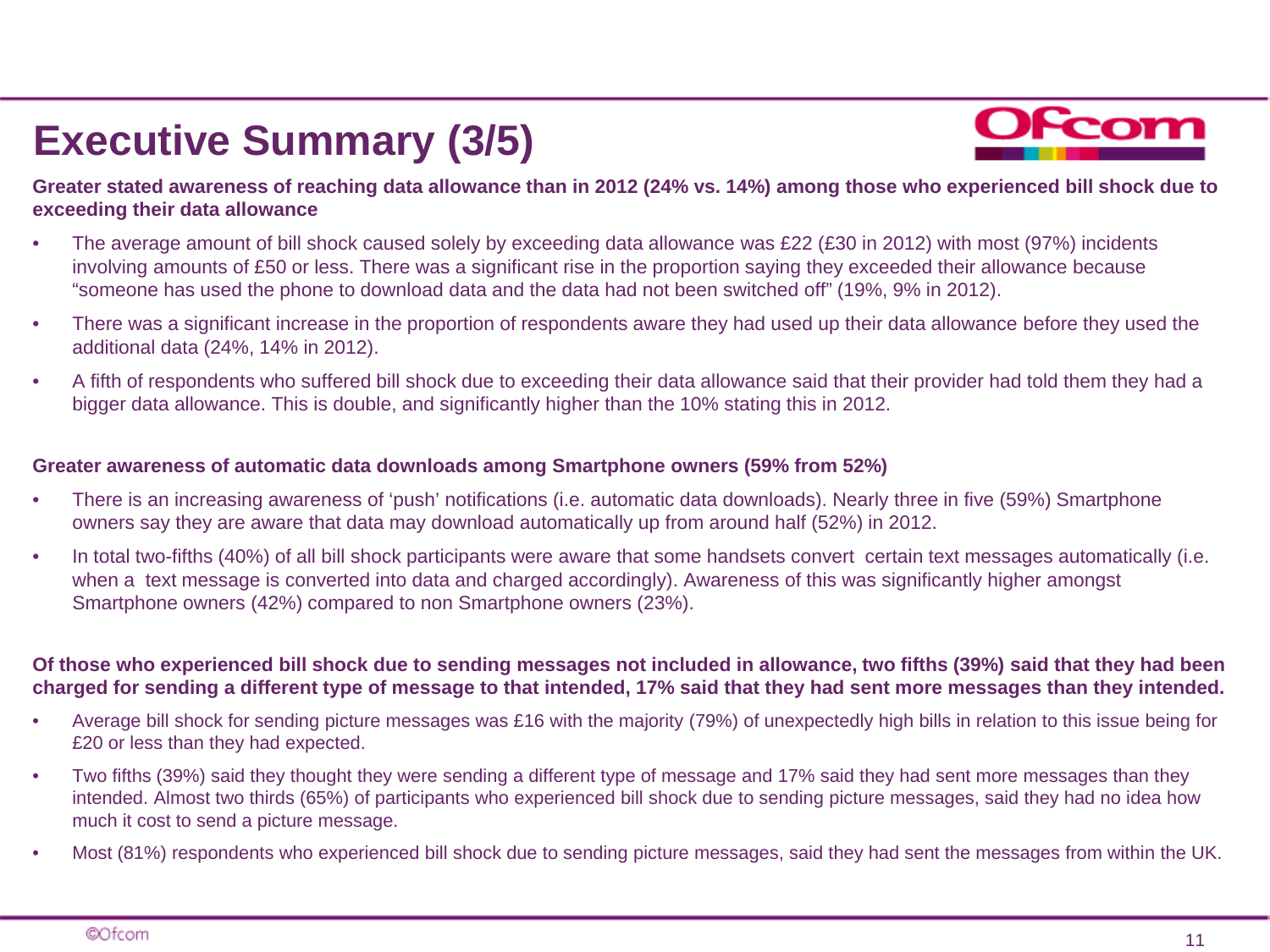## **Executive Summary (4/5)**



**Among those who experienced bill shock, nearly six in ten (58%) said this had occurred on multiple occasions, this being highest among younger participants.**

- Around two in five (42%) participants said they had experienced bill shock on a single bill (42% in 2012) and 58% had received bill shock on more than one bill.
- Experience of bill shock on multiple occasions was more common amongst younger respondents (66% amongst 16-34 year olds) and those with Smartphones (60%).

#### **Some (15%) participants said they experienced multiple issues on a single bill. The most common causes related to a combination of different types of voice use or a combination of voice and data use abroad.**

- Fifteen percent of respondents said they had experienced bill shock due to multiple causes on a single bill, broadly comparable to the proportion noted in 2012 (13%) despite a change in methodology.
- Mean bill shock among these consumers was £40 with a net loss (i.e. excluding any re-imbursement) of £24. This cannot be directly compared to 2012 due to the addition of the new quota group and changes in sample composition.
- Various combinations of issues were reported, the most common combination being 'calls to numbers not in allowance' and' exceeding voice allowance' (9%), followed by 'data use abroad' and 'voice use abroad' (8%).

#### **Just over a third said they made a complaint about their unexpectedly high bill with likelihood to complain higher among those experiencing higher values of bill shock**

- Just over a third (37%) reported making an official complaint, not significantly different to 2012 (34%). However there was a significant increase in complaints amongst those whose bills were between £21 and £50 more than expected – up from 36% in 2012 to 45% in 2013.
- Similar to findings in 2012 propensity to complain was higher among those experiencing higher levels of bill shock rising from a third (32%) among those with bill shock amounts up to £20 to 44% among those who reported a £50+ bill shock.
- The main reason respondents said they didn't make a complaint continues to be a sense of responsibility for their own actions i.e. they felt it was their fault, mentioned by 55% of those who did not make a complaint.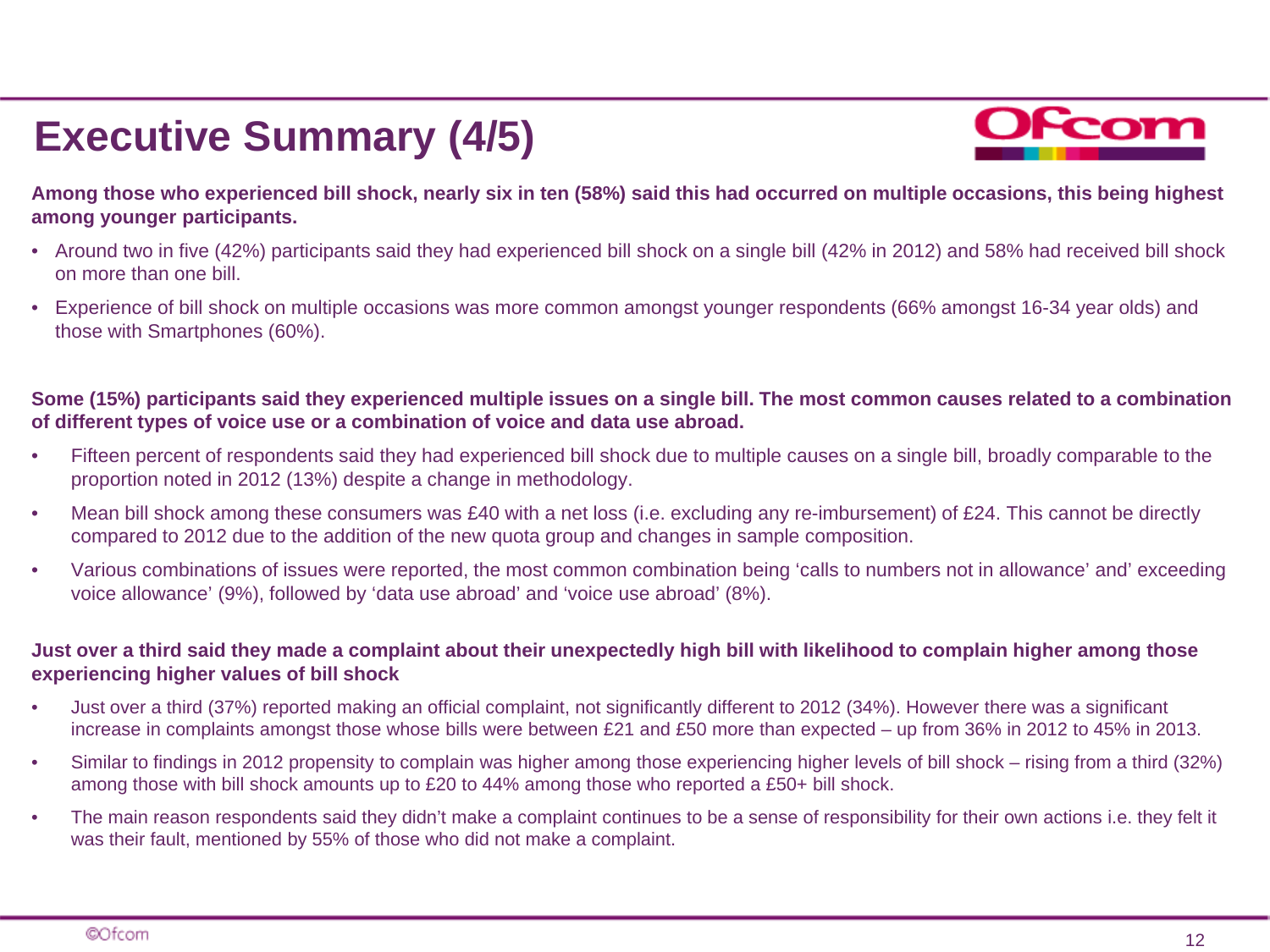## **Executive Summary (5/5)**



**Consumers are more likely to use simple measures such as locking the handset (63%) or setting a password (49%) as methods to prevent bill shock, but there are indications of an increase in awareness and use of disabling mobile data**

- Half of the sample (51%) said they currently check their usage levels, with a further quarter (25%) aware that it is possible use of these methods remaining broadly comparable to those reported in 2012, although there has been a slight change in methodology which may have affected trend data.
- Despite a rise in awareness of usage alerts (56% up from 46%) and tariffs which allow limits to be set (54% up from 46%) over two fifths remain unaware of these options.
- Data indicates a rising proportion say they currently switch off/disable mobile data generally (42% from 34% in 2012) or switch off mobile data abroad (42% from 32% in 2012) with a further quarter (24% and 27% respectively) aware, but not currently using these options. Please note that a change in methodology between surveys means trend data may have been affected.

#### **Despite an increasing proportion of participants who agree that 'there is sufficient information on the cost of mobile data' – half disagree and a majority (79%) say they 'need more information on the cost of out of allowance calls'.**

- There was a significant increase in agreement that 'there is enough information on how much it costs to use data on mobiles up from 43% (net agreement) in 2012 to 50% in 2013. But almost half continue to disagree.
- Four-fifths (79%) of respondents agree with the statement 'I need more information on the cost of calls outside of my allowance'.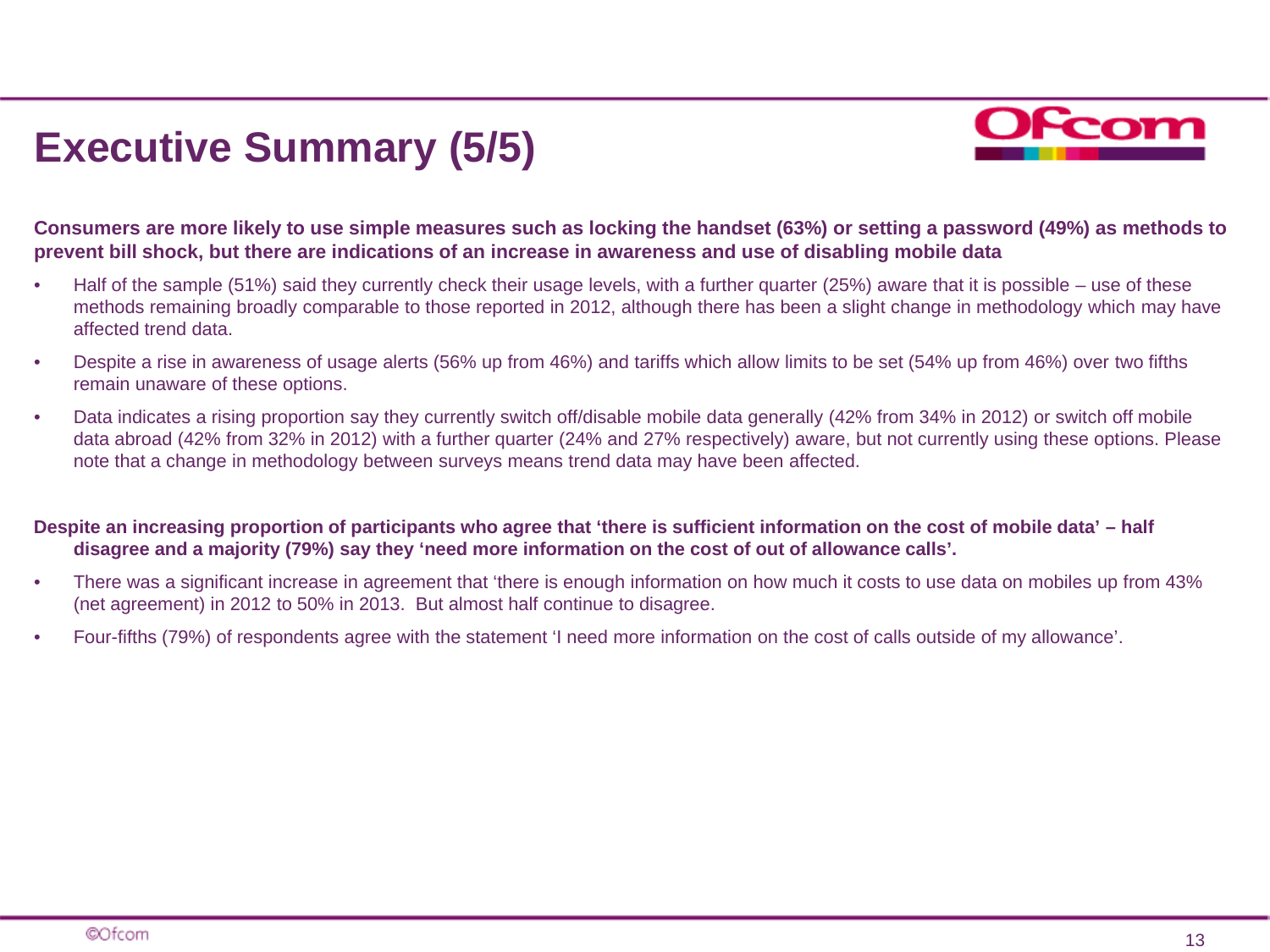

### **Contents**

- Section 1 Background, objectives, methodology and sample
- Section 2 Executive summary
- Section 3 Overview of bill shock
- Section 4 Calls to numbers not included in allowance
- Section 5 Exceeding monthly voice allowance
- Section 6 Using data without a data allowance
- Section 7 Exceeding data allowance
- Section 8 Using mobile abroad
- Section 9 Use of a lost or stolen mobile phone
- Section 10 Sending messages not included in allowance
- Section 11 Preventative measures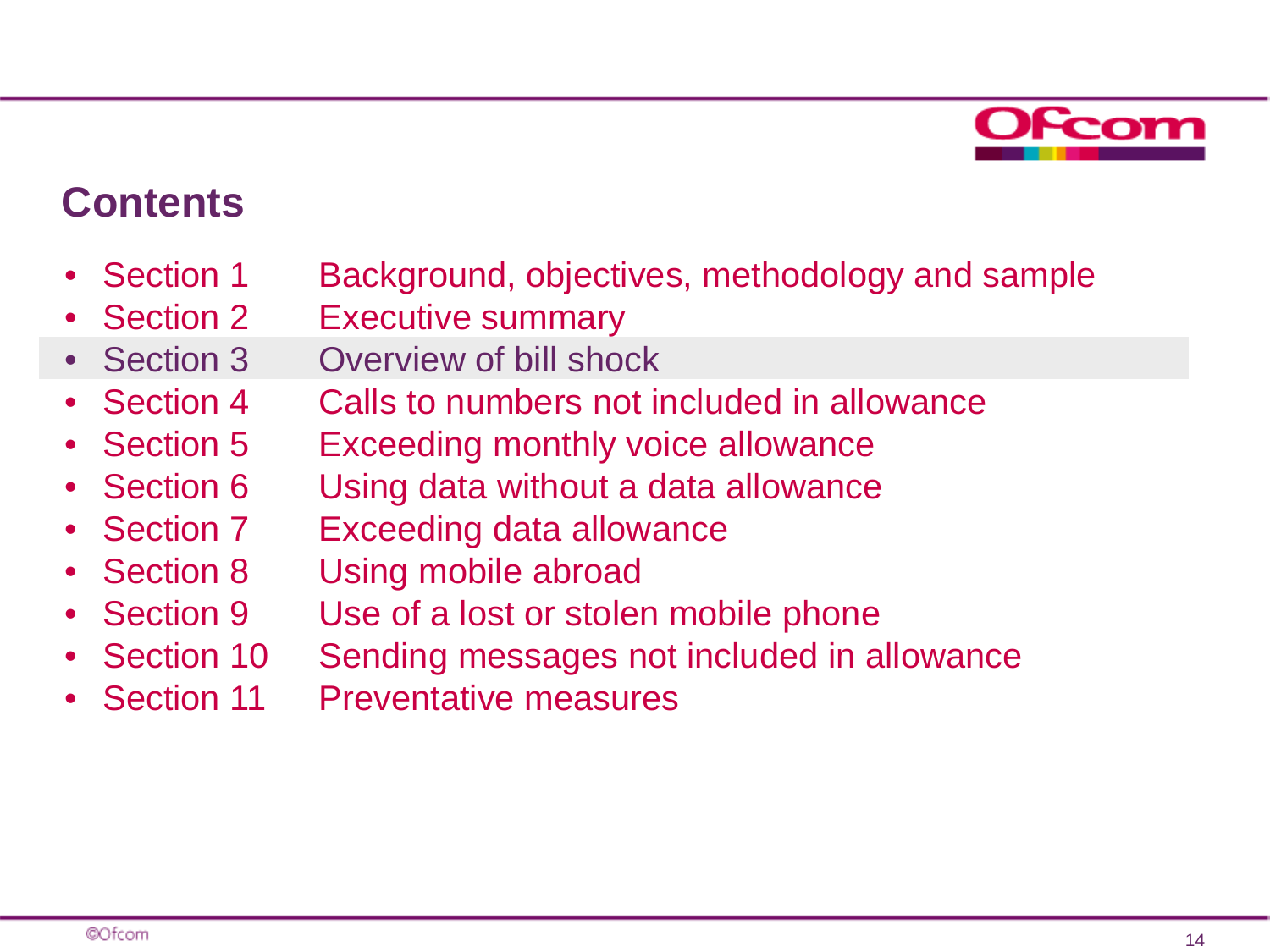

#### Number of incidents of bill shock versus number of reasons for bill shock

The pattern of bill shock incidents is not significantly different to 2012 despite the addition of the new quota group for 'sending messages not included in allowance'.

27% of respondents had experienced bill shock due to a single cause on a single bill, whereas 29% had experienced multiple causes on multiple bills.



Weighted data. Q. In the last 12 months how many mobile bills have been higher than you expected? Base: All respondents excluding those who only answered in reference to a lost or stolen phone and those who said don't know for number of bills (932)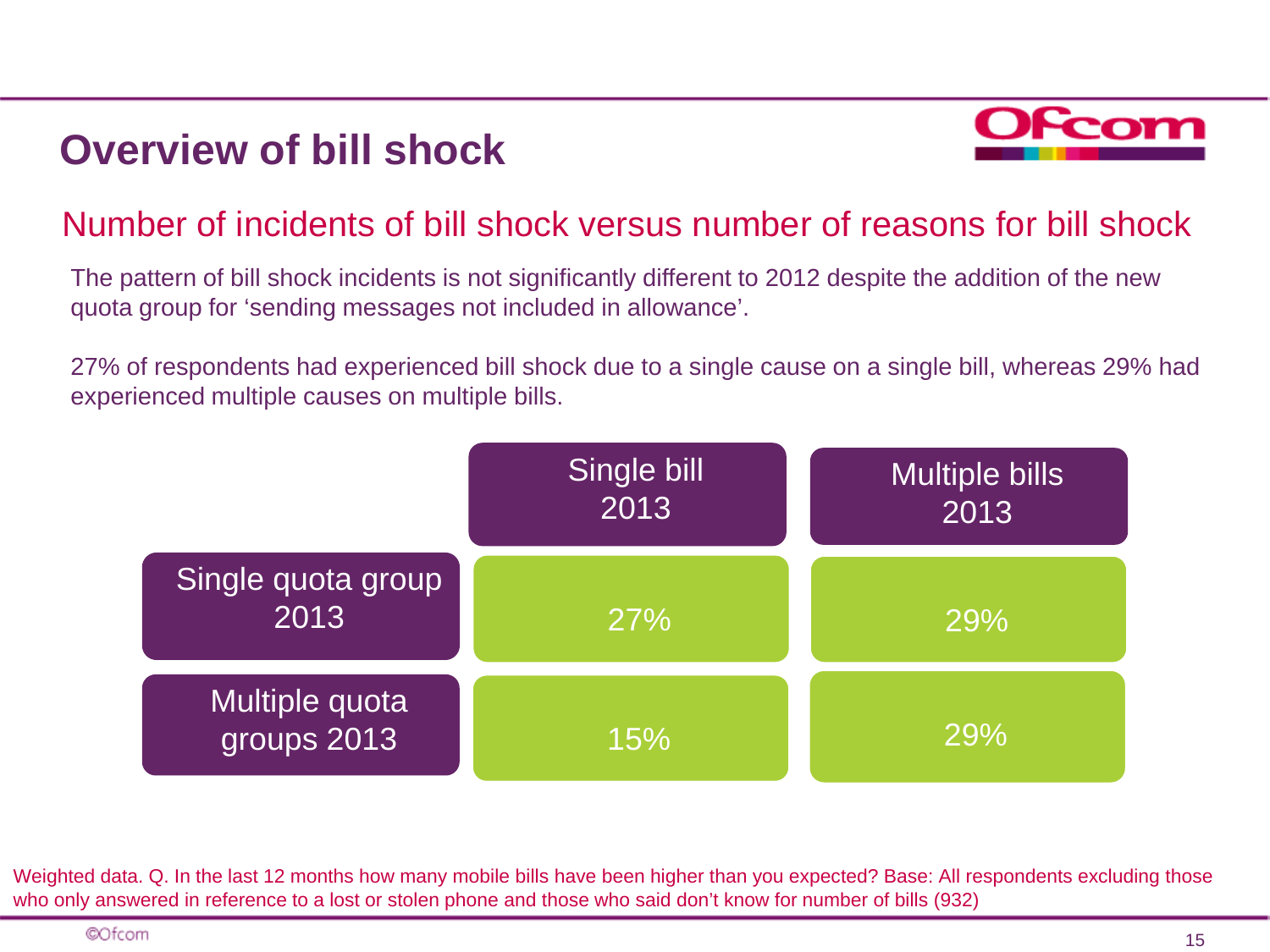

### Incidents of bill shock by demographics

Overall pattern of incidents remained consistent with the 2012 data with no significant changes for single versus multiple bills across any of the groups.



Weighted data. Q. In the last 12 months how many mobile bills have been higher than you expected? Base: All respondents excluding lost or stolen phone and don't know (932), 16-34 (387), 35-54 (377), 55 plus (168), AB (284), C1 (311), C2 (149), DE (182) Smartphone user (715), Non-smartphone user (217)

*+/- # pp indicates the percentage point change from 2012 data*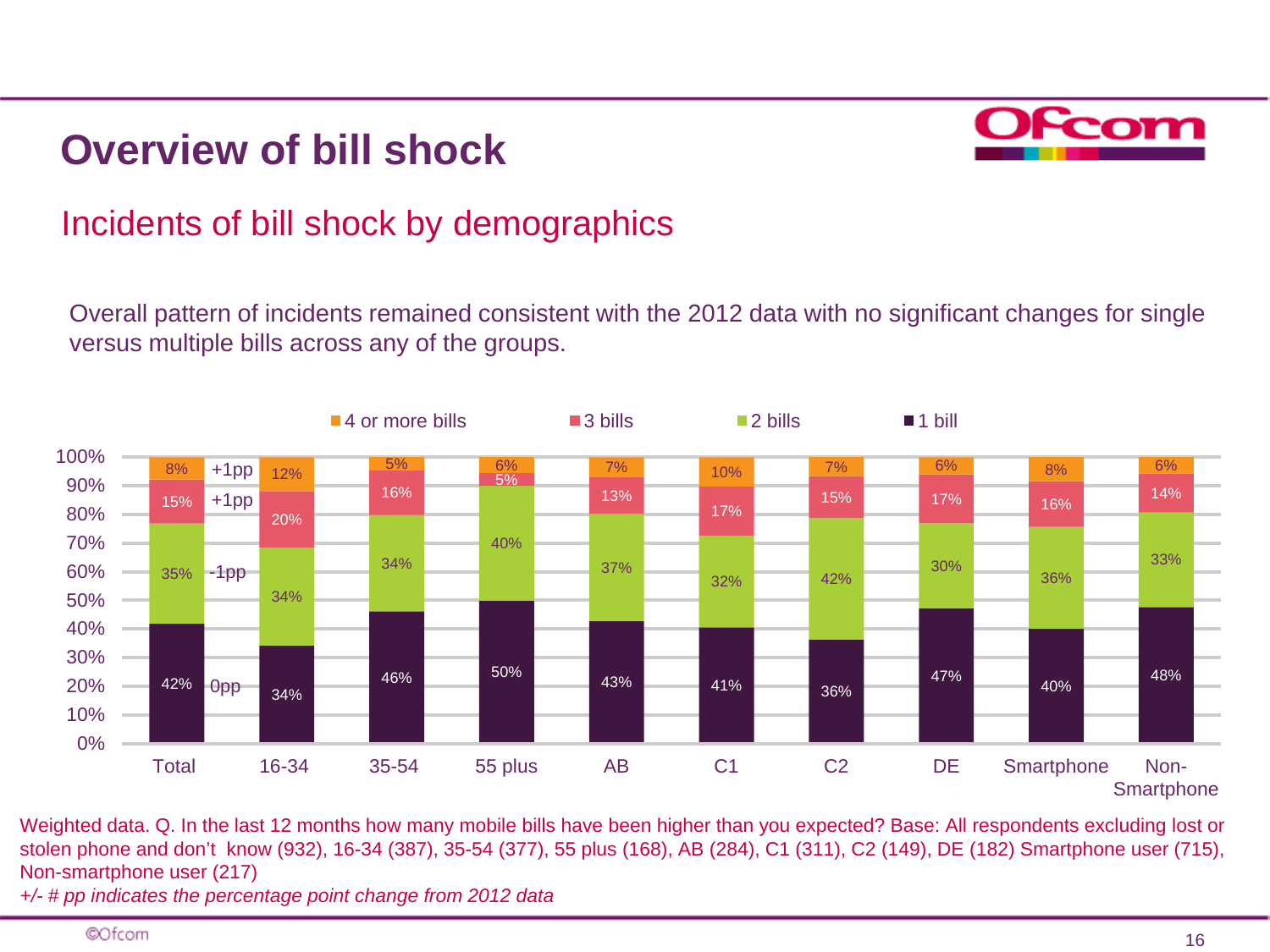

### Type of incident by demographic and phone type

Bill shock was generally higher amongst the younger age groups, AB socio-economic group, and Smartphone users.



Weighted data. Q3/4/7a/7b. You said that you'd received at least one unexpectedly high bill for your mobile phone in the past 12 months. What were the reasons your mobile phone bill was higher than you expected.... Base: All respondents excluding lost or stolen phone only and don't know (932), 16-34 (387), 35-54 (377), 55 plus (168), AB (284), C1 (311), C2 (149), DE (182) Smartphone user (715), Non-smartphone user (217)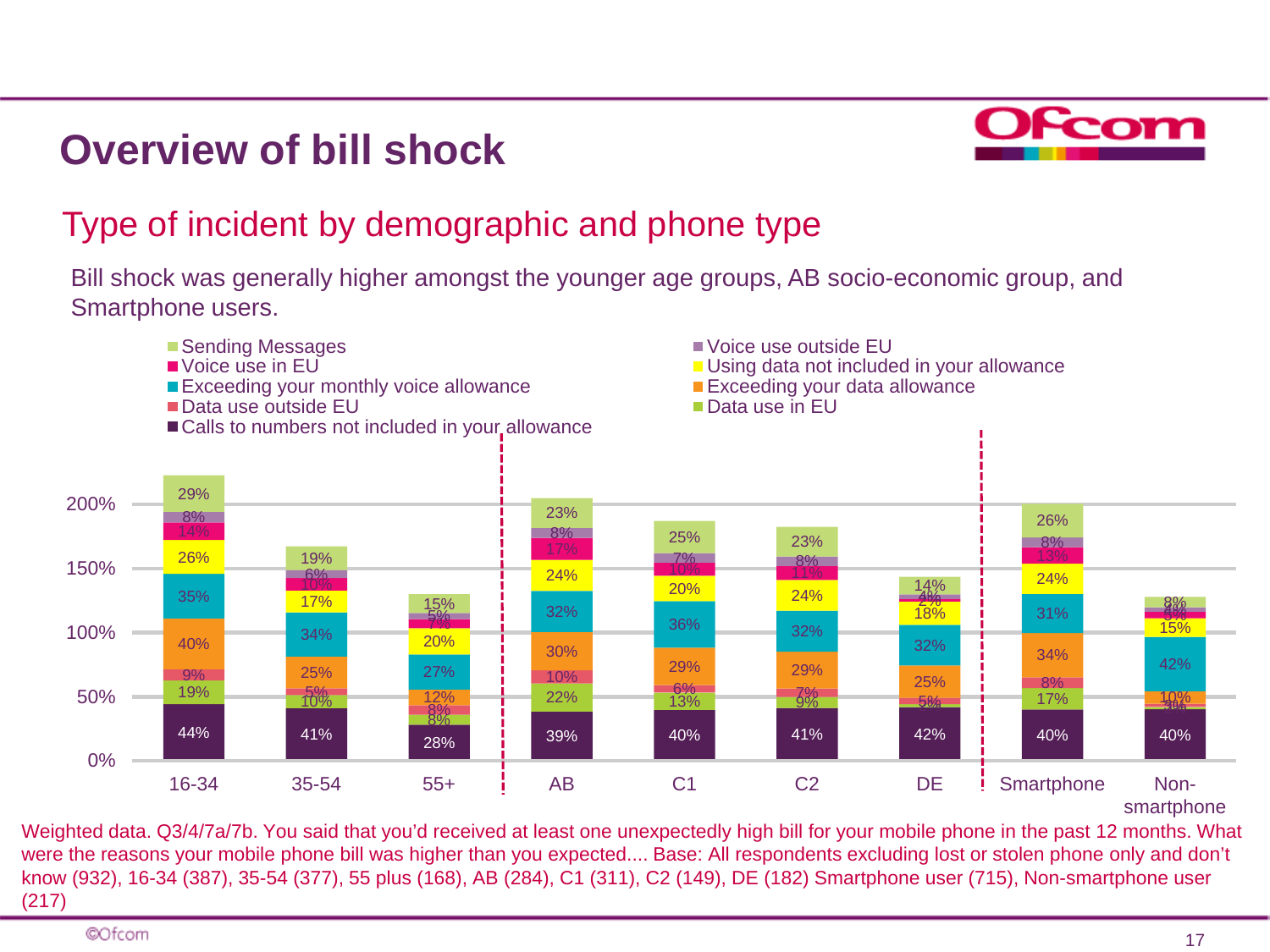

#### Average amount of bill shock by issue

The mean average amount of bill shock for issues caused solely by 'voice' remain broadly comparable to those noted in 2012 across most issues. The only issue type to see a significant rise was 'lost/stolen mobile' however, this increase is partly caused by a small number of cases with very high levels of bill shock. The median amount rose by £6.

|                                                    | Calls to<br>numbers not<br>in allowance | <b>Exceeding</b><br>voice<br>allowance | Using data<br>without an<br>allowance* | <b>Exceeding</b><br>data<br>allowance* | <b>Sending</b><br>messages not<br>included in<br>allowance* | <b>Total use</b><br>abroad | Lost/ stolen<br>mobile |
|----------------------------------------------------|-----------------------------------------|----------------------------------------|----------------------------------------|----------------------------------------|-------------------------------------------------------------|----------------------------|------------------------|
| Mean additional £'s<br>due to bill shock -<br>2012 | £19                                     | £43                                    | £15                                    | £30                                    | ۰.                                                          | £60                        | £34                    |
| Median                                             | £13                                     | £30                                    | £10                                    | £15                                    | $\sim$                                                      | £30                        | £20                    |
| Mean additional £'s<br>due to bill shock -<br>2013 | £17                                     | £45                                    | £21                                    | £22                                    | £16                                                         | £74                        | £65                    |
| Median                                             | £12                                     | £25                                    | £15                                    | £15                                    | £15                                                         | £35                        | £26                    |

Un-weighted data. Q11a&b How much more than usual was your bill? Base: Calls to numbers not in allowance (154, 2012 - 80\*), Exceeding voice allowance (132, 2012 - 90\*), Using data not included in your allowance (81\*, 2012 - 59\*), Exceeding data allowance (86\*, 2012 - 107), Sending Messages (56\*). Total use abroad (120, 2012 - 138), Lost/stolen mobile (166, 2012 - 103), **\*Low base size, treat as indicative only**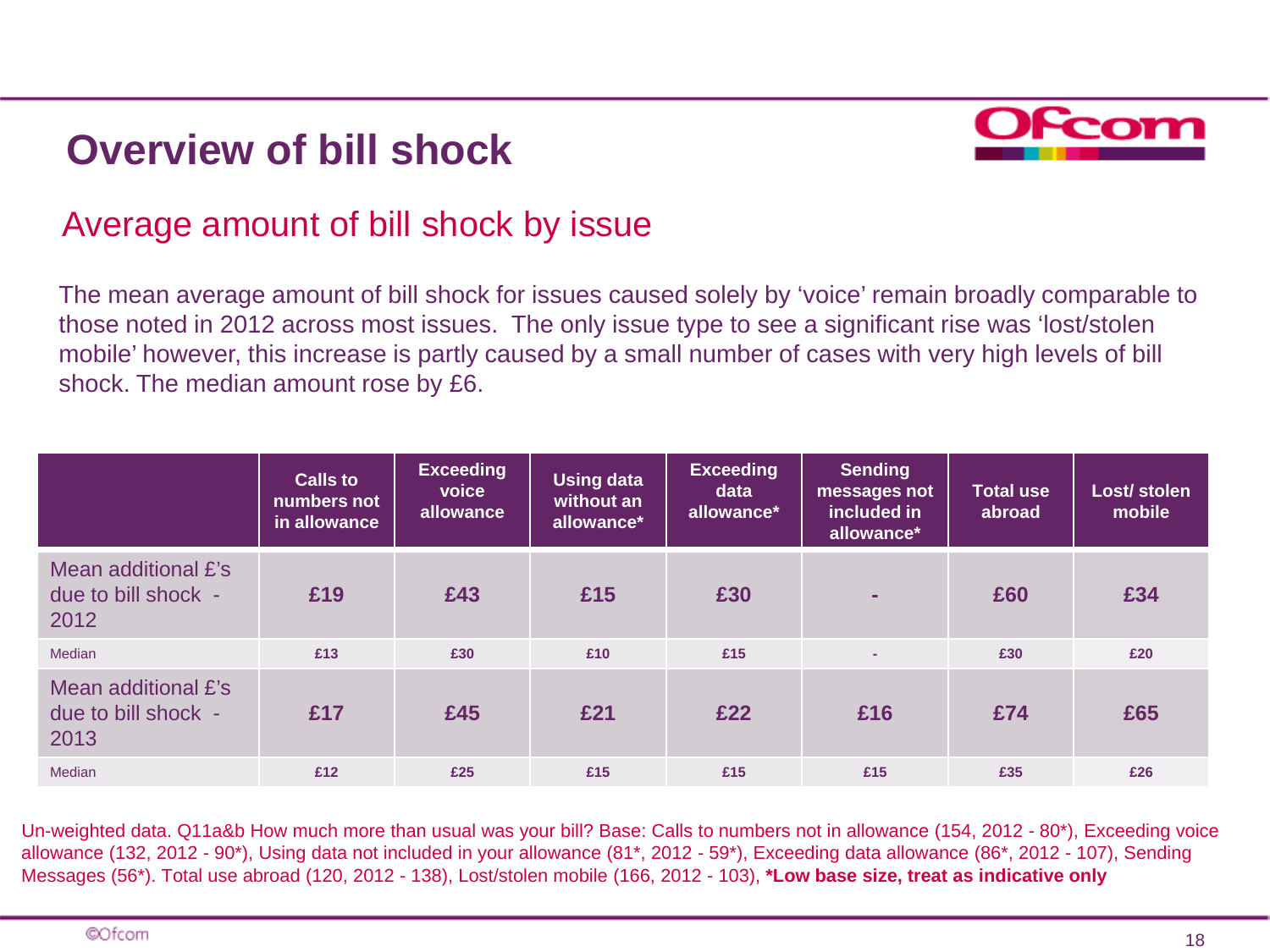

#### Net loss due to bill shock

Taking account of the amount of money people were reimbursed there were no significant changes in the net amount of loss due to bill shock. This data is based on people experiencing each of these issues in isolation and none of these shifts are statistically significant.

|                                                     | <b>Calls to</b><br>numbers not<br>in allowance | <b>Exceeding</b><br>voice<br>allowance | <b>Using data</b><br>without an<br>allowance* | <b>Exceeding</b><br>data<br>allowance* | <b>Sending</b><br>messages<br>not included<br>in allowance* | <b>Total use</b><br>abroad | Lost/ stolen<br>mobile |
|-----------------------------------------------------|------------------------------------------------|----------------------------------------|-----------------------------------------------|----------------------------------------|-------------------------------------------------------------|----------------------------|------------------------|
| <b>Mean Net loss</b><br>due to bill<br>shock - 2012 | £13                                            | £36                                    | £12                                           | £26                                    |                                                             | £49                        | £20                    |
| <b>Mean Net loss</b><br>due to bill<br>shock - 2013 | £13                                            | £43                                    | £14                                           | £19                                    | £13                                                         | £57                        | £27                    |

Un-weighted data. NET score - Q11a&b How much more than usual was your bill? Q18a/.b/c How much money received back from provider. Base: Calls to numbers not in allowance (154, 2012 - 80\*), Exceeding voice allowance (132, 2012 - 90\*), Using data not included in your allowance (81\*, 2012 - 59\*), Exceeding data allowance (86\*, 2012 - 107), Total use abroad (120, 2012 - 138), Lost/stolen mobile (166, 2012 - 103\*), Sending Messages (56\*). **\*Low base size, treat as indicative only**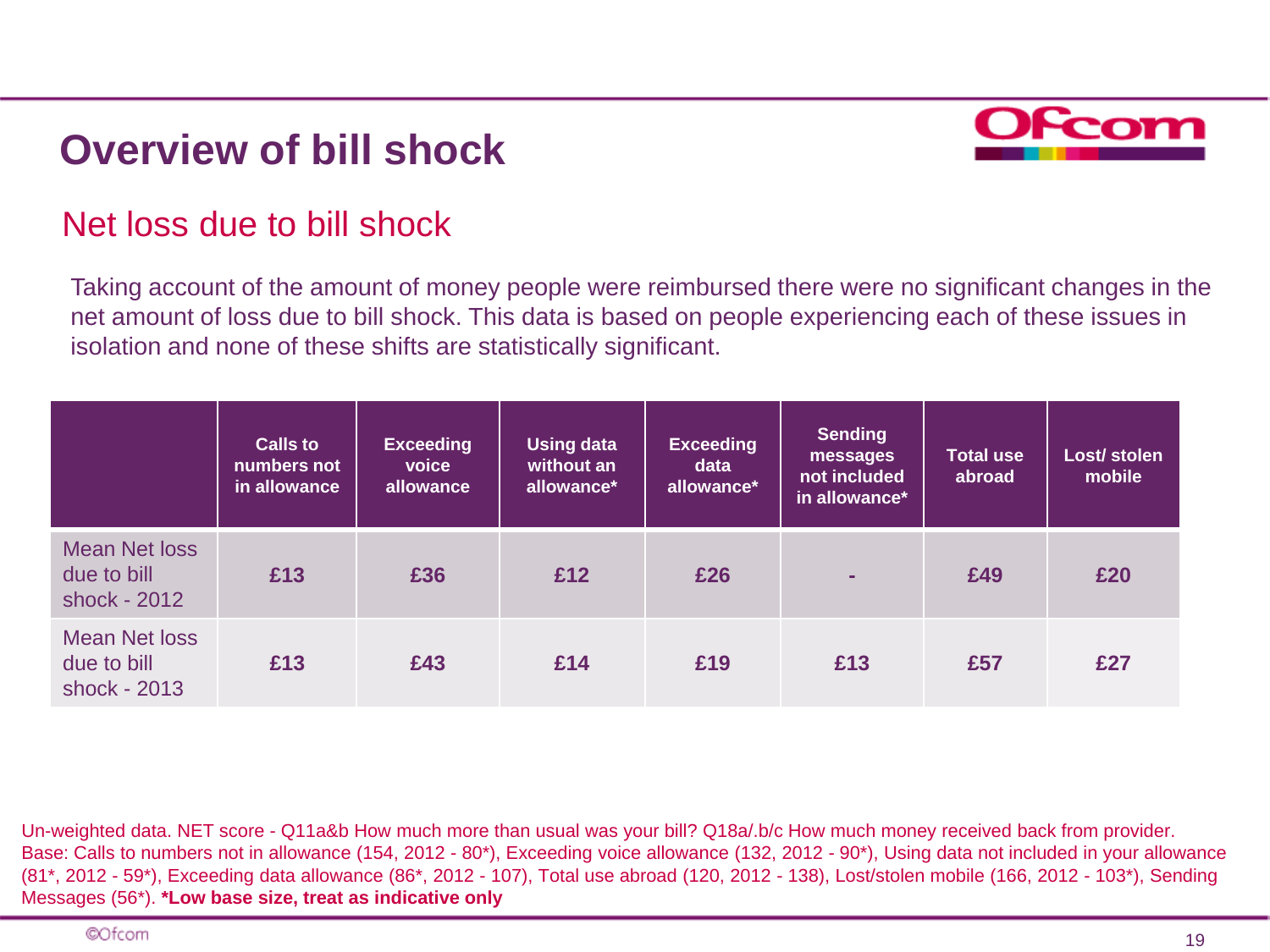

#### Net loss due to bill shock

Net loss was highest for incidents caused by use abroad (£57). Incidents involving lost and stolen phones featured the highest average level of reimbursement and so although average bill shock stood at £65, mean net loss was £27.

|                                                       | <b>Calls to</b><br><b>numbers</b><br>not in<br>allowance | <b>Exceeding</b><br>voice<br>allowance | <b>Using data</b><br>without an<br>allowance* | <b>Exceeding</b><br>data<br>allowance* | <b>Sending</b><br>messages<br>not included<br>in allowance* | <b>Total use</b><br>abroad | Lost/stolen<br>mobile | <b>Multiple</b><br><b>incidents</b> |
|-------------------------------------------------------|----------------------------------------------------------|----------------------------------------|-----------------------------------------------|----------------------------------------|-------------------------------------------------------------|----------------------------|-----------------------|-------------------------------------|
| <b>Mean</b><br>additional £'s<br>due to bill<br>shock | £17                                                      | £45                                    | £21                                           | £22                                    | £16                                                         | £74                        | £65                   | £40                                 |
| Mean £'s<br>reimbursed                                | £4                                                       | £2                                     | £6                                            | £3                                     | £3                                                          | £17                        | £38                   | £16                                 |
| <b>Mean Net</b><br>loss due to<br>bill shock          | £13                                                      | £43                                    | £14                                           | £19                                    | £13                                                         | £57                        | £27                   | £24                                 |

Un-weighted data. NET score - Q11a&b How much more than usual was your bill? Q18a/.b/c How much money received back from provider. Base: Calls to numbers not in allowance (154), Exceeding voice allowance (132) Using data not included in your allowance (81), Exceeding data allowance (86\*), Total use abroad (120, 2012 - 138), Lost/stolen mobile (175), Sending Messages (56\*), Multiple incidents (356). **\*Low base size, treat as indicative only**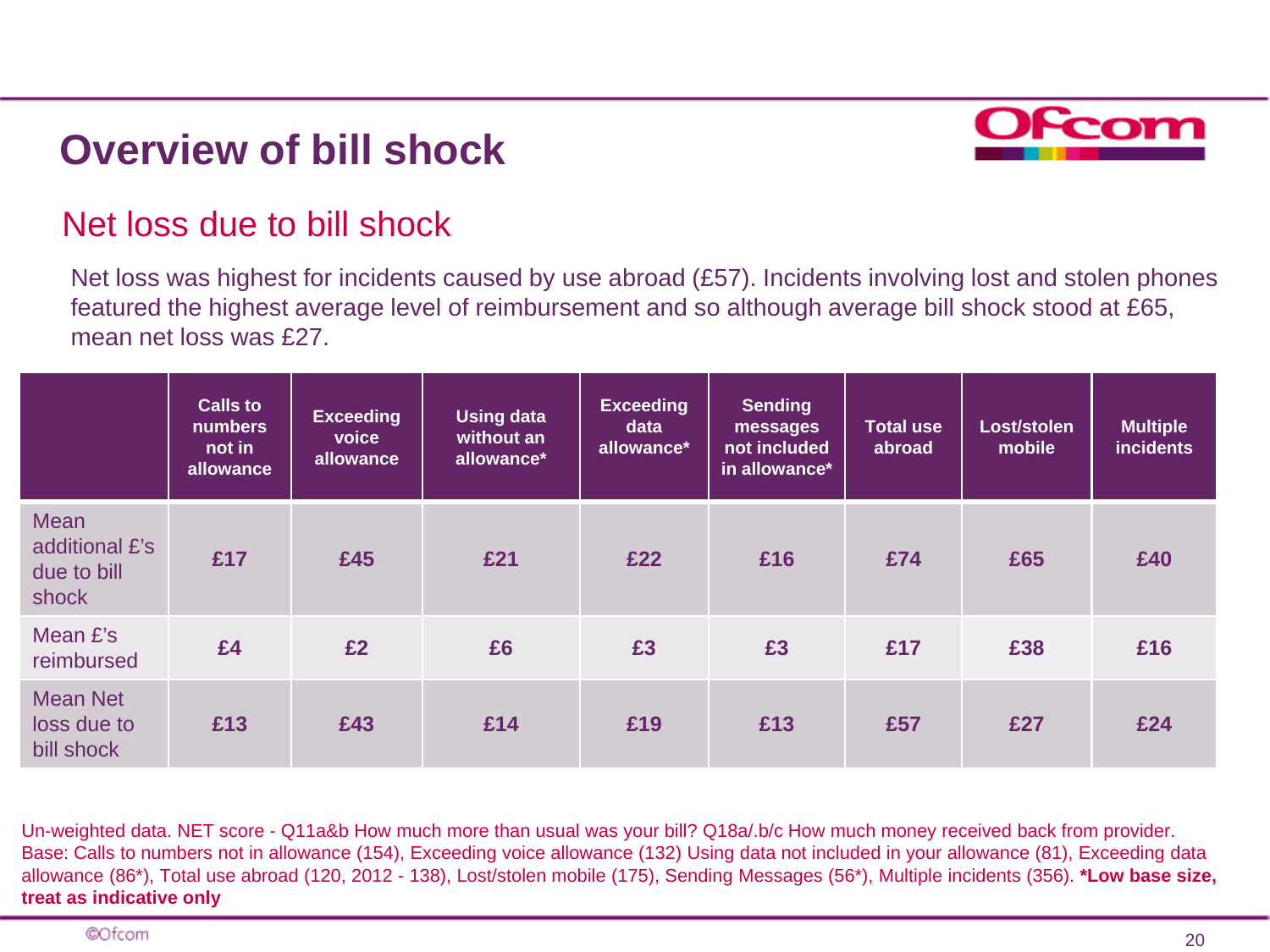## **Multiple issues experienced on single bill**



#### Combination of issues included on single bill

Various combinations of issues are included in the category of 'multiple issues'. Some of the most common being 'calls to numbers not in allowance and exceeding voice allowance' and 'data and voice use abroad'.

Calls to numbers not in allowance + Exceeding voice allowance Data use abroad + Voice use abroad Data not in allowance + Exceeding data allowance Calls to numbers not in allowance + Exceeding data allowance Exceeding voice allowance + Exceeding data allowance Exceeding data allowance + Sending messages Calls to numbers not in allowance + Exceeding data allowance… Calls to numbers not in allowance + Sending messages Exceeding data allowance + Data use abroad Exceeding voice allowance + Data not in allowance … Calls to numbers not in allowance + Voice use abroad Data not in allowance + Data use abroad Exceeding voice allowance + Data not in allowance Exceeding voice allowance + Voice use abroad Data use abroad + Sending Messages Other combinations (< 2%)



Un-weighted data. Based on 356 bills containing multiple issues. Some degree of confusion noted among respondents with regards data use among those in the multiple issues group, as it is not possible to incur charges for both 'data not included' and 'exceeding data allowance'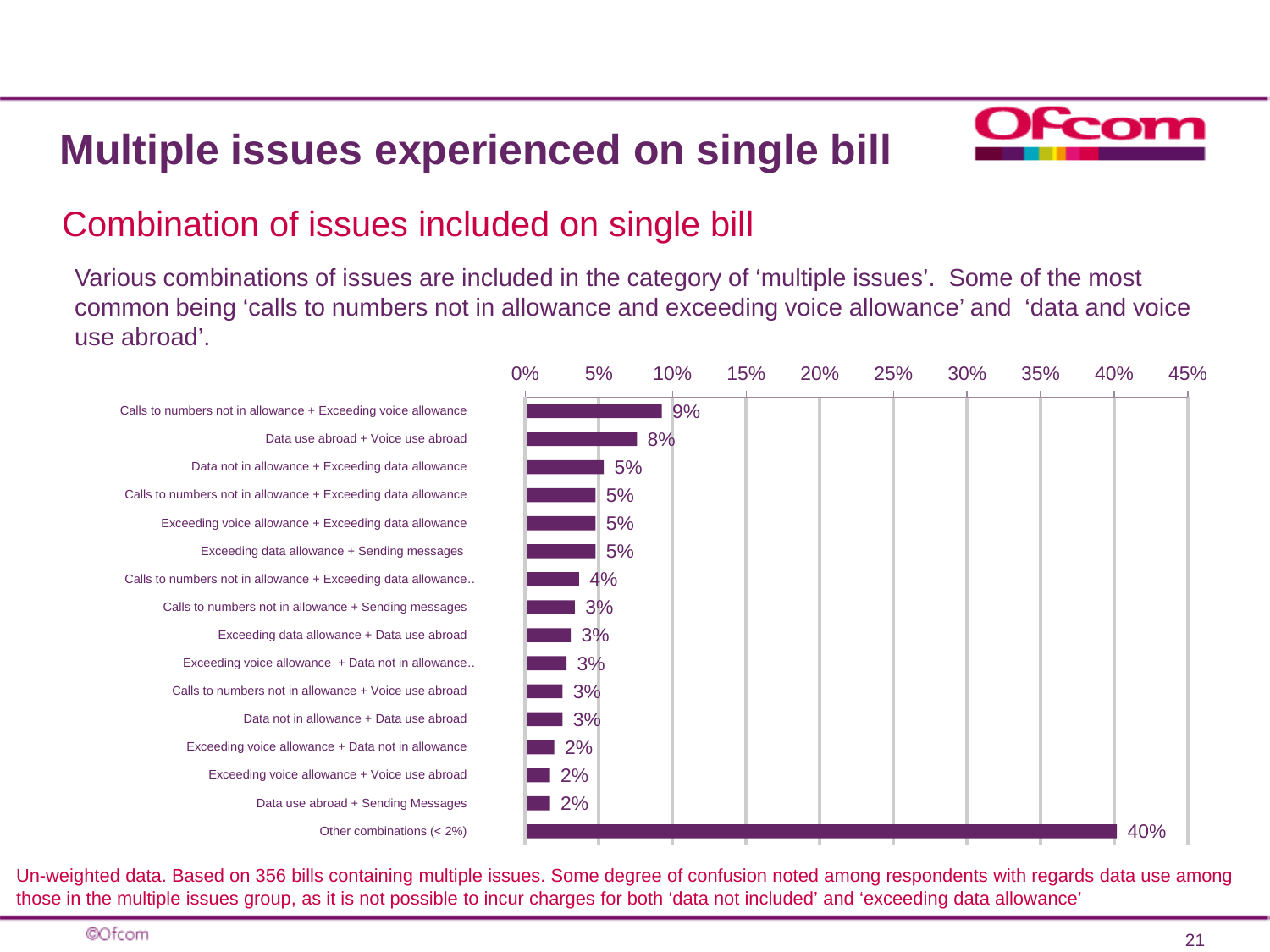

#### When consumers found out about the charges

In line with the 2012 findings, bill shock is usually discovered quickly with 85% of incidents being discovered at least within a month with almost a quarter (23%) discovered 'immediately'.



Weighted data. Q13. How soon after the unexpected charges had been added to your bill did you find out about them? Base: All incidents of bill shock excluding those who only said lost / stolen phone (994, 2012 - 673)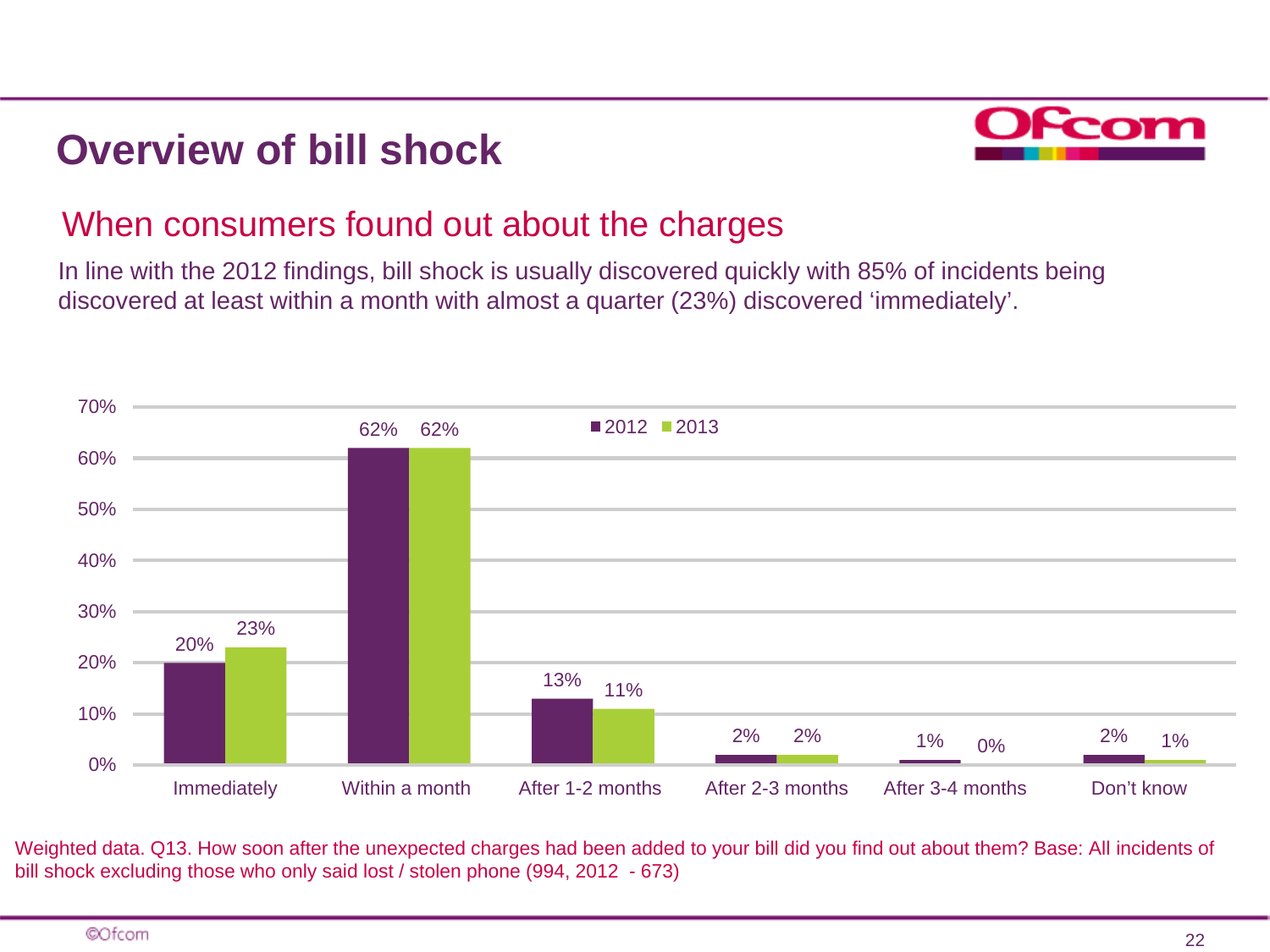

### How consumers initially found out about the charges

The majority of consumers first found out about their charges from looking at their bill (72%). In line with figures from 2012, a small proportion in comparison first found out about the charges from their provider (8% in 2013, 9% in 2012, no significant difference) with 6% saying their provider contacted them. 1



6% of consumers first found out about their charges by looking at their bank statement.

Weighted data. Q12. How did you initially find out you had been charged more than you expected? Base: All incidents of bill shock excluding those who only said lost / stolen phone (994, 2012 - 673)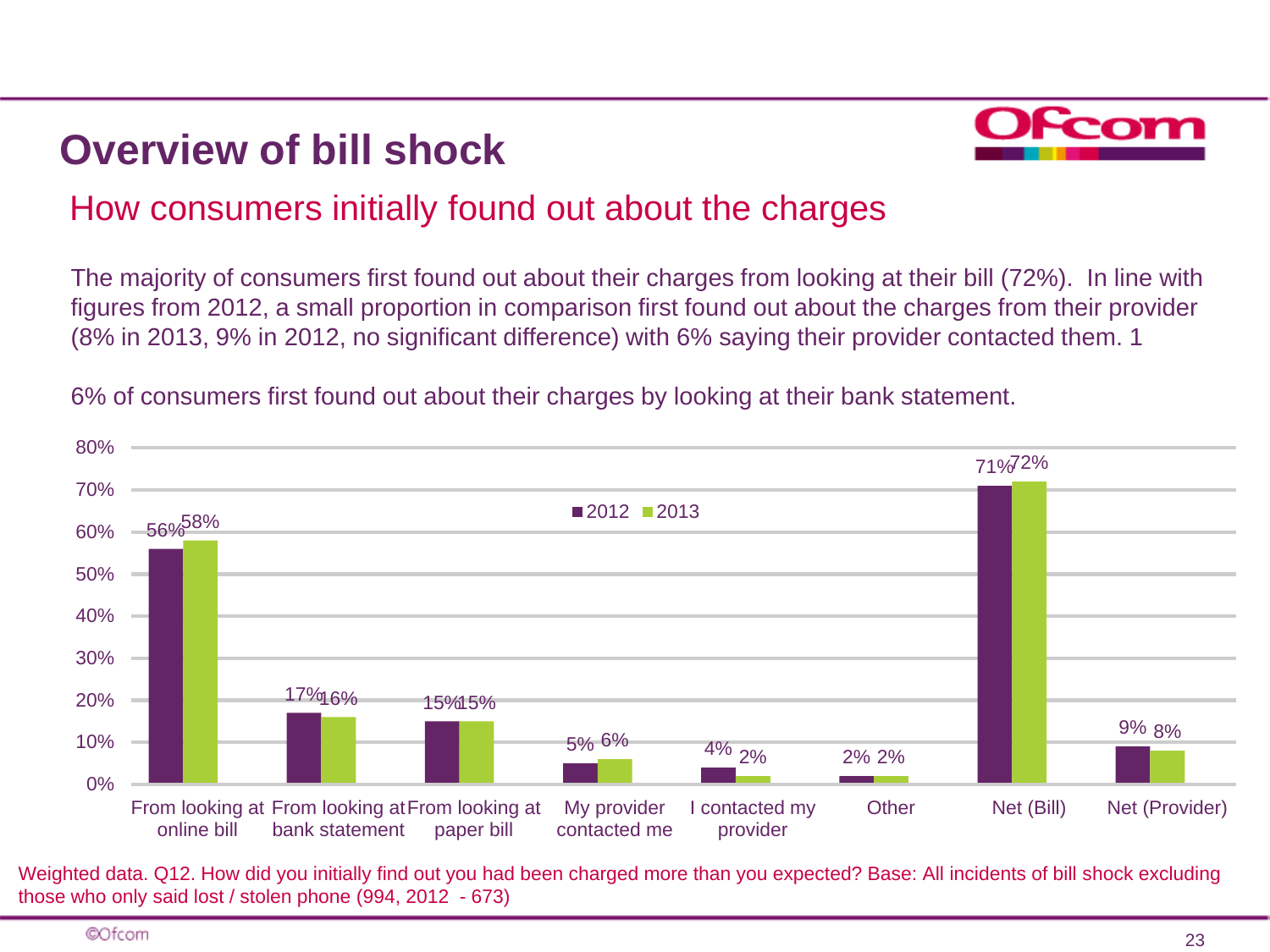

### Complaints versus amount (£) of bill shock

Just over a third (37%) of people who experienced bill shock said they made a complaint, broadly comparable to the proportion in 2012. However there is a significant increase in complaints made when the amount of bill shock is £21-50.



Weighted data. Q15a. Did you make an official complaint as a result of the unexpected charges? Base: All 'incident' of bill shock excluding those who only said lost / stolen phone (994, 2012 - 673), Bill of up to £20 (542, 2012 - 350), bill between £21-£50 (299, 2012 - 214), bill £51+ (136, 2012 - 120); bill shock from a single cause (609, 504 2012) due to: data abroad (59\*, 2012 – 81\*), Voice abroad (53\*, 2012 – 59\*), Data in the UK (169, 2012 171), Voice in the UK (328 , 2012 193) **\*Low base size, treat as indicative only**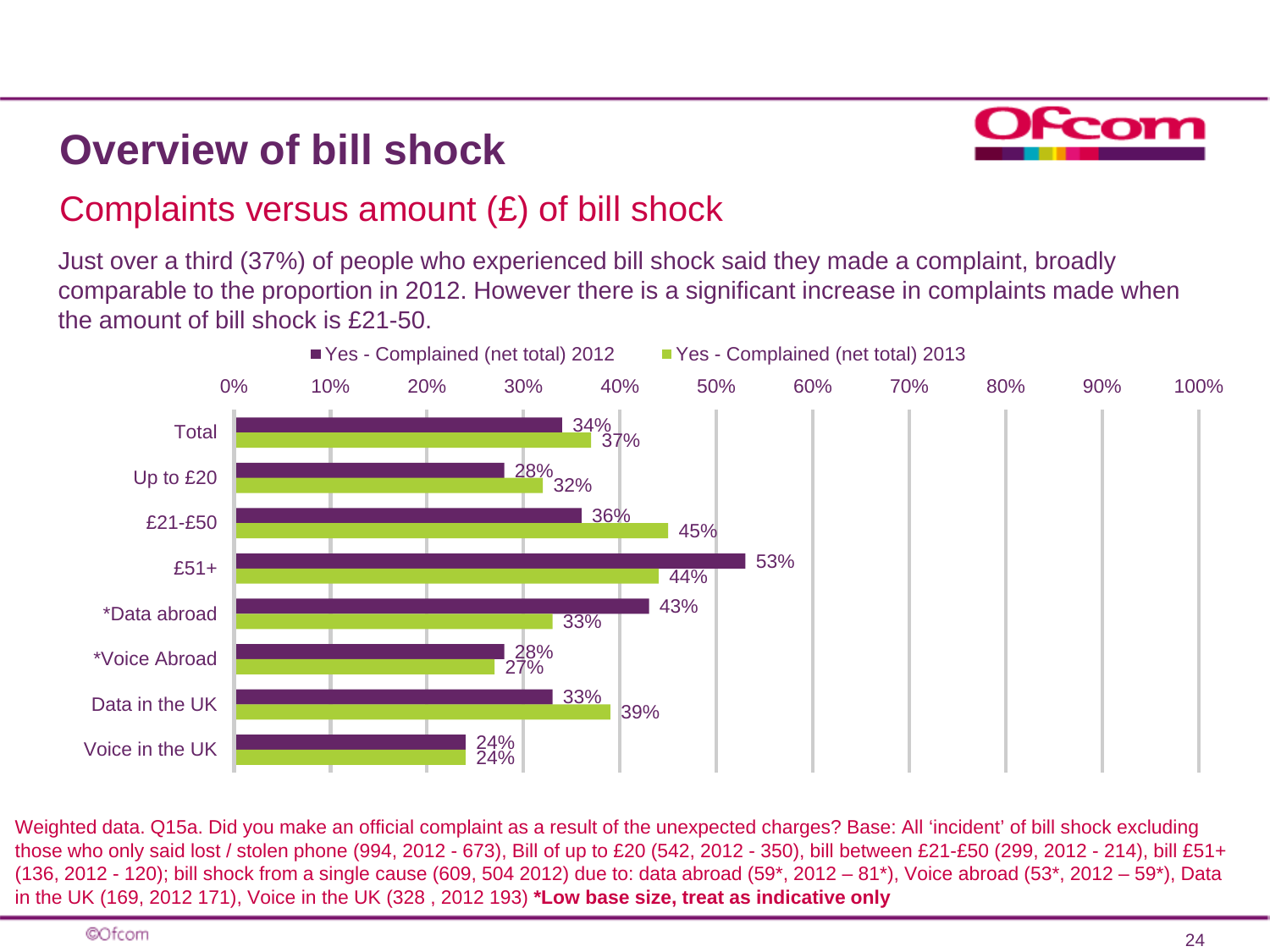

### Complaints versus amount (£) of bill shock

As reported in 2012 complaints were made significantly more often if the bill shock was greater than £20. Complaints were also significantly more likely for data rather than voice based issues in the UK. A similar pattern was seen abroad, although data is only indicative due to the low base sizes of these groups.



Weighted data. Q15a. Did you make an official complaint as a result of the unexpected charges? Base: All 'incidents' of bill shock excluding those who only said lost / stolen phone (994); Incidents where value of bill known (978) - Bill of up to £20 (542), bill between £21-£50 (299), bill £51+ (137); Bill shock from a single cause (609) - due to: data abroad (59\*), Voice abroad (53\*), Data in the UK (169), Voice in the UK (328) **\*Low base size, treat as indicative only**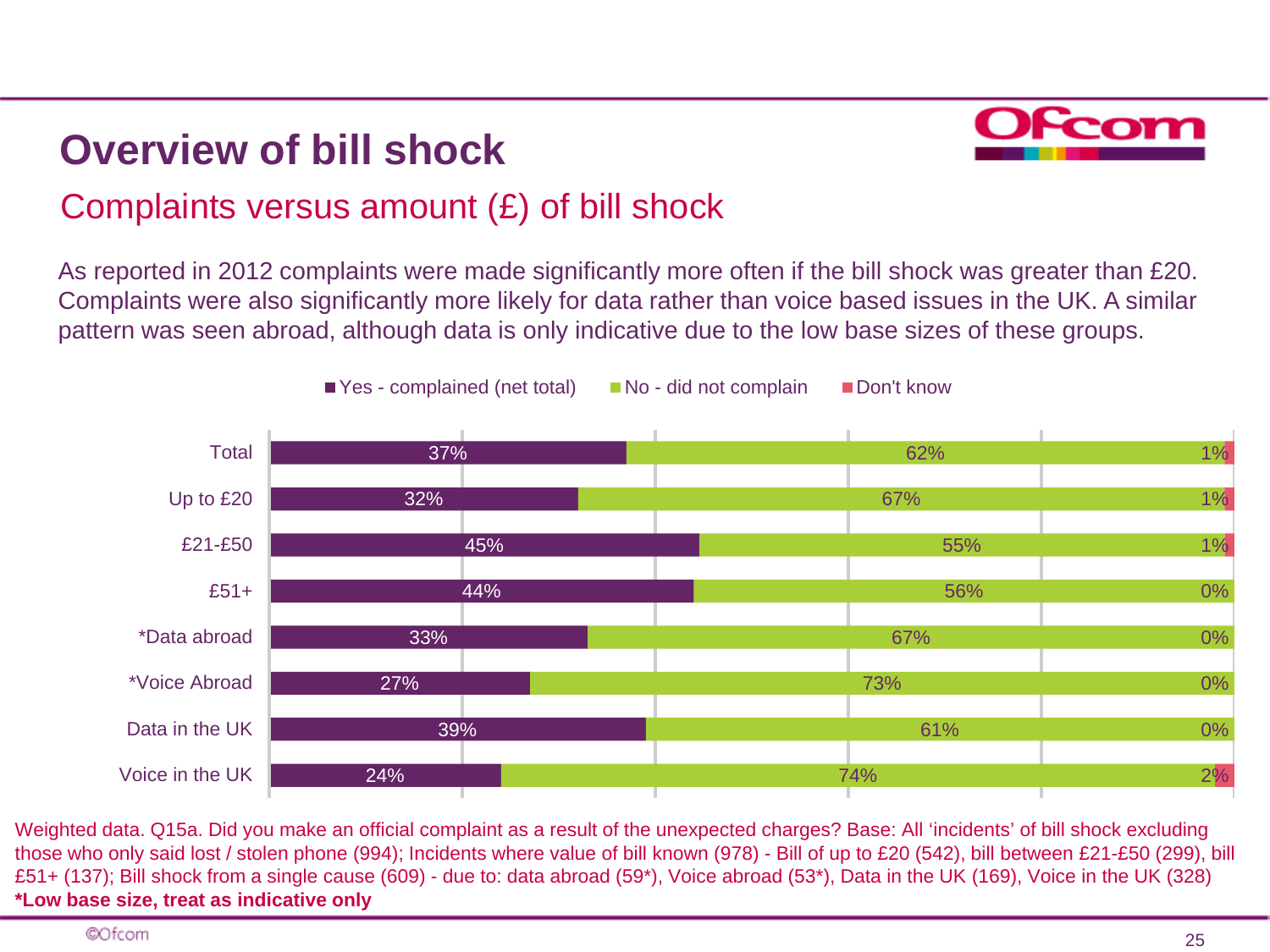

#### Reasons for not making complaint

Reasons cited for not making a complaint were broadly similar to those mentioned in 2012. Most said they felt it was their fault (Net for 'own fault' 55%, 54% in 2012). Those who received bill shock for data in the UK were significantly more likely to say they didn't complain because it was their fault, although their use was accidental.



Weighted data. Q15b. Why did you not make a complaint ? Responses 5% or greater. Base: All incidents of bill shock excluding those who said lost / stolen and those who did make an official complaint (612) and those solely caused by Data use in the UK (103) or Voice use in the UK (243).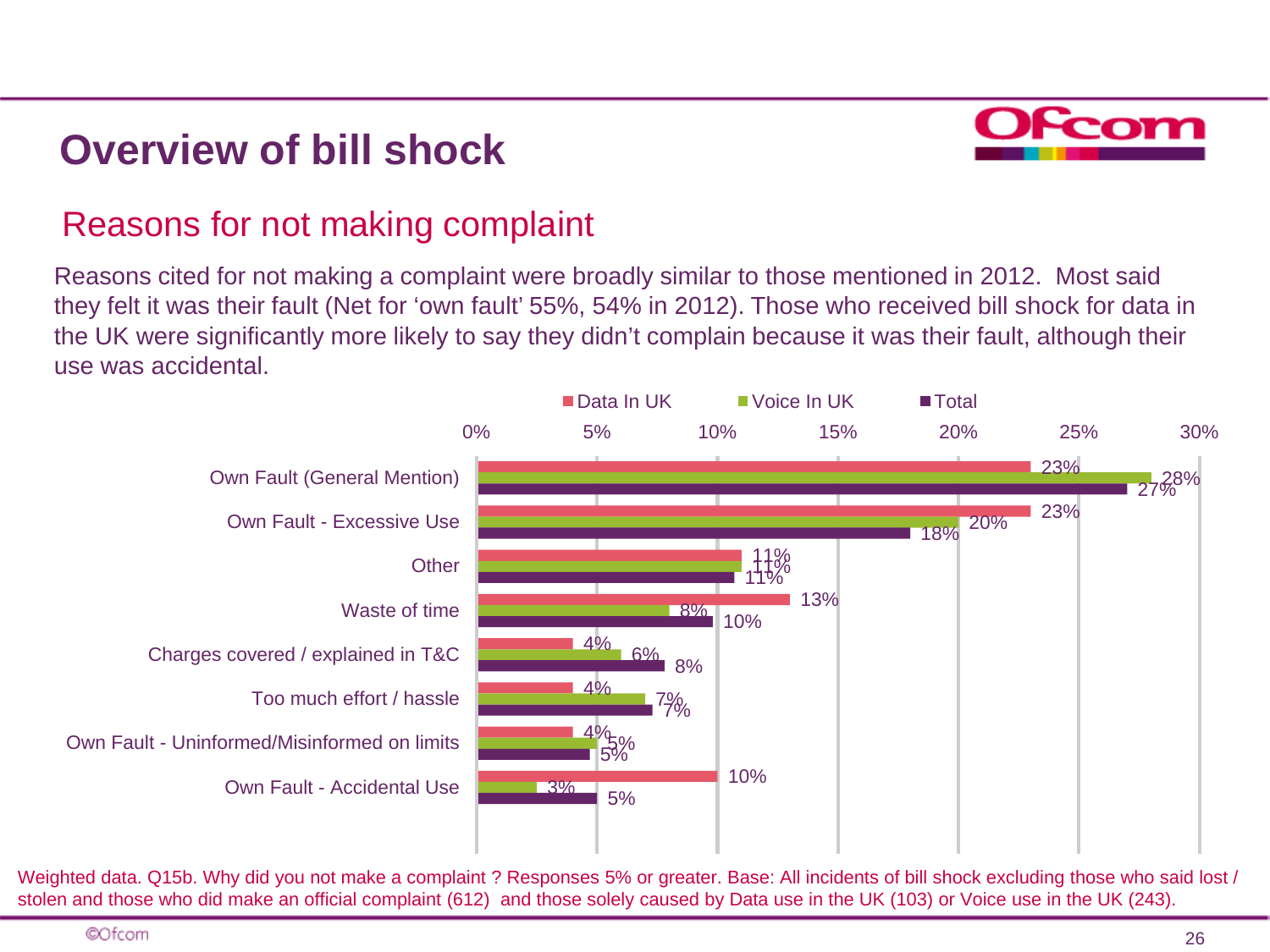

#### Whether reimbursed

There was no change in the proportion of cases receiving some reimbursement. In almost half of the incidents of bill shock (46%) where a consumer spoke to a provider, the provider did not reimburse any costs. In around one fifth of incidents (18%) consumers were fully reimbursed and a further 24% said they received some money back from their provider.



Weighted data. Q18a. Which of the following best describes whether you received any money back from your provider? All incidents of bill shock where a consumer made a complaint or spoke to a provider, excluding those who said lost or stolen (640, 2012 – 383)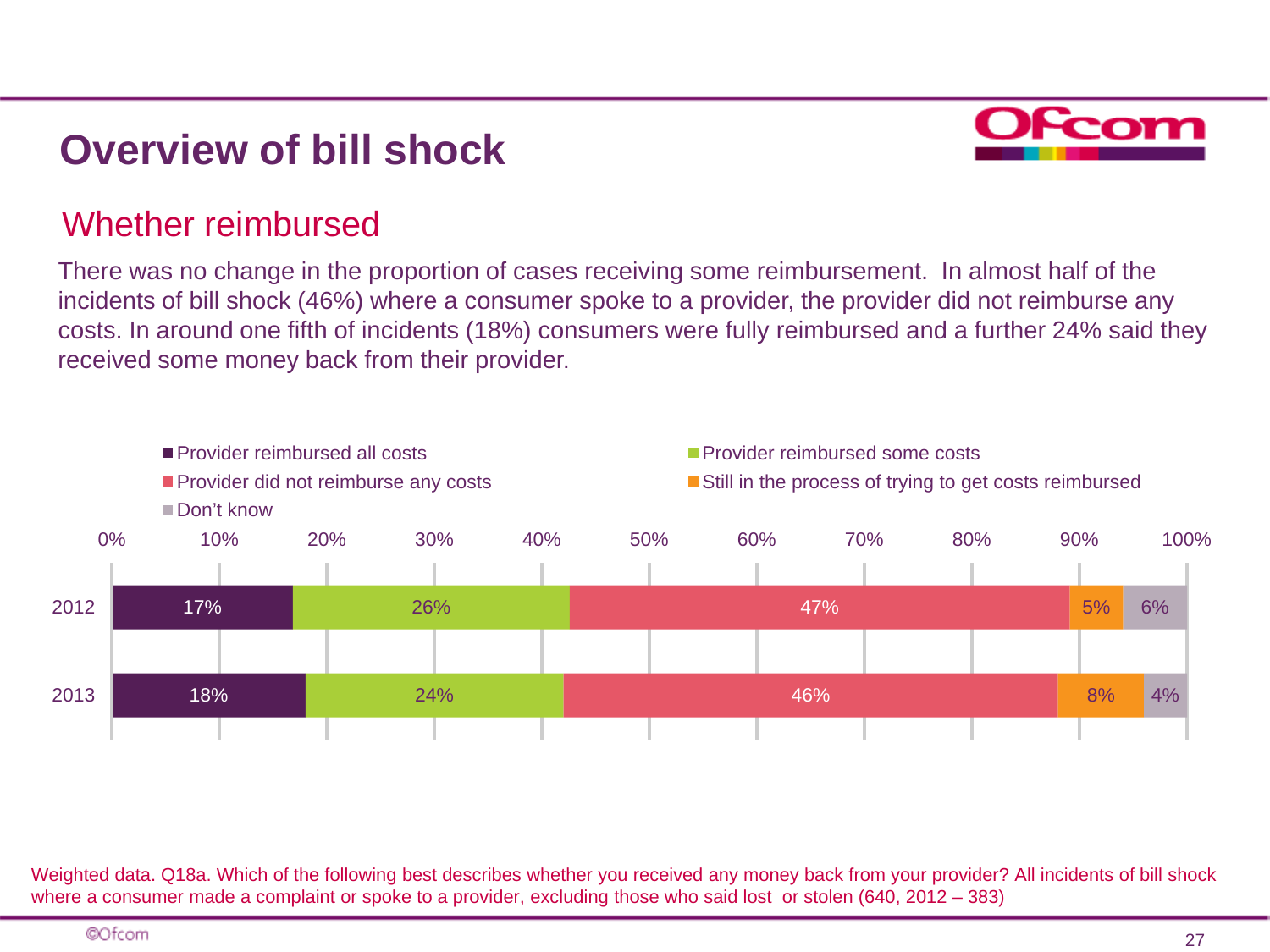

### **Contents**

- Section 1 Background, objectives, methodology and sample
- Section 2 Executive summary
- Section 3 Overview of bill shock
- Section 4 Calls to numbers not included in allowance
- Section 5 Exceeding monthly voice allowance
- Section 6 Using data without a data allowance
- Section 7 Exceeding data allowance
- Section 8 Using mobile abroad
- Section 9 Use of a lost or stolen mobile phone
- Section 10 Sending messages not included in allowance
- Section 11 Preventative measures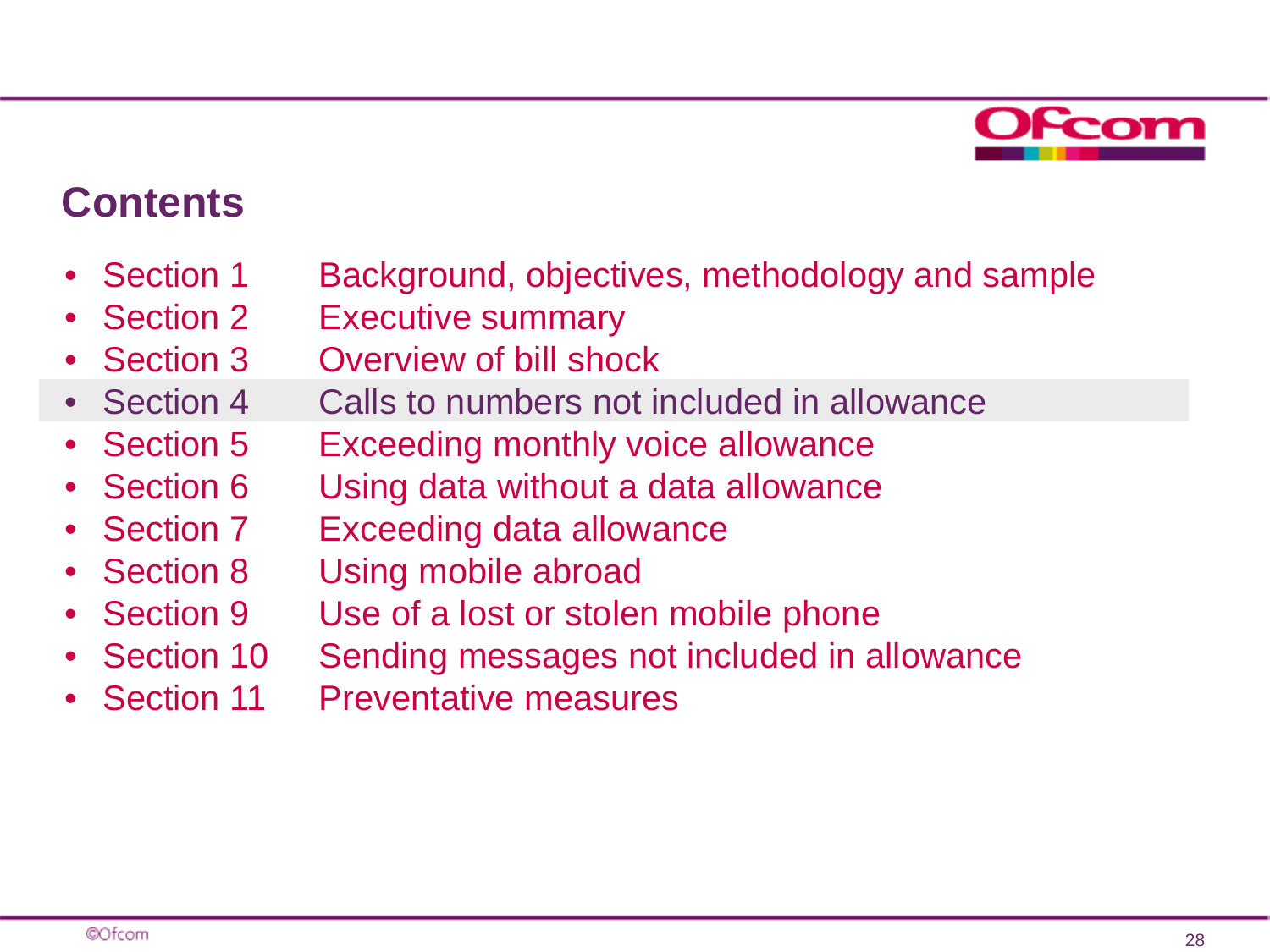

### Amount of bill shock



#### • The average additional amount added to bills uniquely attributed to calls to numbers not included in allowances was £17.

- In the majority of cases the additional amount was less than £20 in value (77% of incidents, 72% in 2012)
	- The pattern of additional costs was similar to that seen for this quota group in 2012

#### Mean score = £17 (£19 2012)

Un-weighted data. Q11a&b Combined. How much more than usual was your bill? Base: All incidents of bill shock as a result solely of calls to numbers not included in allowance (154, 2012 – 80\*), excluding don't know **\*Low base size, treat as indicative only**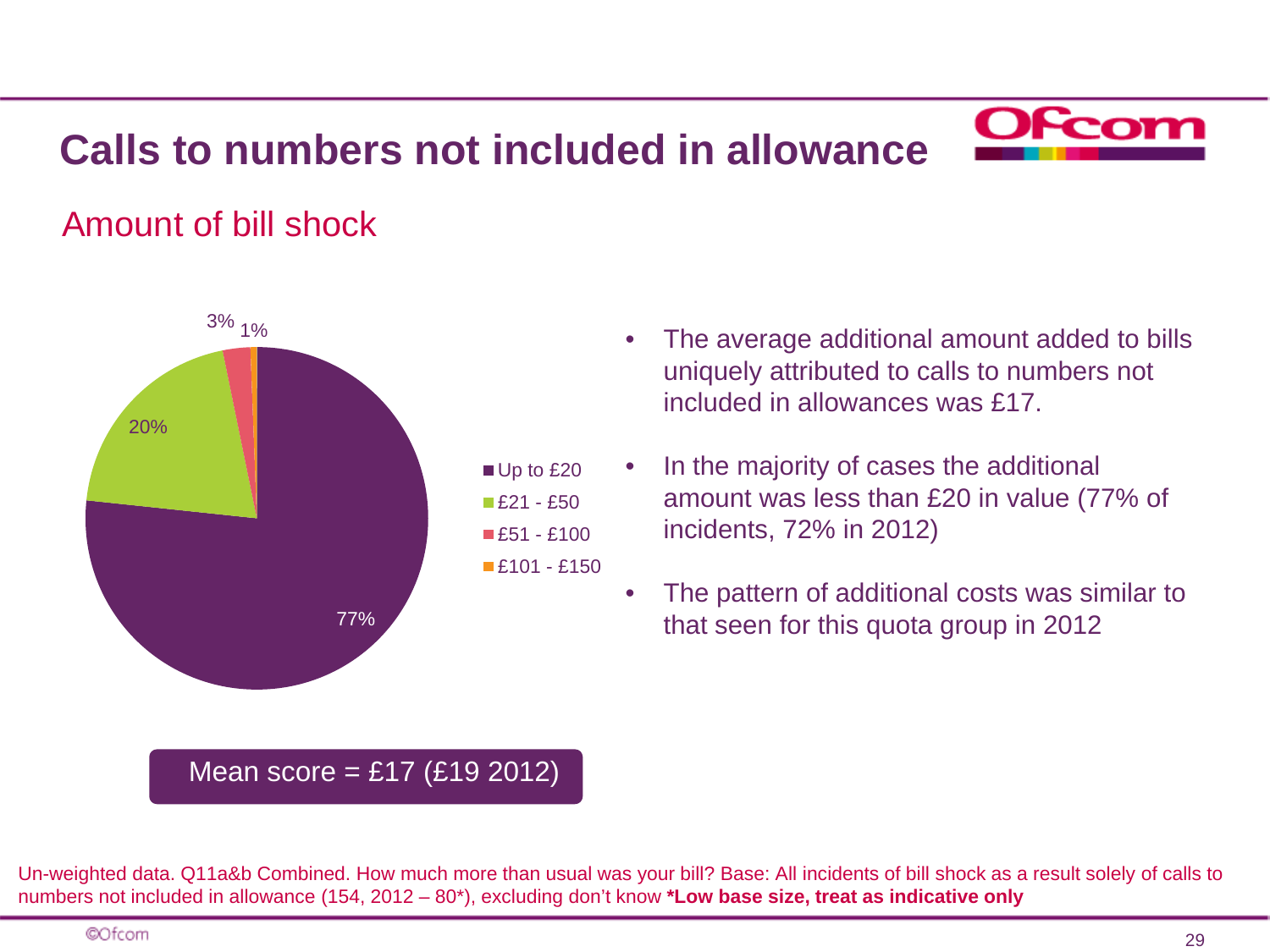

### Types of voice calls resulting in bill shock

As in 2012, Calls to 0845 numbers (64%) were the main causes of bill shock due to numbers not included in allowance with calls to 0800 numbers (36%), and 0870 numbers (31%) being mentioned by half as many.



Un-weighted data. Q20. What types of voice calls caused you to receive the unexpectedly high bill? Base: Respondents who received an unexpectedly high mobile phone bill as a result of calls to numbers not included in their allowance (206, 2012 – 119)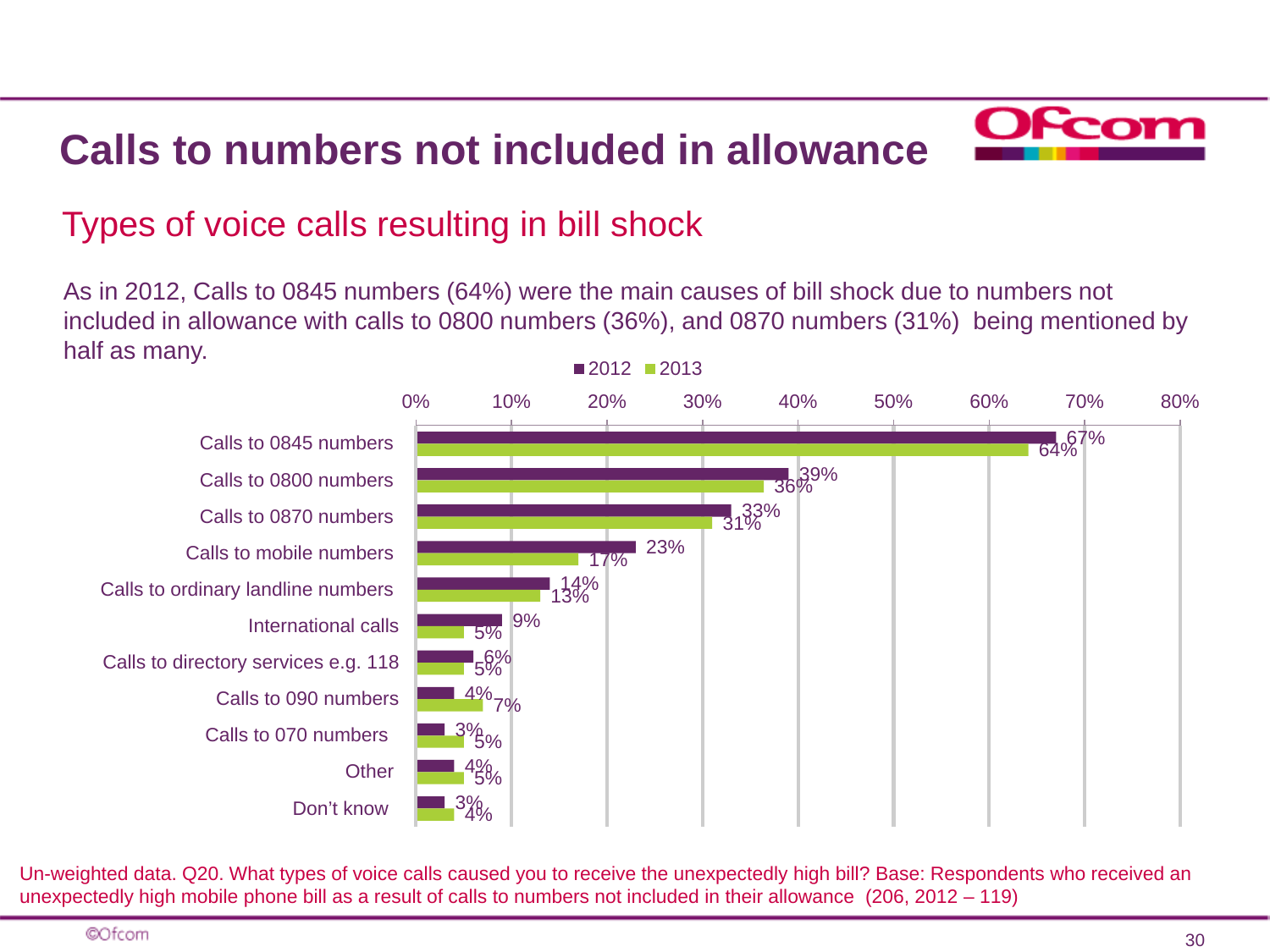

#### Awareness of whether calls were included in allowance

The proportions who thought that numbers were included in their allowance were similar to those seen in 2012. Differences noted below are not statistically significant.



Un-weighted data. Q22. Which of the following best describes your awareness of whether these calls were included in your call allowance before you received the unexpectedly high mobile phone bill? Base: All those who received an unexpectedly high mobile phone bill as a result of: Calls to 0800 numbers (75\*, 2012 46\*), Calls to 0845 numbers (132, 2012 – 80\*), Calls to 0870 numbers (64\*, 2012 – 39\*) **\*Low base size, treat as indicative only** *+/- # pp indicates the percentage point change from 2012 data*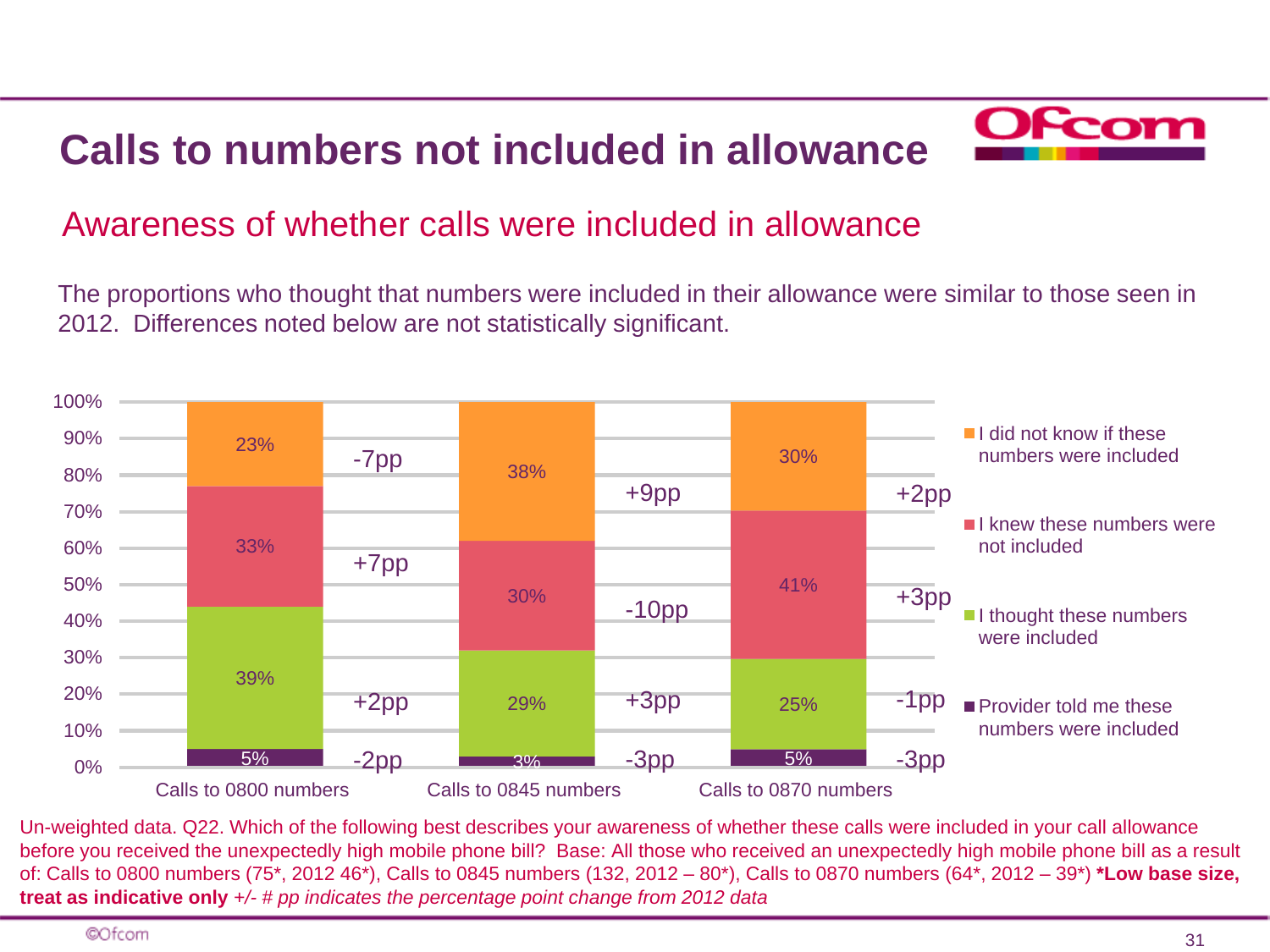

#### Awareness of the costs of calls

In line with 2012, the vast majority of respondents who received an unexpectedly high bill as a result of calls to 0800, 0845 or 0870 numbers previously had no idea about the cost of the calls.



Un-weighted data. Q23. Were you aware of how much it costs to call these numbers from your mobile? Base: All those who received an unexpectedly high mobile phone bill as a result of: Calls to 0800 numbers (75\*, 2012 46\*), Calls to 0845 numbers (132, 2012 – 80\*), Calls to 0870 numbers (64\*, 2012 – 39\*) **\*Low base size, treat as indicative only** *+/- # pp indicates the percentage point change from 2012 data*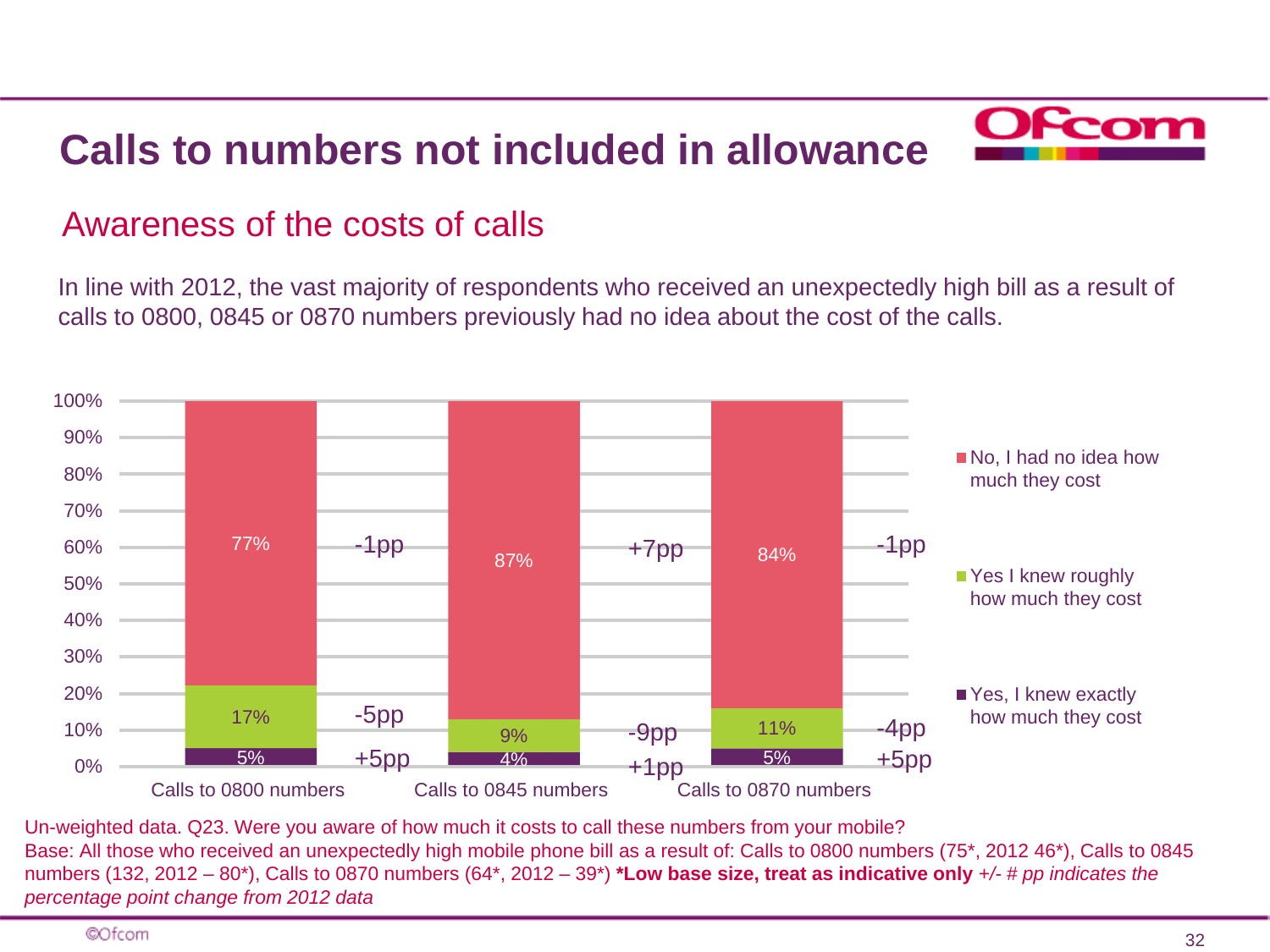

### **Contents**

- Section 1 Background, objectives, methodology and sample
- Section 2 Executive summary
- Section 3 Overview of bill shock
- Section 4 Calls to numbers not included in allowance
- Section 5 Exceeding monthly voice allowance
- Section 6 Using data without a data allowance
- Section 7 Exceeding data allowance
- Section 8 Using mobile abroad
- Section 9 Use of a lost or stolen mobile phone
- Section 10 Sending messages not included in allowance
- Section 11 Preventative measures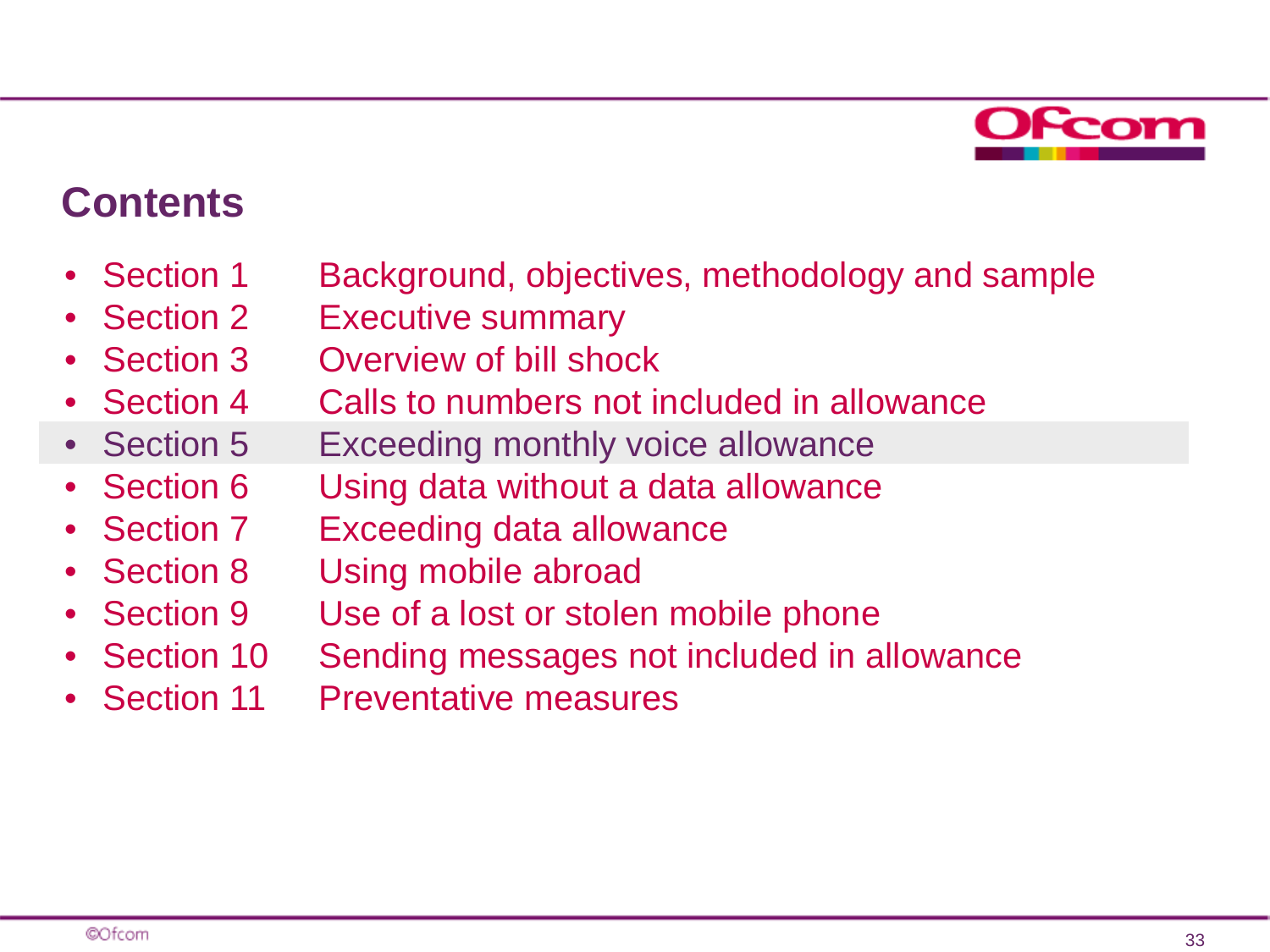## **Exceeding monthly voice allowance**



### Amount of bill shock



- The average additional amount added to bills solely due to exceeding monthly voice allowance was £45.
- In almost half of incidents (47%) additional costs were £20 or less, however in a quarter of incidents (27%) the additional amount was between £21 and £50.
- In one in 10 incidents the additional cost was over £100.

#### Mean score =  $£45$  (£43 in 2012)

Un-weighted data. Q11a&b Combined. How much more than usual was your bill? Base: All incidents of bill shock as a result solely of exceeding monthly voice allowance (132, 2012 – 90\*), excluding don't know **\*Low base size, treat as indicative only**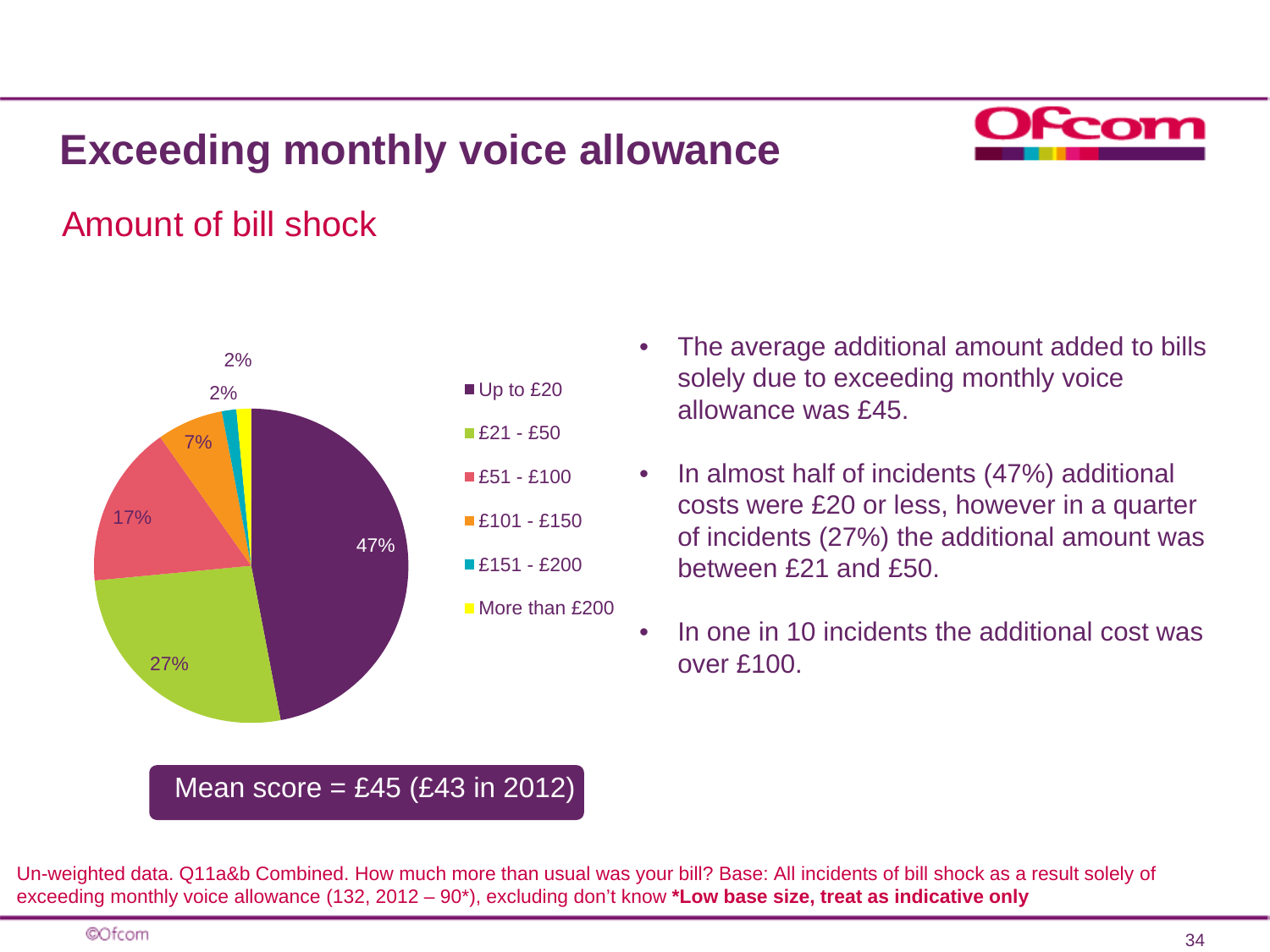## **Exceeding monthly voice allowance**



### Types of voice calls resulting in bill shock

Most bill shock as a result of exceeding the monthly voice allowance results from calls to mobile numbers (74%) or to ordinary landline numbers (45%). However the proportion due to 0800 numbers, 0870 numbers and international calls are significantly higher than in 2012. This may be linked to an apparent lack of awareness around which numbers are included in call allowances.



Un-weighted data. Q26a. What types of calls made you reach/exceed your voice allowance? Base: Respondents who received an unexpectedly high mobile phone bill as a result of exceeding their monthly voice allowance (214, 2012 – 126)

 $2012$  2013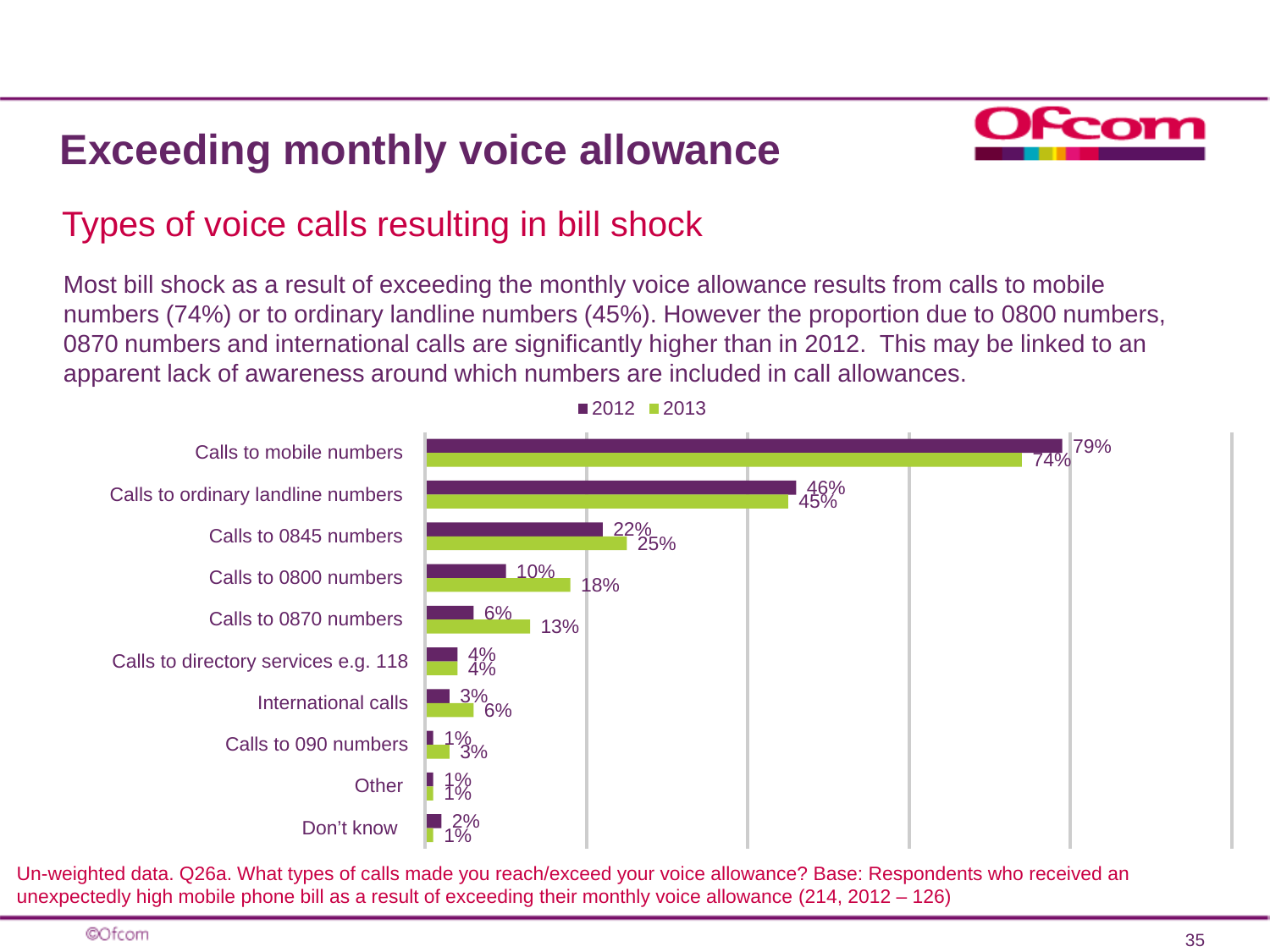## **Exceeding monthly voice allowance**



### Reasons for reaching/exceeding allowance

The pattern of causes is similar to last year with over three quarters (79%) of respondents stating that they received the unexpectedly high bill because they made more calls than usual. Just under a fifth (17%) said they 'thought they had a higher call allowance' and 16% said that their 'call allowance is insufficient'.



Un-weighted data. Q25. What caused you to reach/exceed your voice allowance? Base: Respondents who received an unexpectedly high mobile phone bill as a result of exceeding their monthly voice allowance (214, 2012 – 126)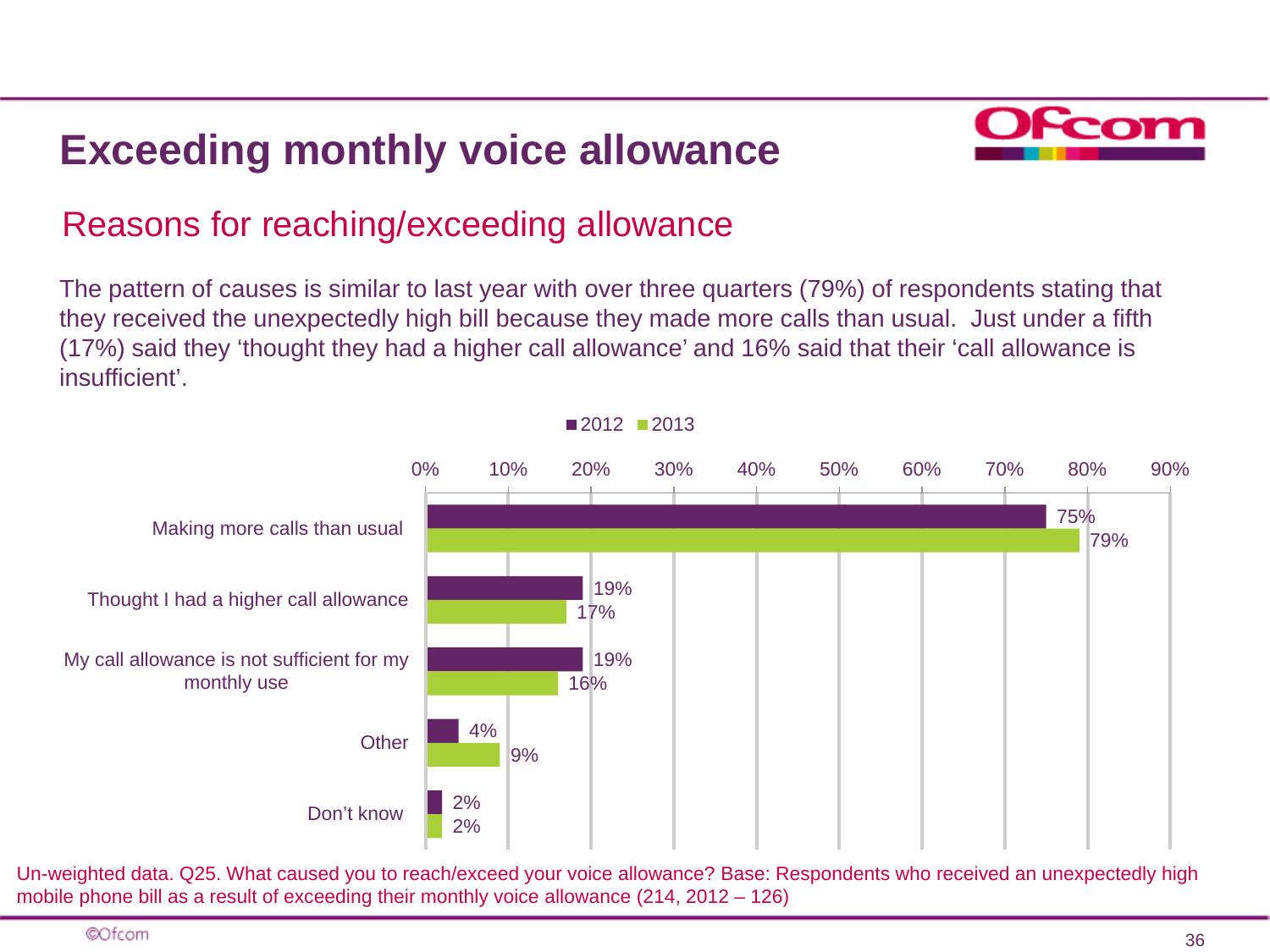## **Exceeding monthly voice allowance**



#### Awareness of voice allowance

• Almost half (48%) claimed to know what their allowance was and just under a third (31%) said they thought their allowance was larger than it was. • The vast majority (90%) were unaware they were making calls outside of their allocated call allowance. No change since 2012. 23% 16% 4% 31% 14% 8% Knew what my actual call allowance was Thought I had a larger call allowance Sold a call allowance that is not sufficient for the amount of calls I generally make Provider told me I had a larger call allowance  $2012$  2013 87% 90% 2012 2013 **% Not aware they were making calls outside allowance**

#### **Awareness of call allowance prior to bill shock**

Un-weighted data. Q27. Were you aware that you had reached/exceeded your voice allowance before you made these additional voice calls? Q28. Which of the following best describes your awareness of your call allowance before you received the unexpectedly high mobile phone bill? Base: Respondents who received an unexpectedly high mobile phone bill as a result of exceeding their monthly voice allowance 2012 (126), 2013 (214)

57%

48%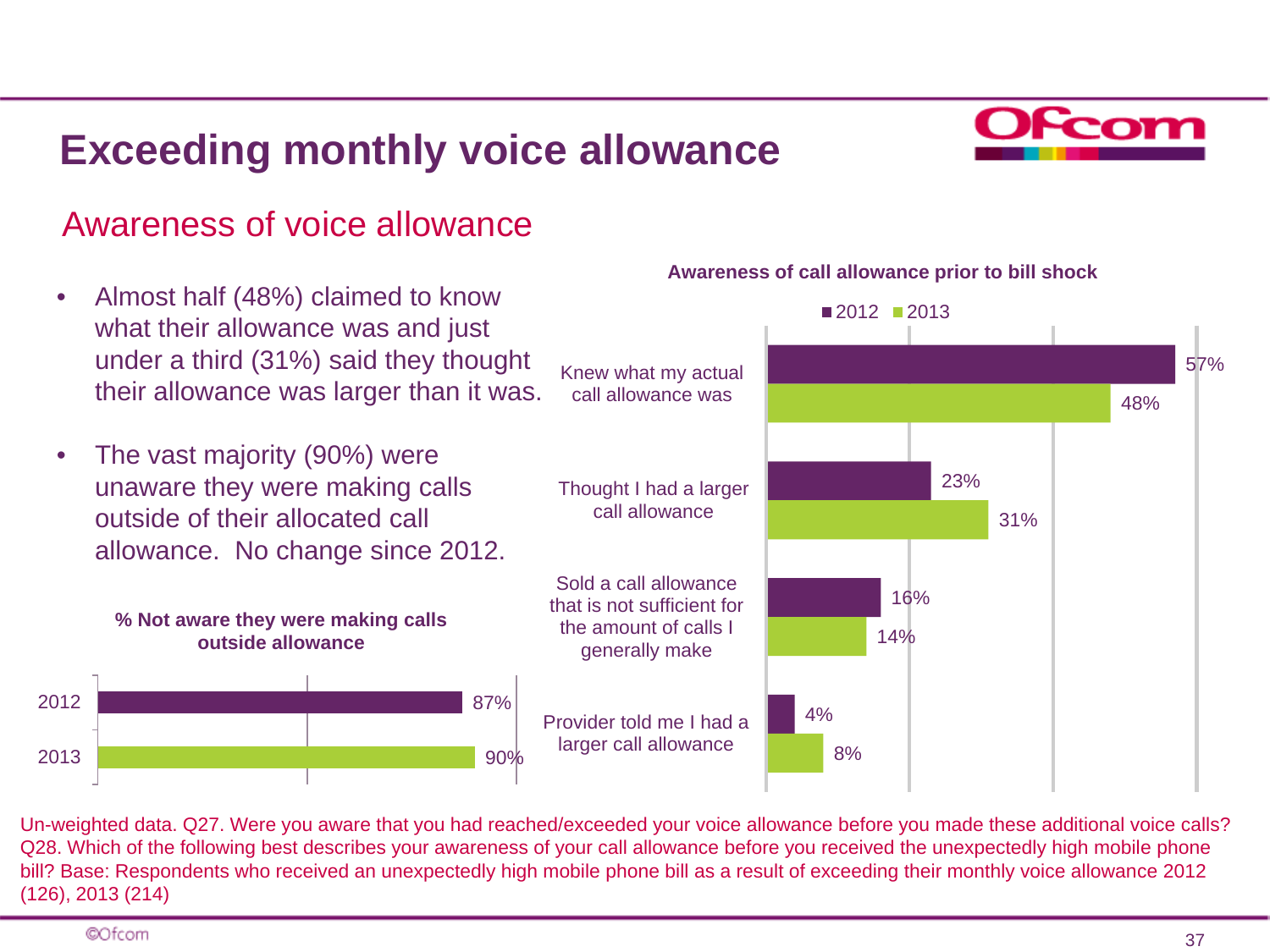## **Exceeding monthly voice allowance**



#### Awareness of the costs of calls

There remains a lack of awareness, amongst those who experienced this type of bill shock, of the costs of making calls outside of their call allowance. The majority said that they had no idea how much calls to landlines (72%) and/or mobiles (63%) cost outside of their voice bundle.



Un-weighted data. Q29. Were you aware of the costs of making these calls once you have used your call allowance? Base: Respondents who received an unexpectedly high mobile phone bill as a result of exceeding their monthly voice allowance for calls to landline numbers (97\*, 2012 – 58\*) and calls to mobile numbers (159, 2012 – 99\*) **\*Low base size, treat as indicative only** *+/- # pp indicates the percentage point change from 2012 data*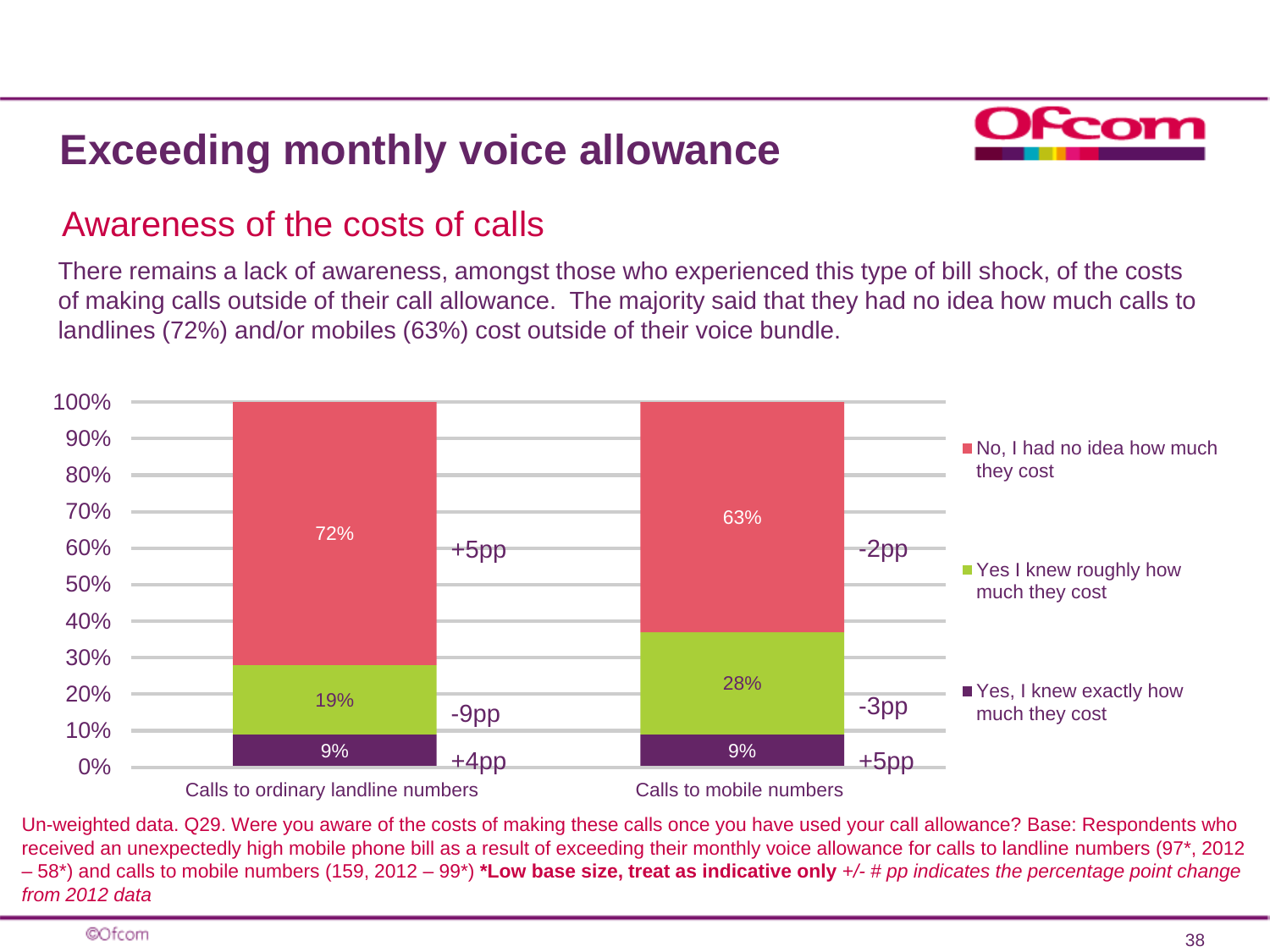

### **Contents**

- Section 1 Background, objectives, methodology and sample
- Section 2 Executive summary
- Section 3 Overview of bill shock
- Section 4 Calls to numbers not included in allowance
- Section 5 Exceeding monthly voice allowance
- Section 6 Using data without a data allowance
- Section 7 Exceeding data allowance
- Section 8 Using mobile abroad
- Section 9 Use of a lost or stolen mobile phone
- Section 10 Sending messages not included in allowance
- Section 11 Preventative measures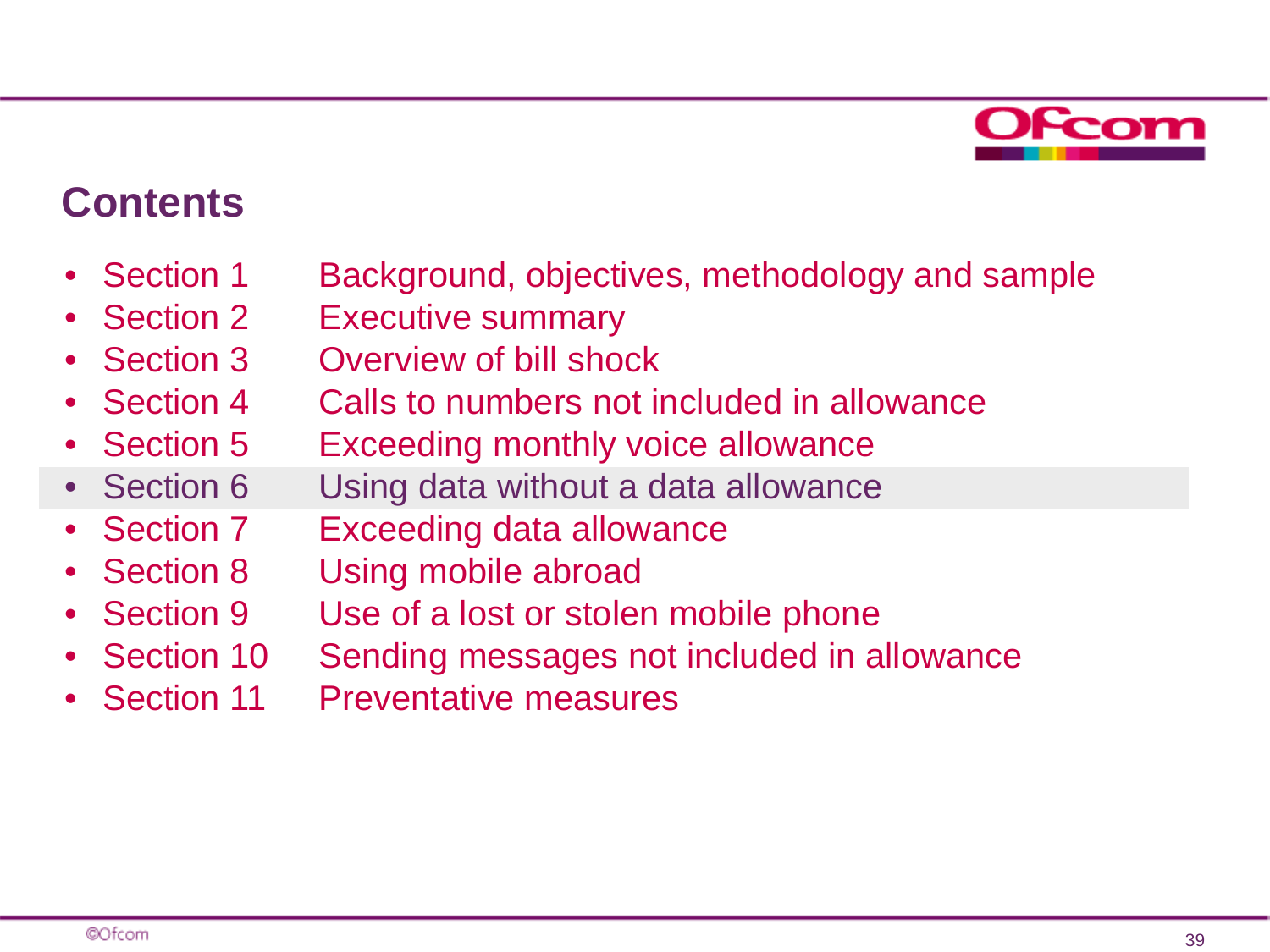### **Using data without a data allowance**



### Amount of bill shock



- The average additional amount added to bills due solely to using data without an allowance was £21.
- There was a drop in the proportion stating additional bill shock of up to £20 (61% vs. 78% in 2012), with higher proportions involving bills of £21-50 (33%, 19% in 2012) or £51+ (6%, 3% in 2012).

#### Mean score =  $£21$  (£15 in 2012)

Un-weighted data. Q11a&b Combined. How much more than usual was your bill? Base: All incidents of bill shock as a result solely of using data without an allowance (81\*, 2012 – 59\*), excluding don't know **\*Low base size, treat as indicative only**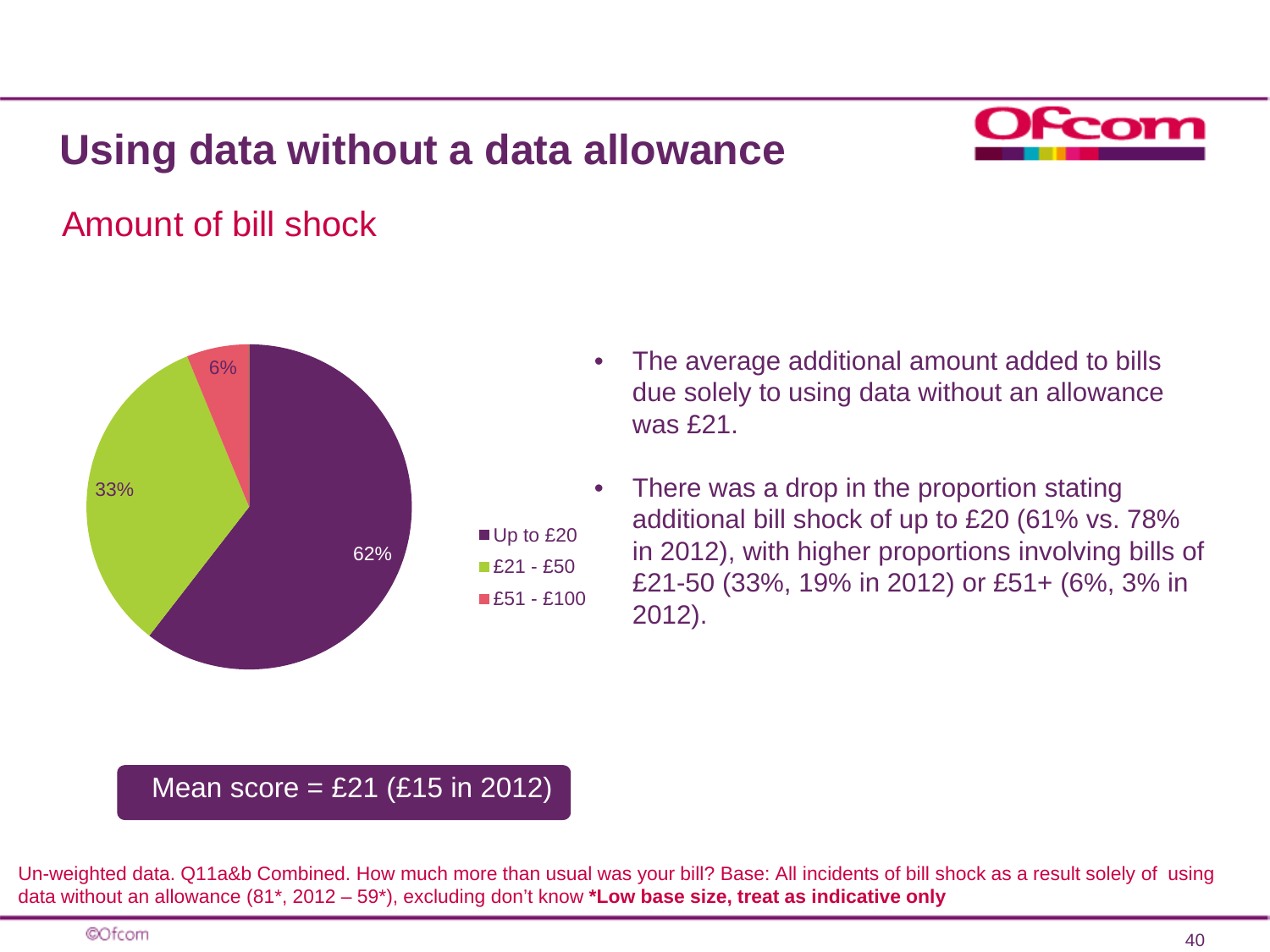### **Using data without a data allowance**



### Activities resulting in extra charges

Causes of bill shock remain broadly comparable with those reported in 2012 (changes are not statistically significant). Browsing or accessing the internet (63%) remained the most common activity resulting in unexpected charges for data amongst those without an allowance.



Un-weighted data. Q31. Which of the following activities resulted in you being charged unexpectedly for data? Base: Respondents who received an unexpectedly high bill as a result of using data without an allowance (201, 2012 - 112)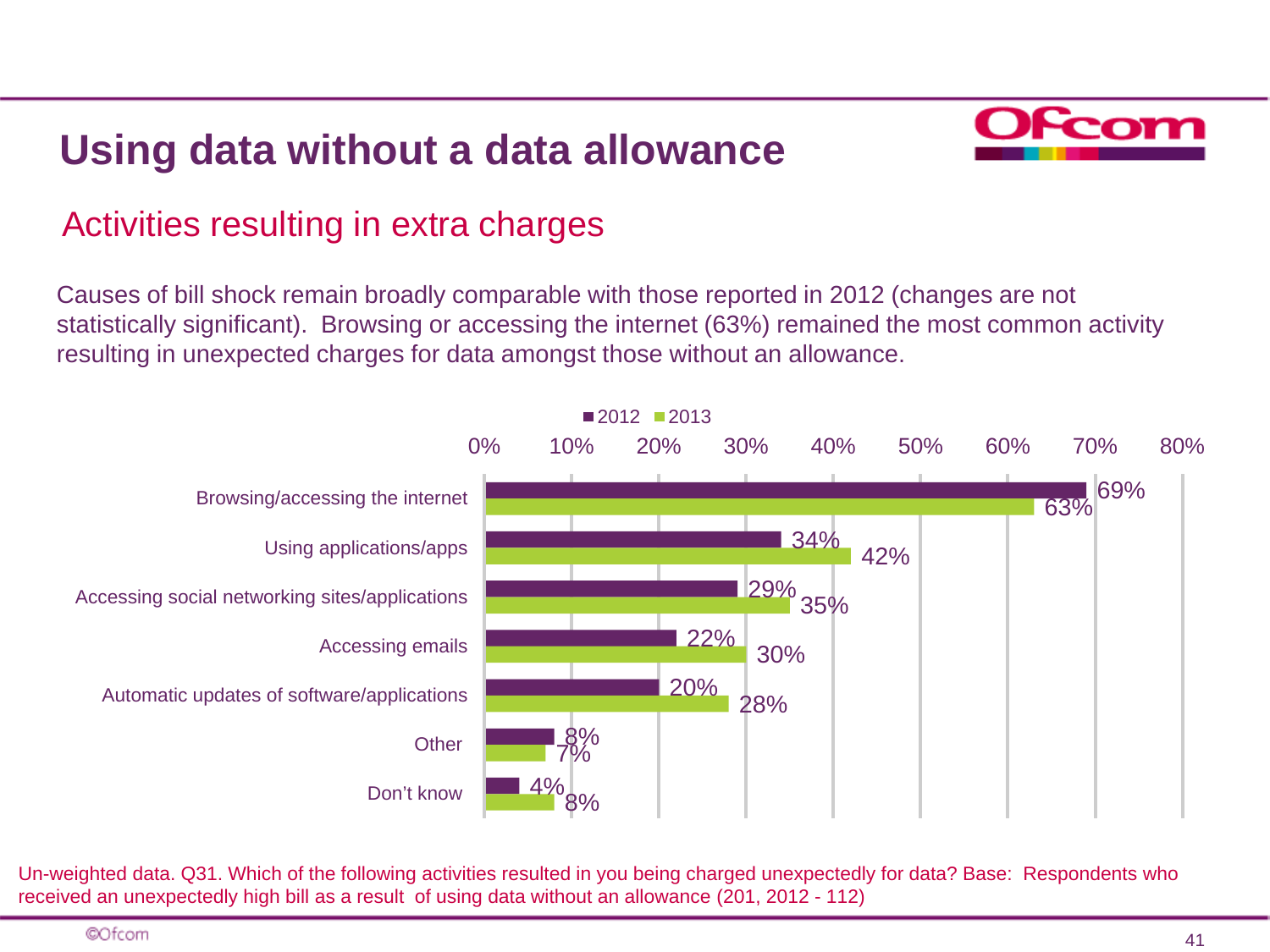### **Using data without a data allowance**



#### Awareness of data allowance

• Despite a significant rise in the proportion of respondents aware they were using data via the mobile network, half still claimed not to be aware.

**% Aware they were using mobile network for data**



#### $2012$  2013

#### **Awareness of call allowance prior to shock**



• In total 71% (net) thought they had a data allowance – this includes 31% who said their provider had told them data was included in their allowance.

Un-weighted data. Q33. Were you aware that you were using the mobile network to access data? Base: Respondents who received an unexpectedly high bill as a result of using data without an allowance (201, 2012 - 112) Q34. Which of the following best describes your awareness of whether you had a data allowance before your unexpectedly high bill? Base: Respondents who received an unexpectedly high bill as a result of using data without an allowance 2013 (201)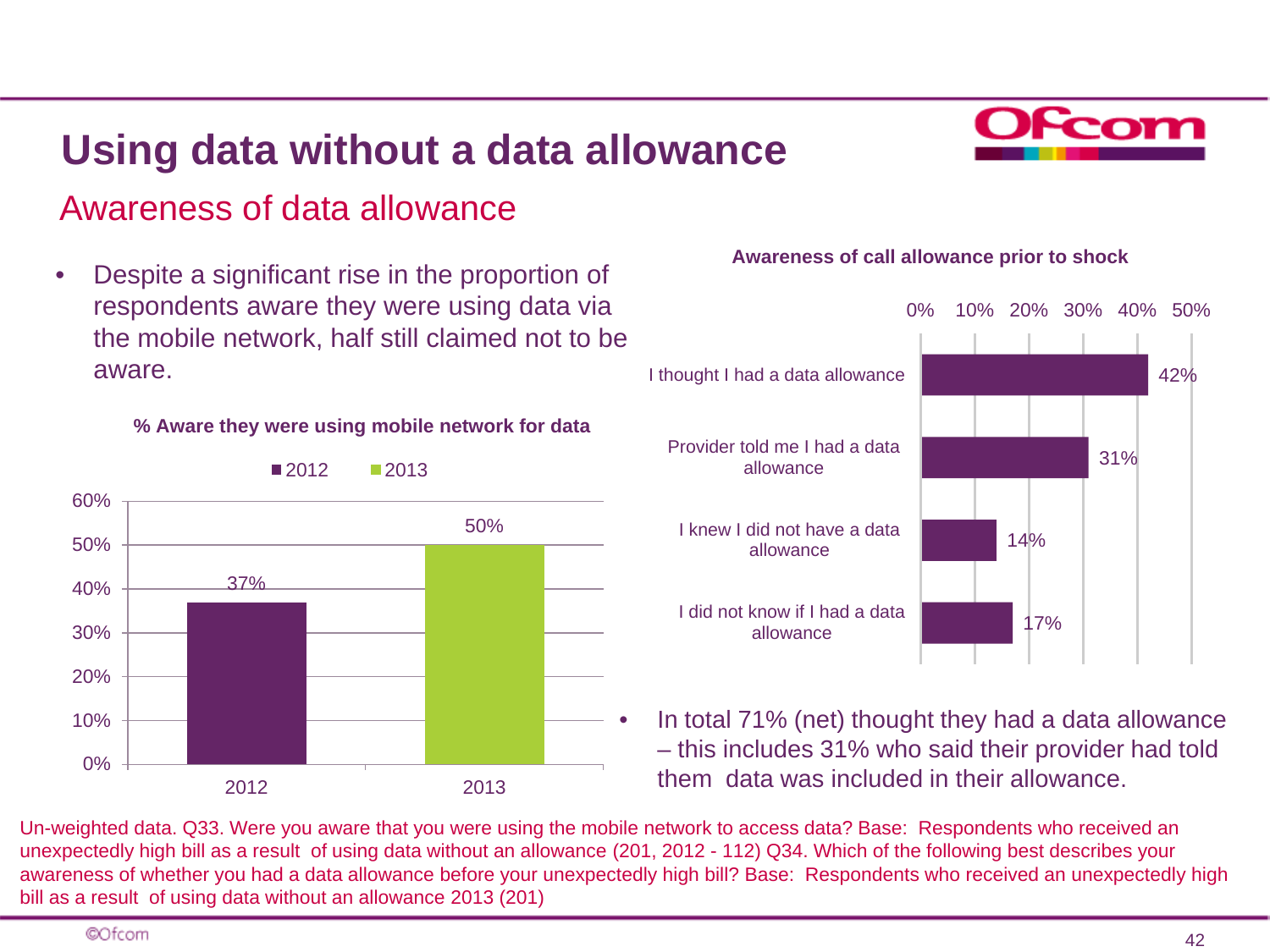

### **Contents**

- Section 1 Background, objectives, methodology and sample
- Section 2 Executive summary
- Section 3 Overview of bill shock
- Section 4 Calls to numbers not included in allowance
- Section 5 Exceeding monthly voice allowance
- Section 6 Using data without a data allowance
- Section 7 Exceeding data allowance
- Section 8 Using mobile abroad
- Section 9 Use of a lost or stolen mobile phone
- Section 10 Sending messages not included in allowance
- Section 11 Preventative measures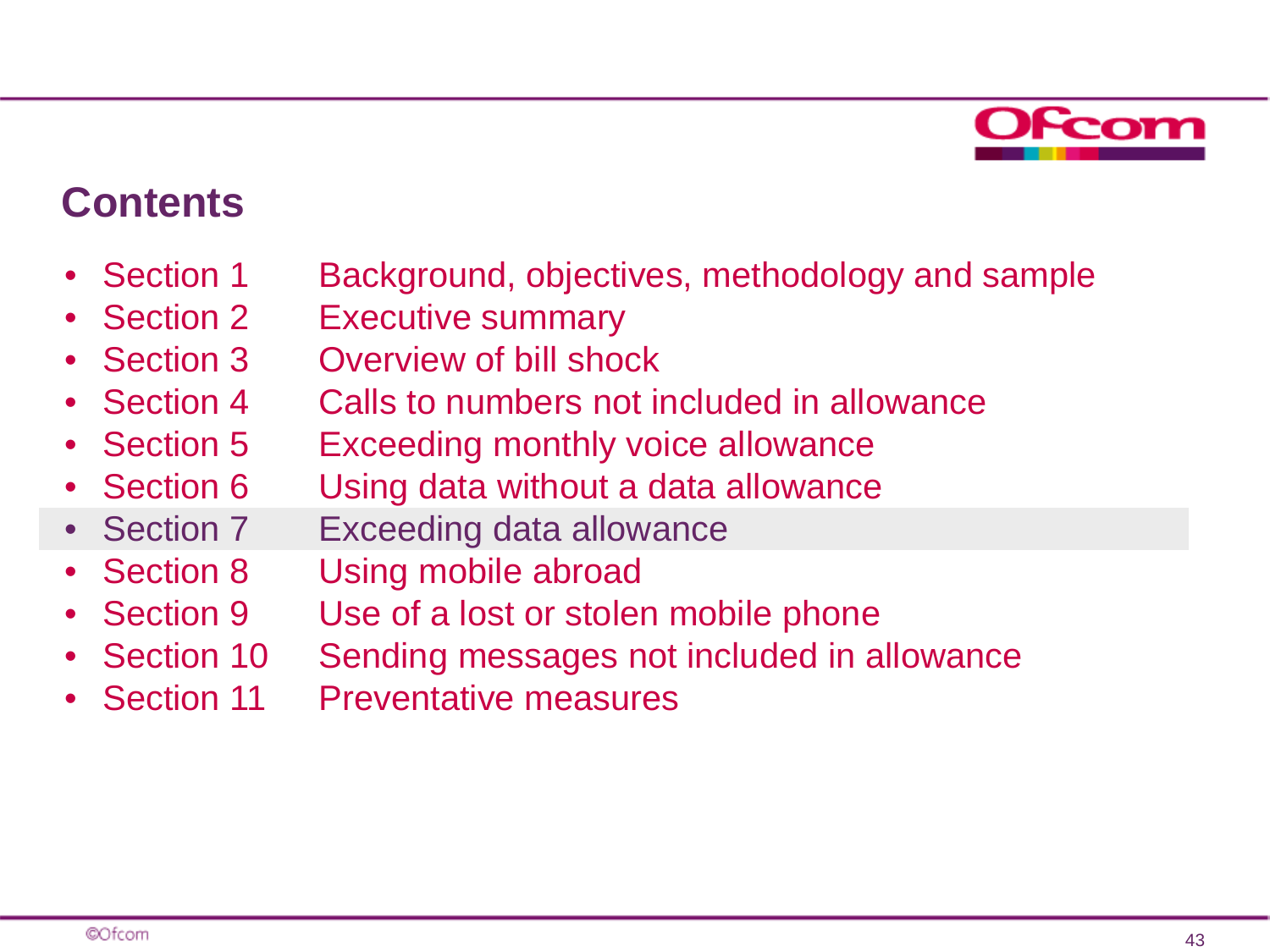

### Amount of bill shock



- The average additional amount added to bills due to solely exceeding data allowances was £22.
- In the majority of cases (69%) unexpectedly high bills of up to £20 more than expected.
- In almost a third of cases (28%) bills were between £21 and £50 more than expected, and in 3% of cases bills were £51 or over

#### Mean score =  $£22$  (£30 in 2012)

Un-weighted data. Q11a&b Combined. How much more than usual was your bill? Base: All incidents of bill shock as a result solely of exceeding data allowance (86\*, 2012 107) , excluding don't know **\*Low base size, treat as indicative only**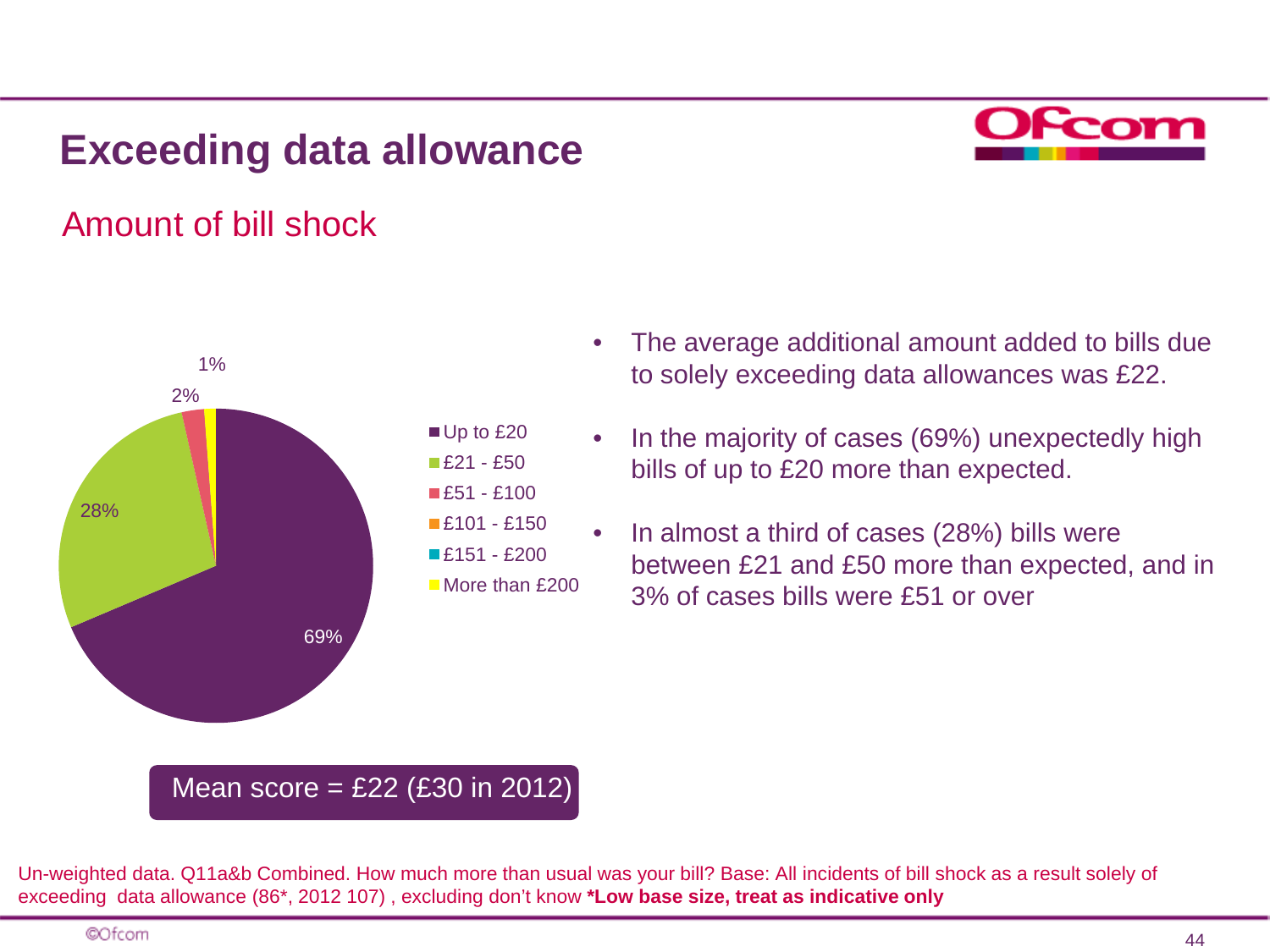

### Reasons for reaching and exceeding data allowance

Browsing the internet (74%) remains the main reason for reaching and exceeding data allowances. Use of apps now being mentioned by comparable proportions as mentioning social networking sites.



Un-weighted data. Q37. What caused you to reach/exceed your data allowance? Base: Respondents who received an unexpectedly high bill as a result of exceeding data allowance (109, 2012 - 126)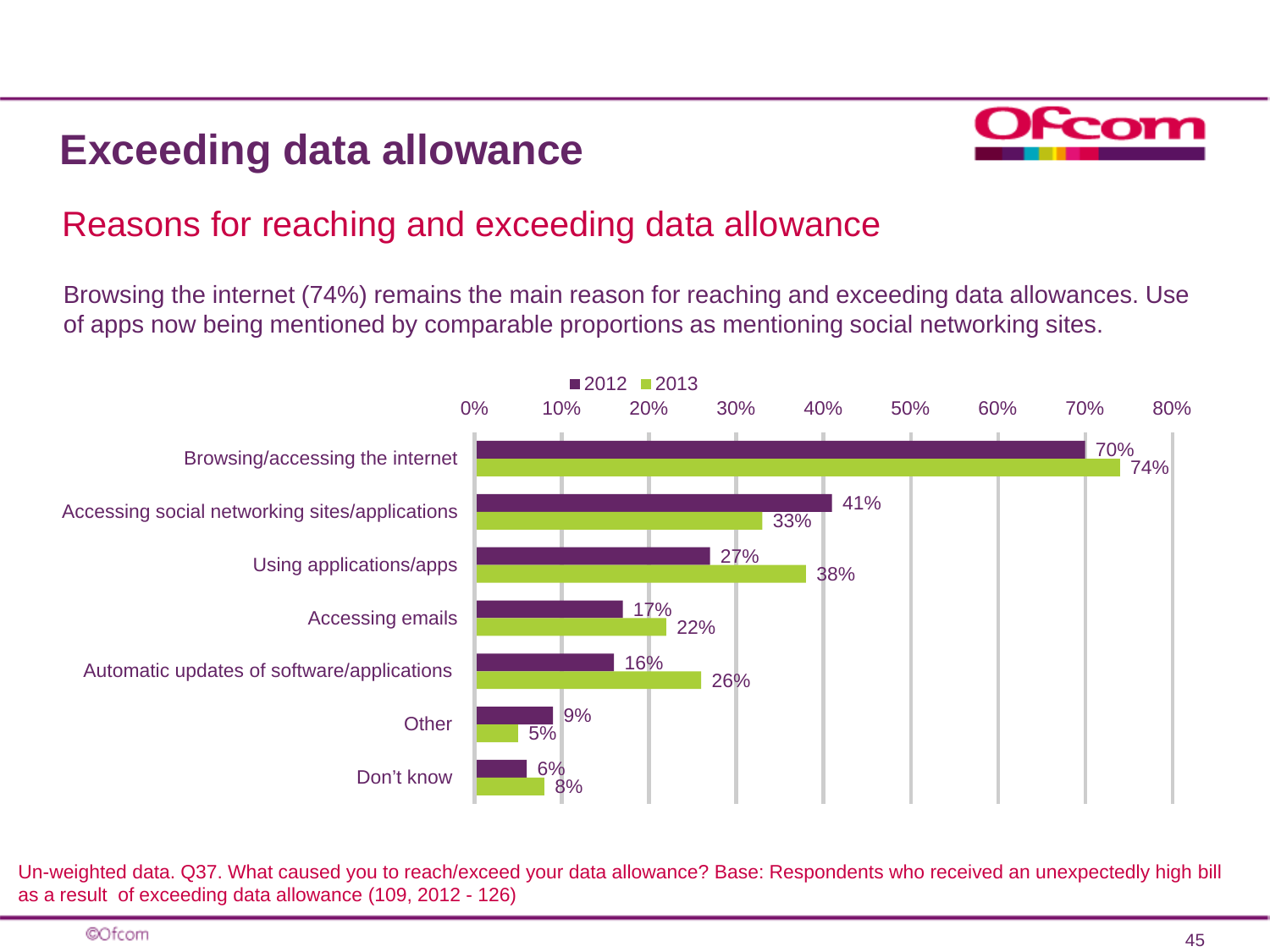

### How data allowance was reached/exceeded

- Similarly to 2012, the majority (57%) of respondents said they incurred the additional charges because data had automatically downloaded. Three in ten (30%) said they thought they had switched this function off and 27% said they hadn't.
- There was a significant increase in reports of 'data not being switched off' by 10 percentage points



Un-weighted data. Q38. Which of the following best describes how you reached/exceeded your data allowance? Base: Respondents who received an unexpectedly high bill as a result of exceeding data allowance (109, 2012 – 126)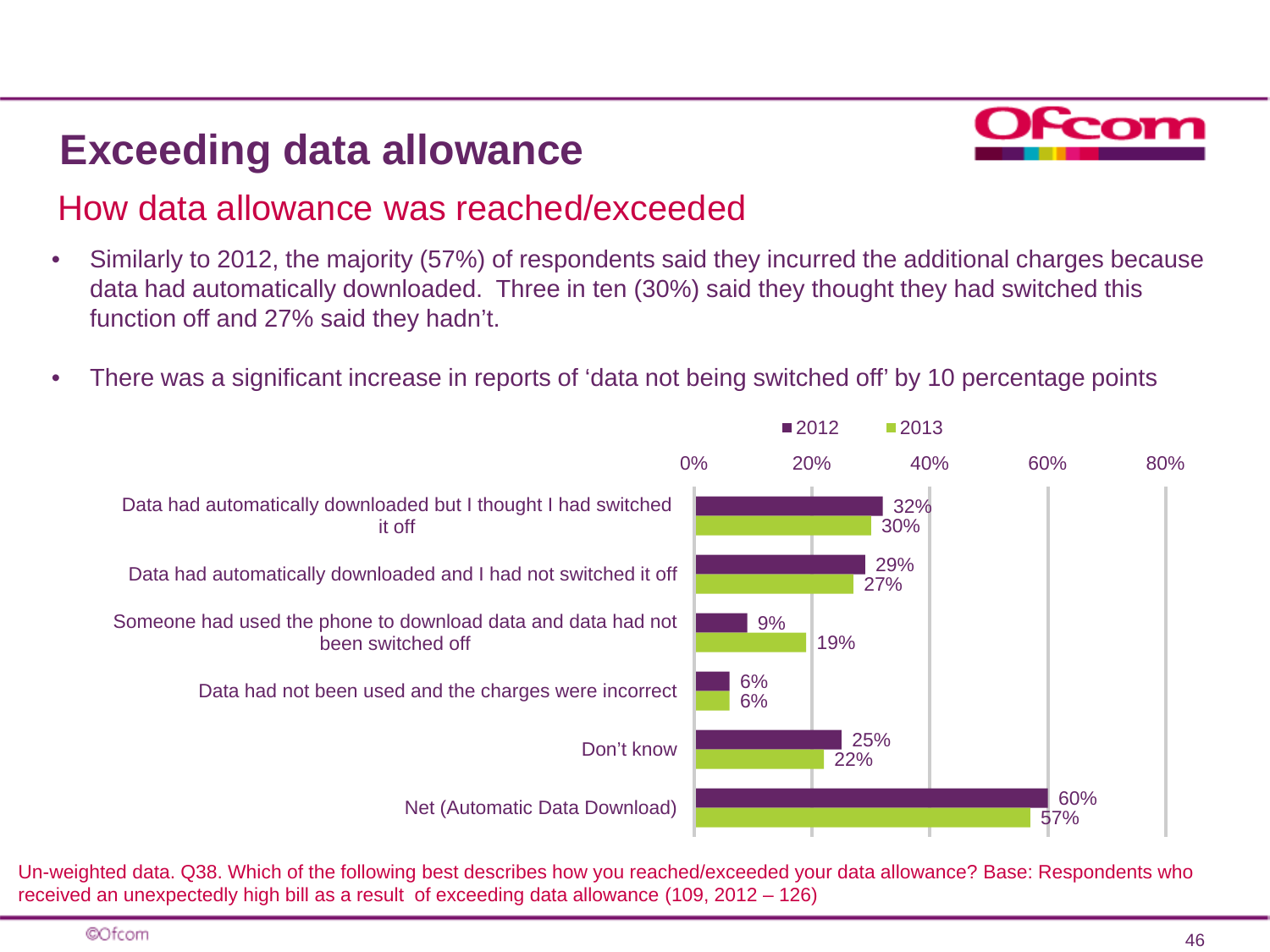### Awareness of data allowance

- Despite a significant rise in the proportion of these respondents stating they knew they had used up their data allowance, three-quarters were not aware that this was the case.
- In total, half thought either they had a bigger allowance (32%) or said they had been told their allowance was bigger by their provider (20%). There was a significant increase in the proportion saying the latter.



#### **Awareness of data allowance prior to bill shock**



Un-weighted data. Q39. Were you aware that you had used up all of your data allowance before you used additional data? Q40. Which of the following best describes your awareness of your data allowance before you received an unexpectedly high mobile phone bill? Base: Respondents who received an unexpectedly high bill as a result of exceeding data allowance 2012 (126), 2013 (109)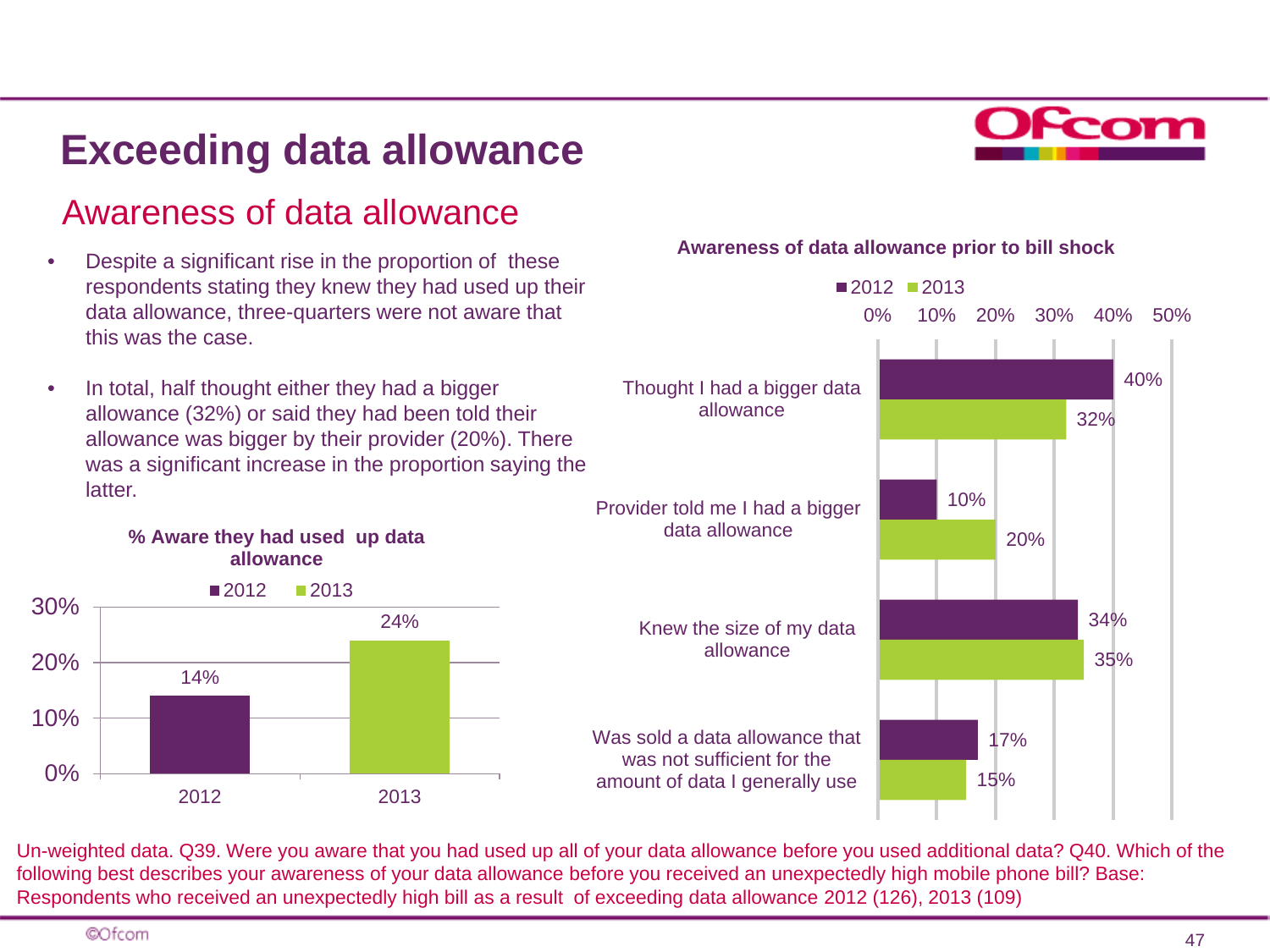

### **Contents**

- Section 1 Background, objectives, methodology and sample
- Section 2 Executive summary
- Section 3 Overview of bill shock
- Section 4 Calls to numbers not included in allowance
- Section 5 Exceeding monthly voice allowance
- Section 6 Using data without a data allowance
- Section 7 Exceeding data allowance
- Section 8 Using mobile abroad
- Section 9 Use of a lost or stolen mobile phone
- Section 10 Sending messages not included in allowance
- Section 11 Preventative measures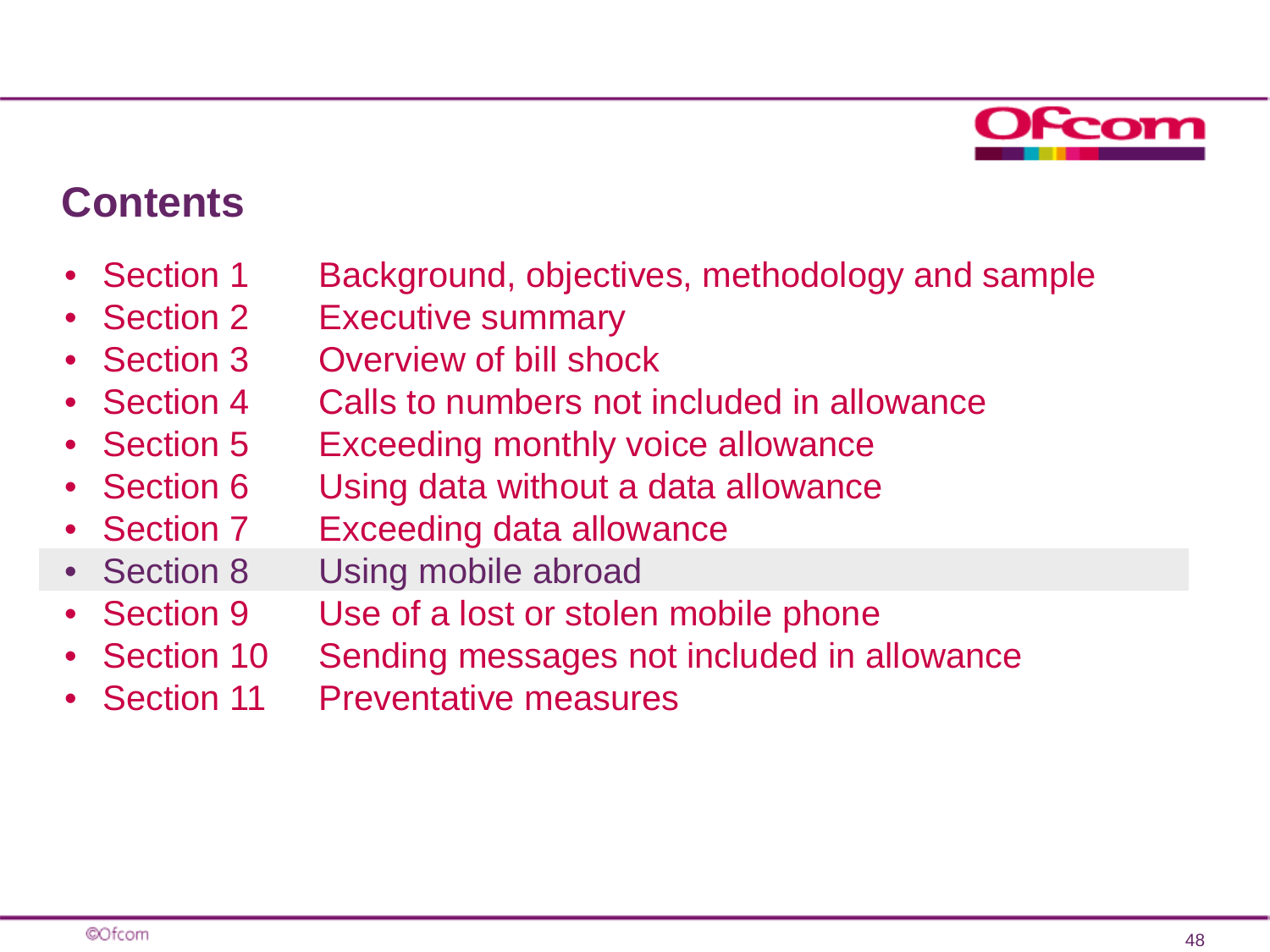### **Using mobile abroad - summary**



### Amount of bill shock

• Average bill shock for use abroad stands at £74 – indications that this is higher for data use abroad than voice use abroad. This average is increased by a small proportion of responses stating bills in excess of £200.

|                  | <b>Total use abroad</b> | Using data abroad* | Voice calls abroad* |
|------------------|-------------------------|--------------------|---------------------|
| Up to £20        | 30%                     | 28%                | 32%                 |
| £21-£50          | 41%                     | 39%                | 43%                 |
| £51-£100         | 19%                     | 22%                | 15%                 |
| £101-£150        | 5%                      | 3%                 | 8%                  |
| £151-£200        | $1\%$                   | 0%                 | 2%                  |
| More than £200   | 4%                      | 8%                 | $0\%$               |
| <b>Mean 2013</b> | £74                     | £97                | £46                 |
| <b>Mean 2012</b> | £60                     | £61                | £59                 |

Un-weighted data. Q11a&b How much more than usual was your bill? Base: Total use abroad (120, 2012 - 140), Using data abroad only (67\*, 2012 – 81\*), Voice calls abroad only (53\*, 2012 – 59\*) **\*Low base size, treat as indicative only**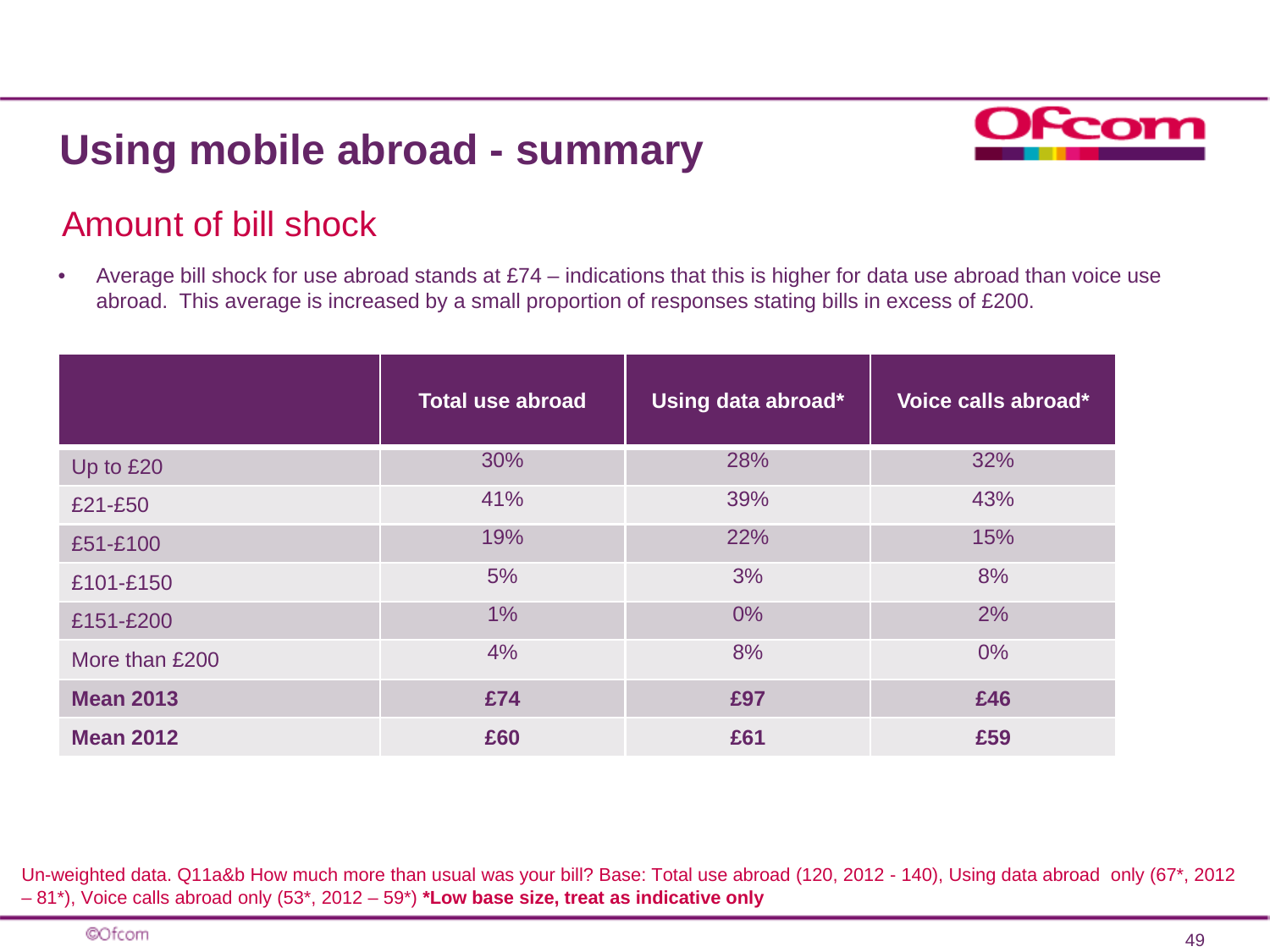### **Using data while abroad**



### Reasons for the additional costs

The pattern of causes for those exceeding their allowance remains fairly consistent with 2012 with Browsing the internet (72%) the lead cause. There are no significant shifts from 2012 to 2013.

The pattern of causes for those experiencing bill shock for data inside and outside of the EU are largely similar but sample sizes are small so this data has not been charted.



Un-weighted data. Q43/53. Which activities caused you to be charged more than you had expected? Base: Respondents who received an unexpectedly high bill as a result of data use abroad combined (121, 2012 – 119)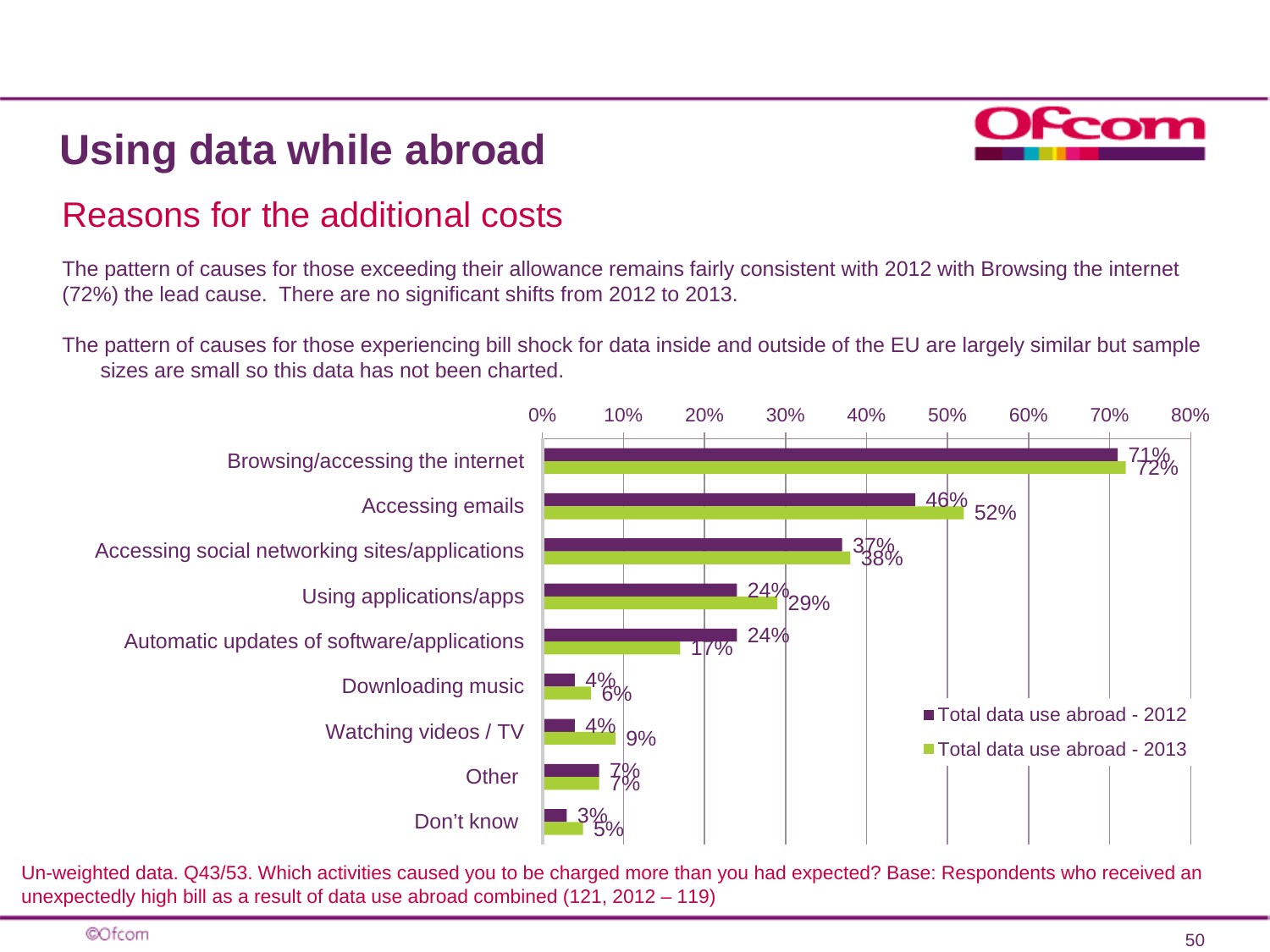### **Using data while abroad**



#### How data allowance was used

There are no significant changes in relation to how data allowance was used whilst abroad between 2012 and 2013.



Un-weighted data. Q44/54. Which of the following best describes your use of data whilst travelling? Base: Respondents who received an unexpectedly high bill as a result data use abroad combined (121, 2012 – 119)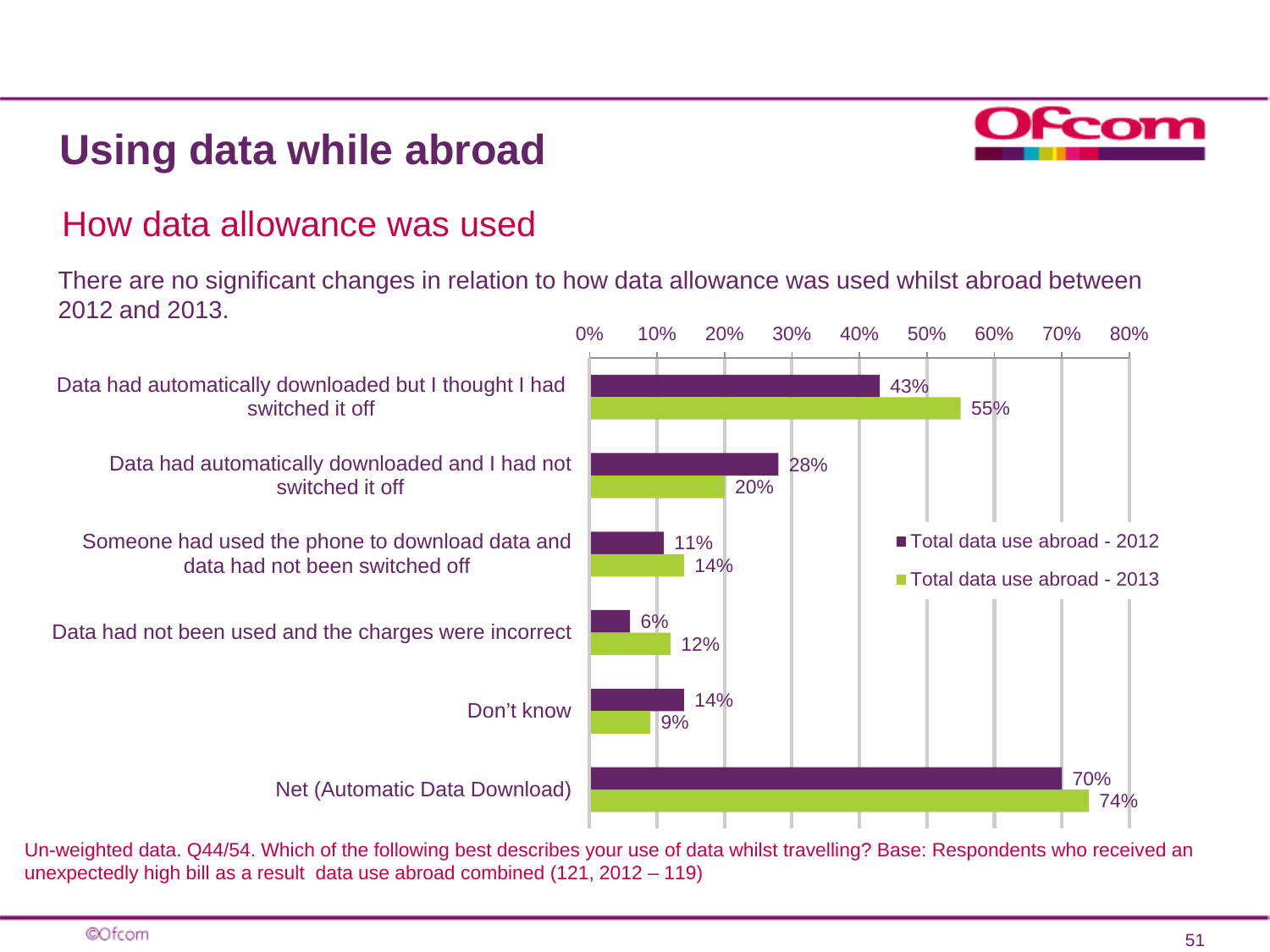## **Using data abroad**



### Awareness of cost of using data abroad

The majority (88%) of respondents who experienced bill shock due to using data abroad said they thought it was more expensive to do so compared to use in the UK. Around one in ten (9%) thought it would cost the same. These figures are broadly comparable to those reported in 2012 (no significant differences).



Un-weighted data. Q46/56. Before receiving an unexpectedly high bill, how much more expensive, if at all, did you think it was to access/use data on your mobile while travelling abroad compared to the UK? Base: Respondents who received an unexpectedly high bill as a result of data use abroad combined 2012 (119), 2013 (121)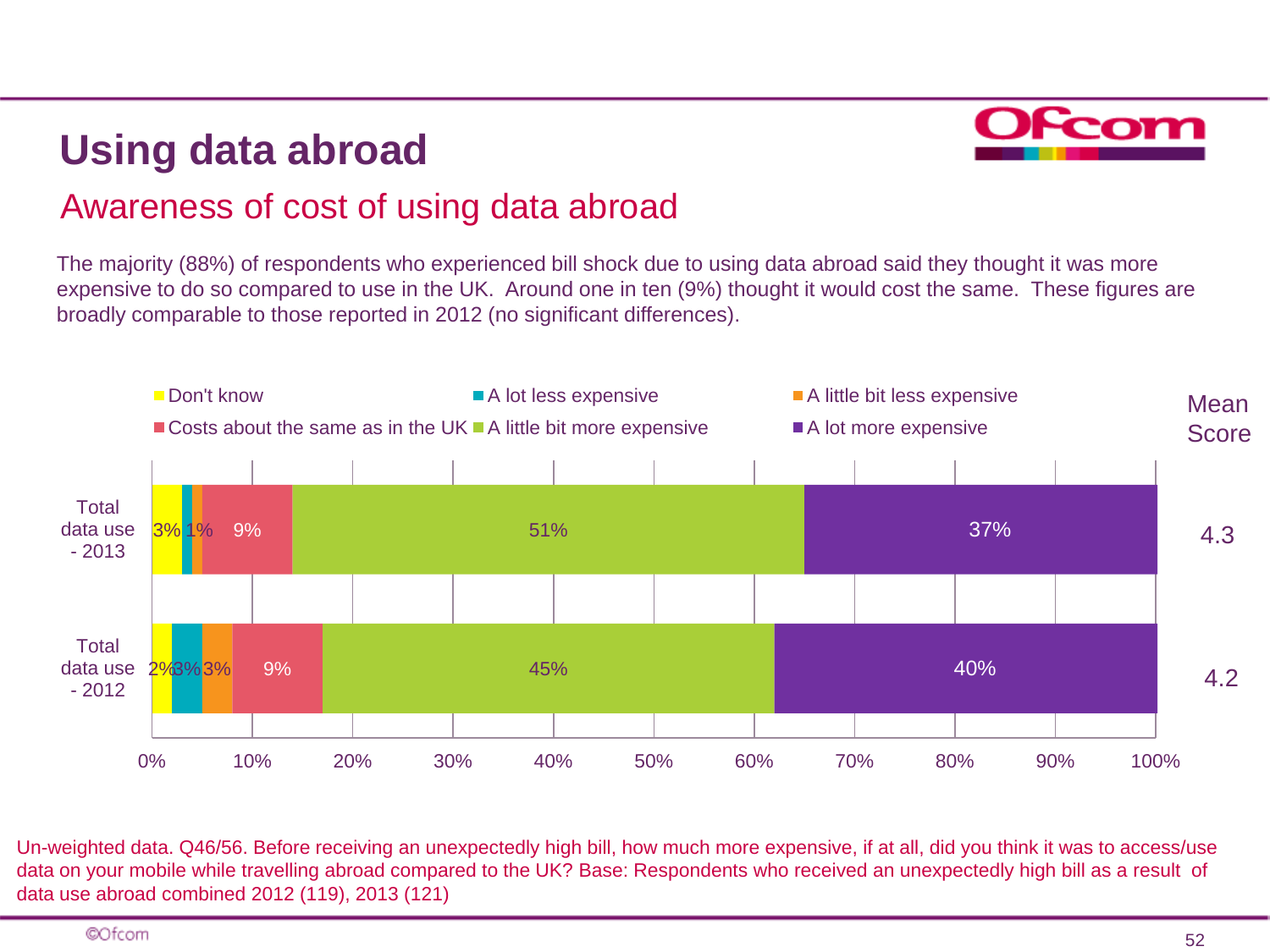## **Using data abroad**



### Whether provided any information on costs of using data abroad

Just over half (53%) of consumers experiencing bill shock due to use of data abroad said they had contacted their provider for information prior to their trip. The apparent differences noted below are not statistically significant.

There was no significant difference in the proportions saying they obtained information on data charges abroad in relation to whether the respondent was travelling within or outside of the EU. Sample sizes were small so data has not been charted.



Un-weighted data. Q45a/55a. Did you get any advice or information from your provider about using data whilst travelling prior to your trip? Base: Respondents who received an unexpectedly high bill as a result of voice use abroad combined (121, 2012 – 119)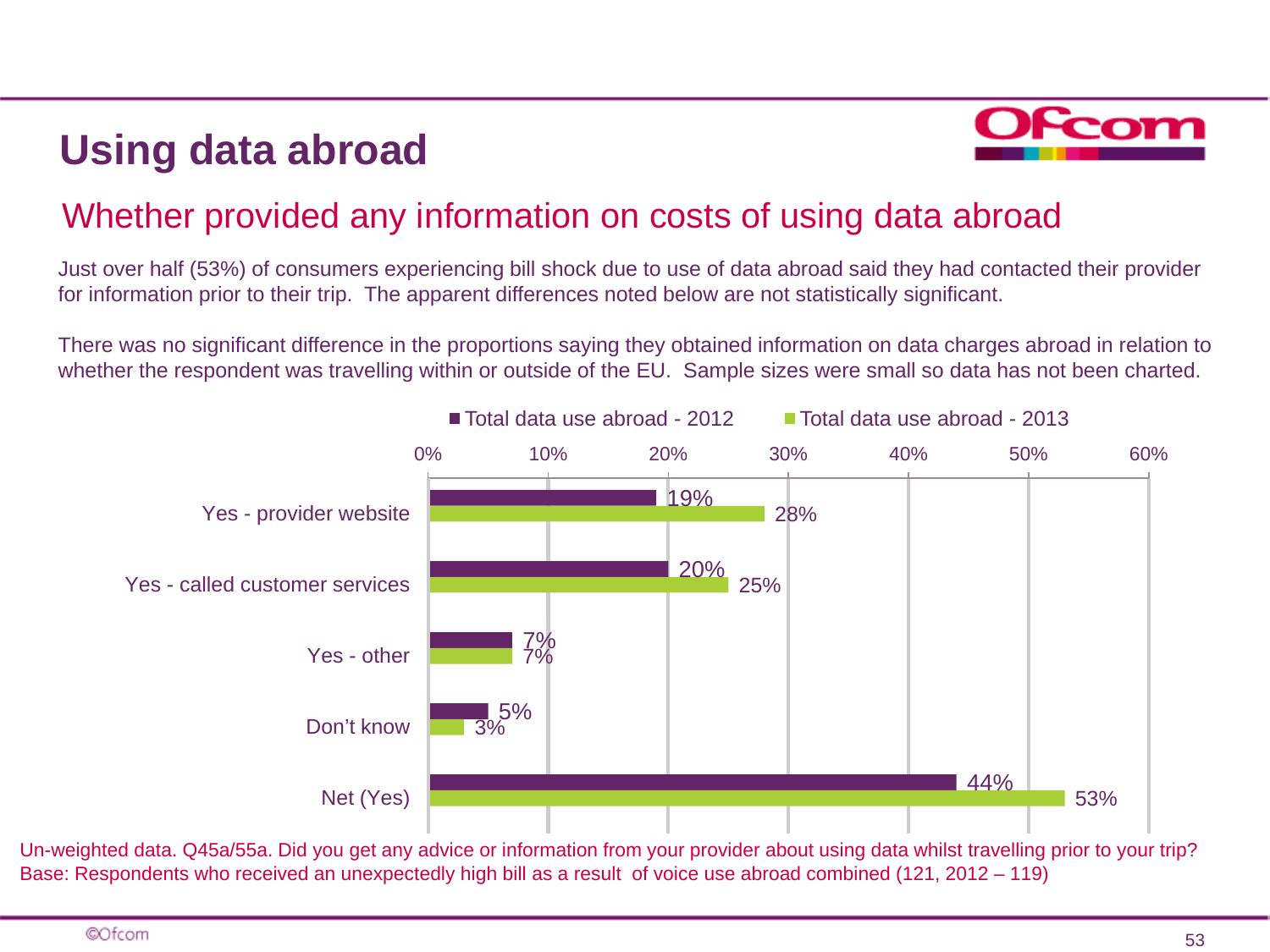## **Using voice while abroad**



#### Reasons for the additional charges



Un-weighted data. Q47/57. Which of the following caused you to be charged more than expected? Base: Respondents who received an unexpectedly high bill as a result of voice use abroad combined (117, 2012 – 119)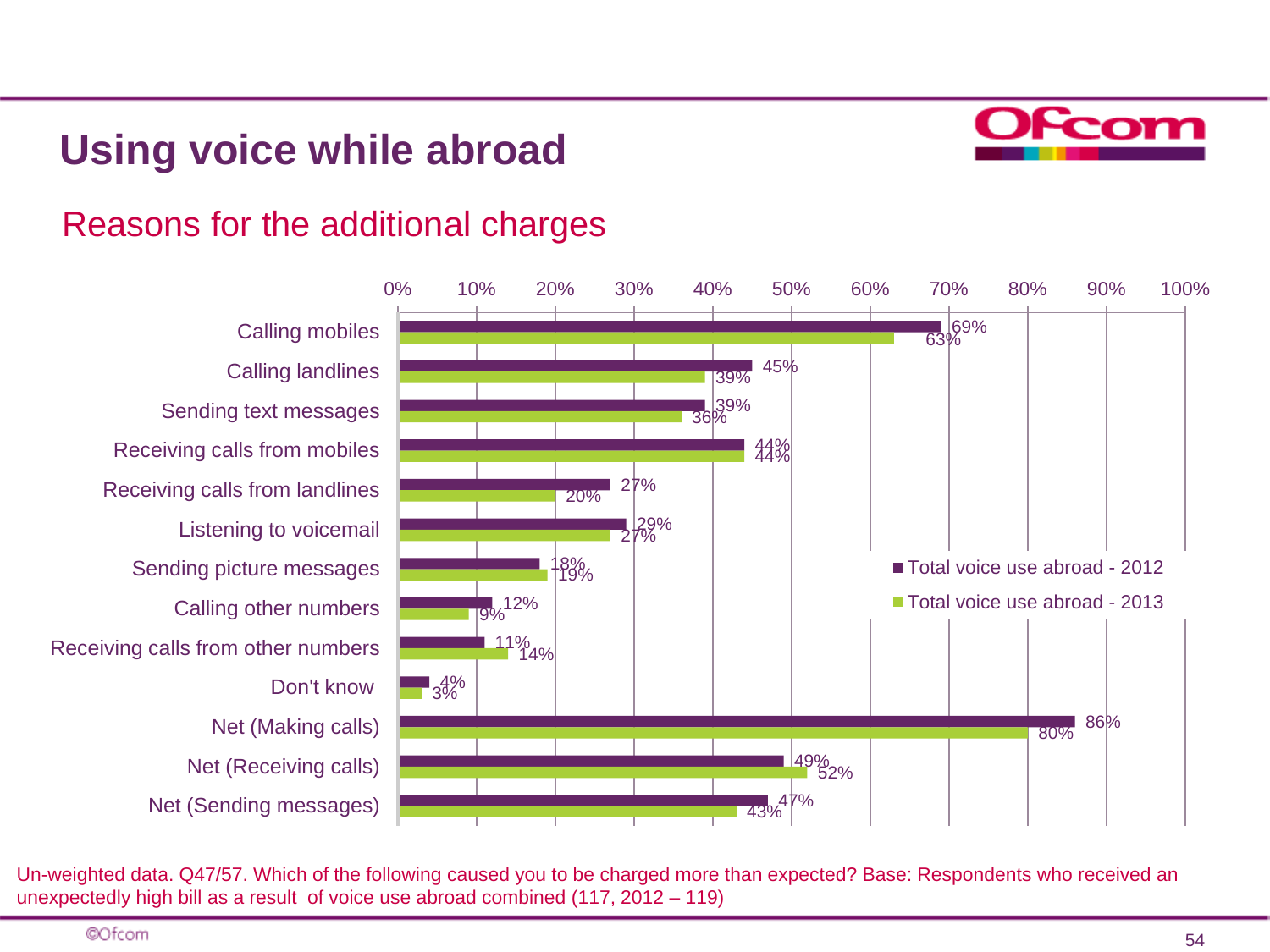## **Using voice while abroad**



#### How voice calls were made



Un-weighted data. Q49/59 – Which of the following best describes how you were charged more than you expected? Base: Respondents who received an unexpectedly high bill as a result of voice use abroad combined (117, 2012 – 114)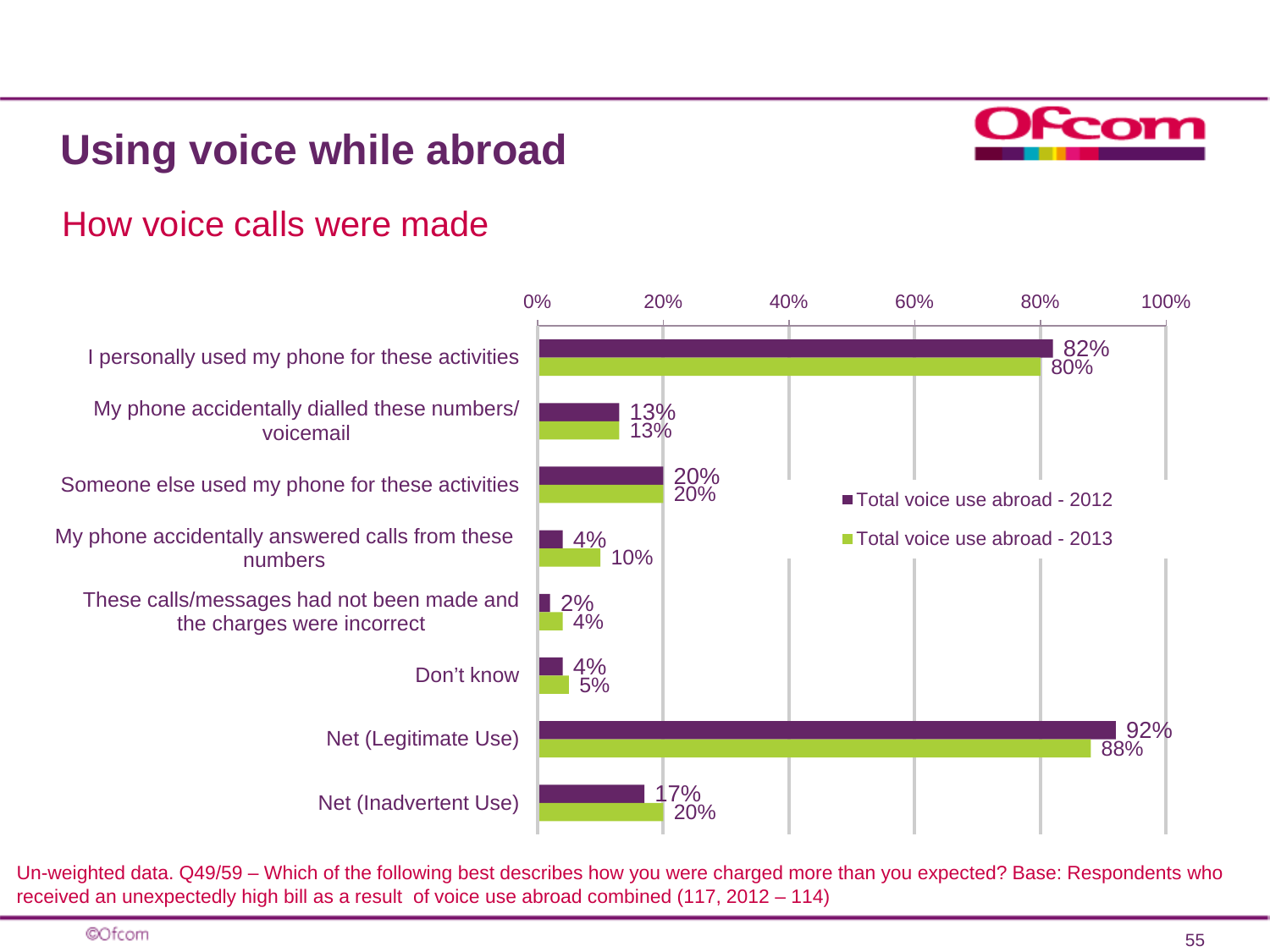## **Using voice abroad**



### Whether provided any information on costs of using voice abroad

There was a significant increase in those who sought information about making or receiving calls whilst travelling abroad prior to their trip (62%, up from 49% in 2012).

There was no significant difference by whether the participant was travelling in the EU or outside. Sample sizes are low and as such data has not been charted.



Un-weighted data. Q50a/60a. Did you get any advice or information from your provider about making or receiving calls while travelling abroad prior to your trip? Base: Respondents who received an unexpectedly high bill as a result of voice use while abroad combined (117, 2012 – 114)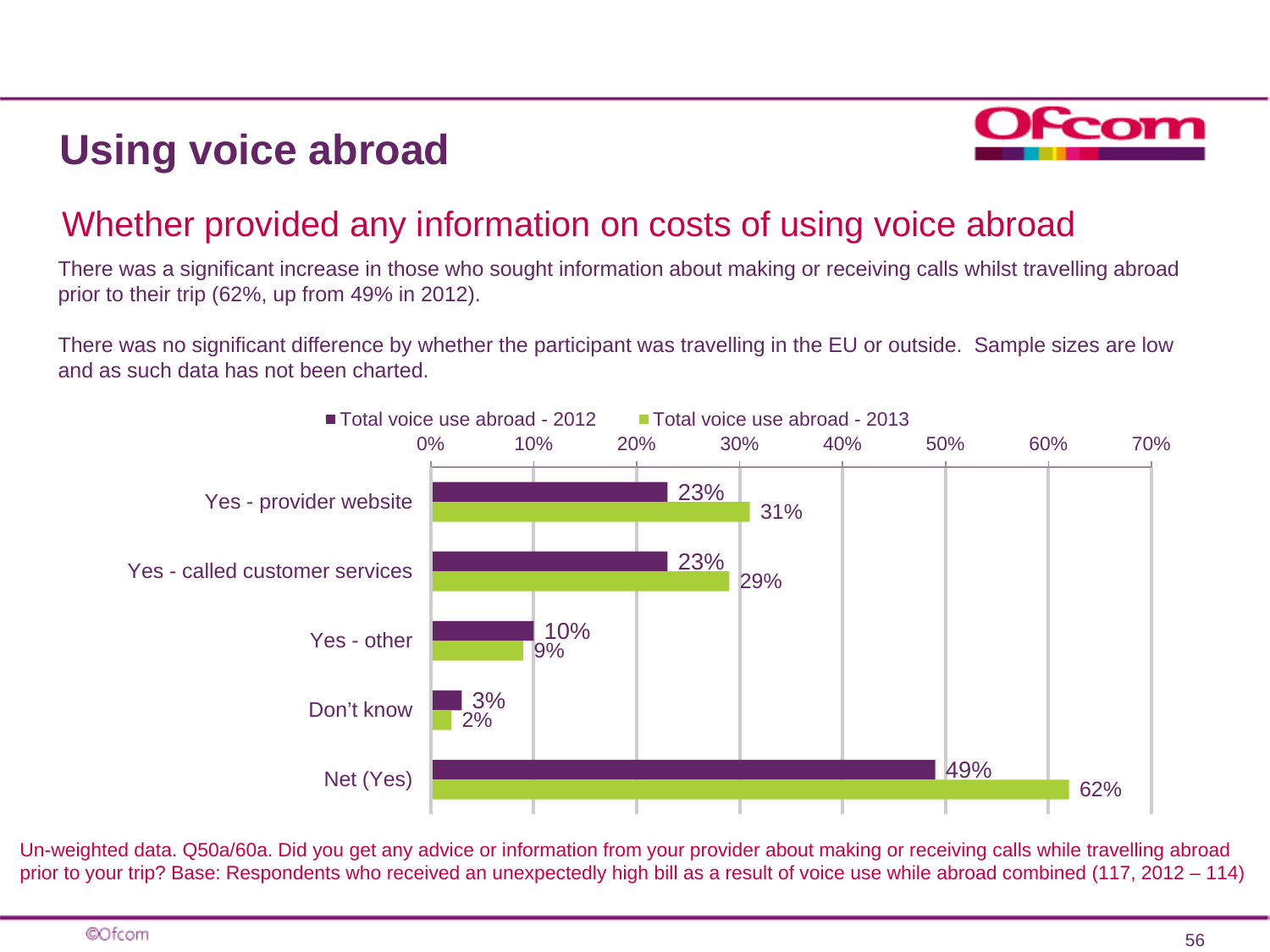

### **Contents**

- Section 1 Background, objectives, methodology and sample
- Section 2 Executive summary
- Section 3 Overview of bill shock
- Section 4 Calls to numbers not included in allowance
- Section 5 Exceeding monthly voice allowance
- Section 6 Using data without a data allowance
- Section 7 Exceeding data allowance
- Section 8 Using mobile abroad
- Section 9 Use of a lost or stolen mobile phone
- Section 10 Sending messages not included in allowance
- Section 11 Preventative measures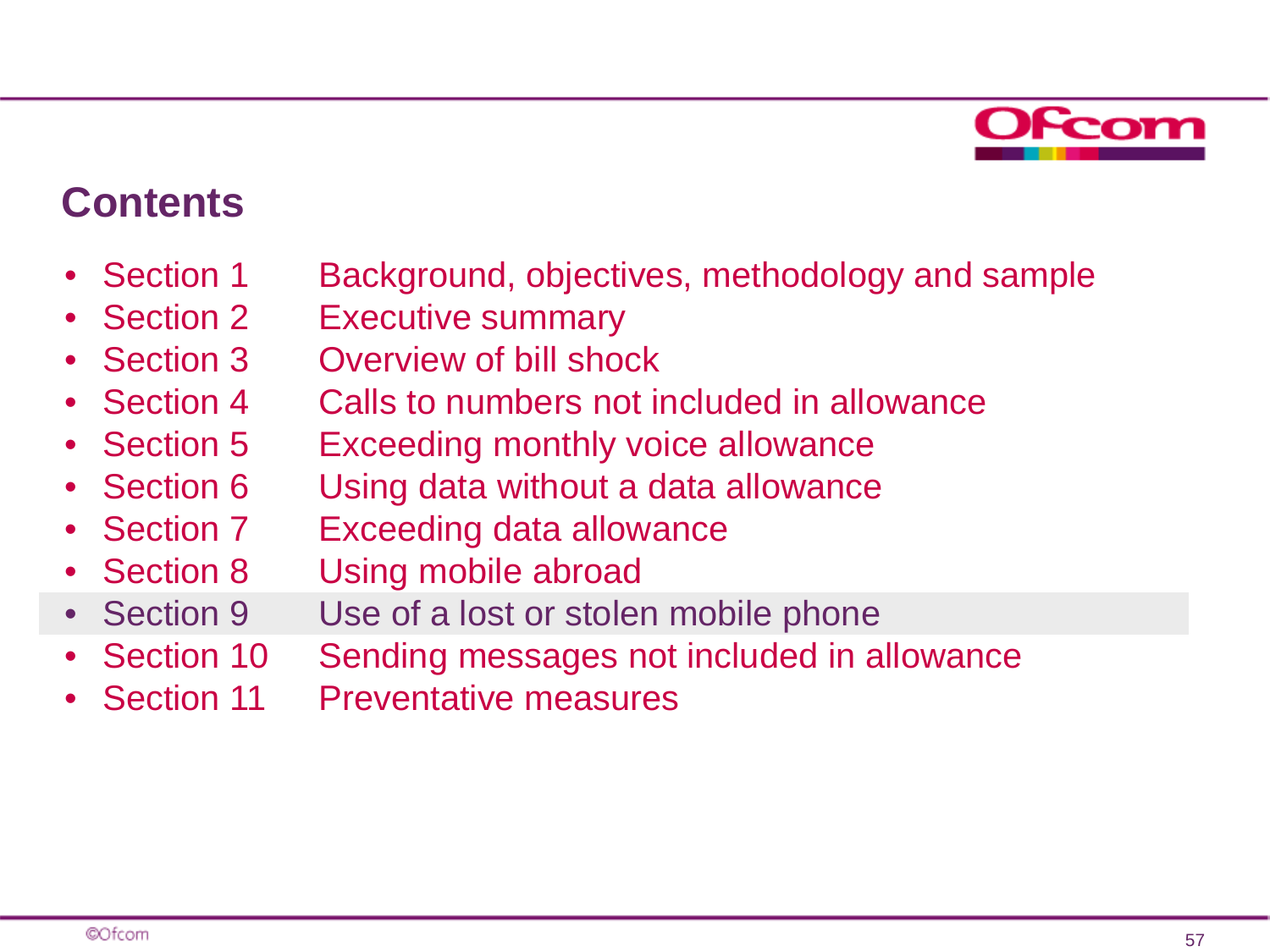### **Lost and stolen**



### Amount of bill shock



#### The average additional amount of the bill because of a lost or stolen mobile was £65, almost double the figure in 2012.

- However in 48% of cases, this amount was less than £20 and in a further quarter (24%) the bill was £21-£50.
- A total of 13% involved bills of £101 or more.
- The rise in the average is partly attributable to the 5% who had bills over £200 more than usual (0% in 2012).

#### Mean score =  $£65$  (£34 in 2012)

Un-weighted data. Q11a&b Combined. How much more than usual was your bill? Base: All incidents of bill shock as a result solely of a lost or stolen mobile (166, 2012 - 103)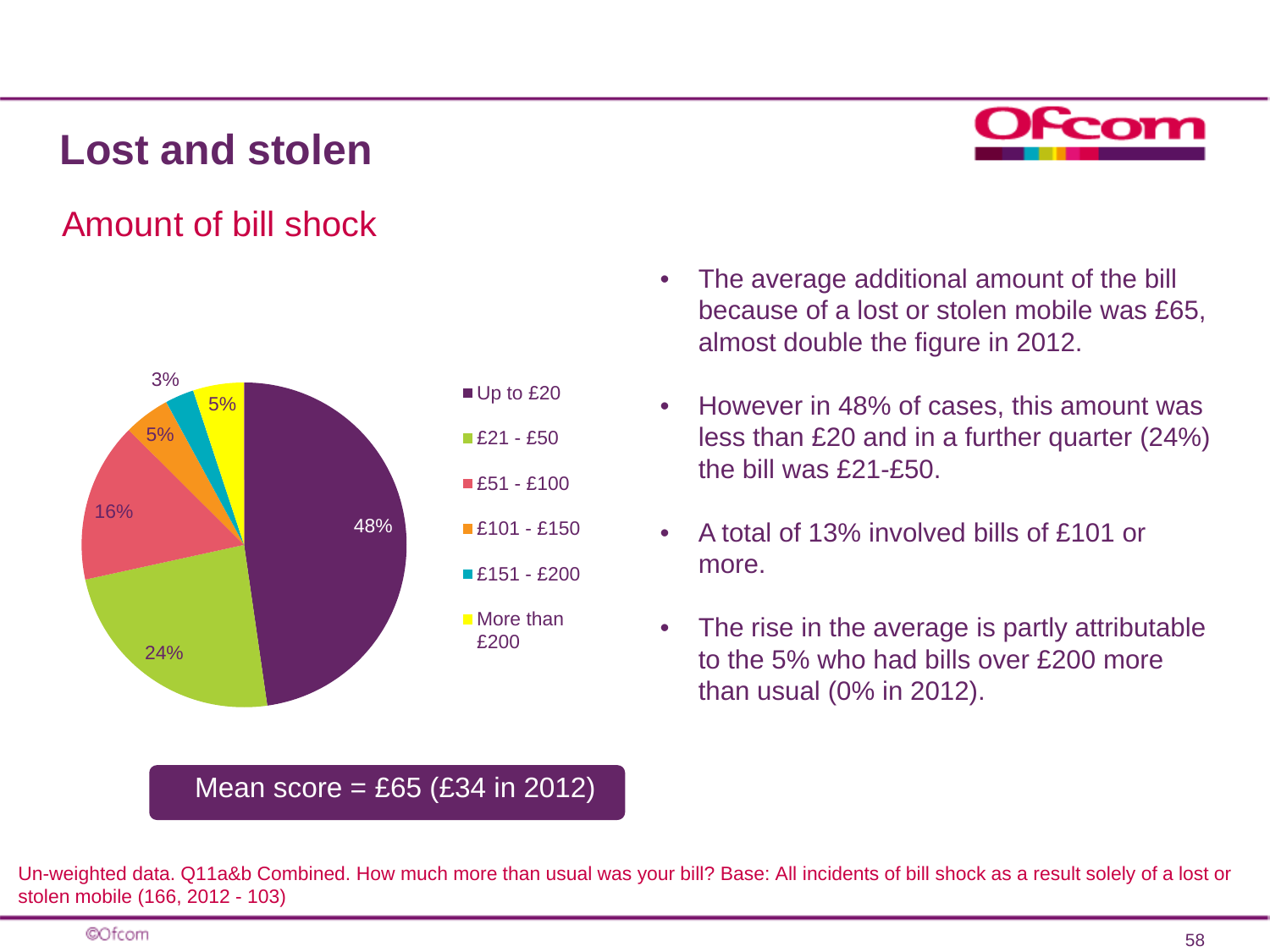## **Use of lost/stolen mobile**



#### Whether reported phone lost/stolen

As with the 2012 data, most of those who had incurred additional charges due to lost/stolen phone said they reported it to their provider (70%). Just over a quarter (27%) said they had reported it to their insurer. This was not in the code-frame in 2012 and so no trend data is available.

57% were unaware that they would not liable to pay charges incurred after the phone has been reported lost or stolen to their provider (significantly higher than the 44% in 2012).



Un-weighted data. Q64. Did you report the fact that your mobile phone was lost or stolen? Q65.Once consumers report their phone as lost or stolen to their network provider, they are no longer required to pay for any unauthorised use of their mobile phone after this point. Before now were you aware of this? All incidents of bill shock caused by a lost or stolen phone (201, 2012 - 118)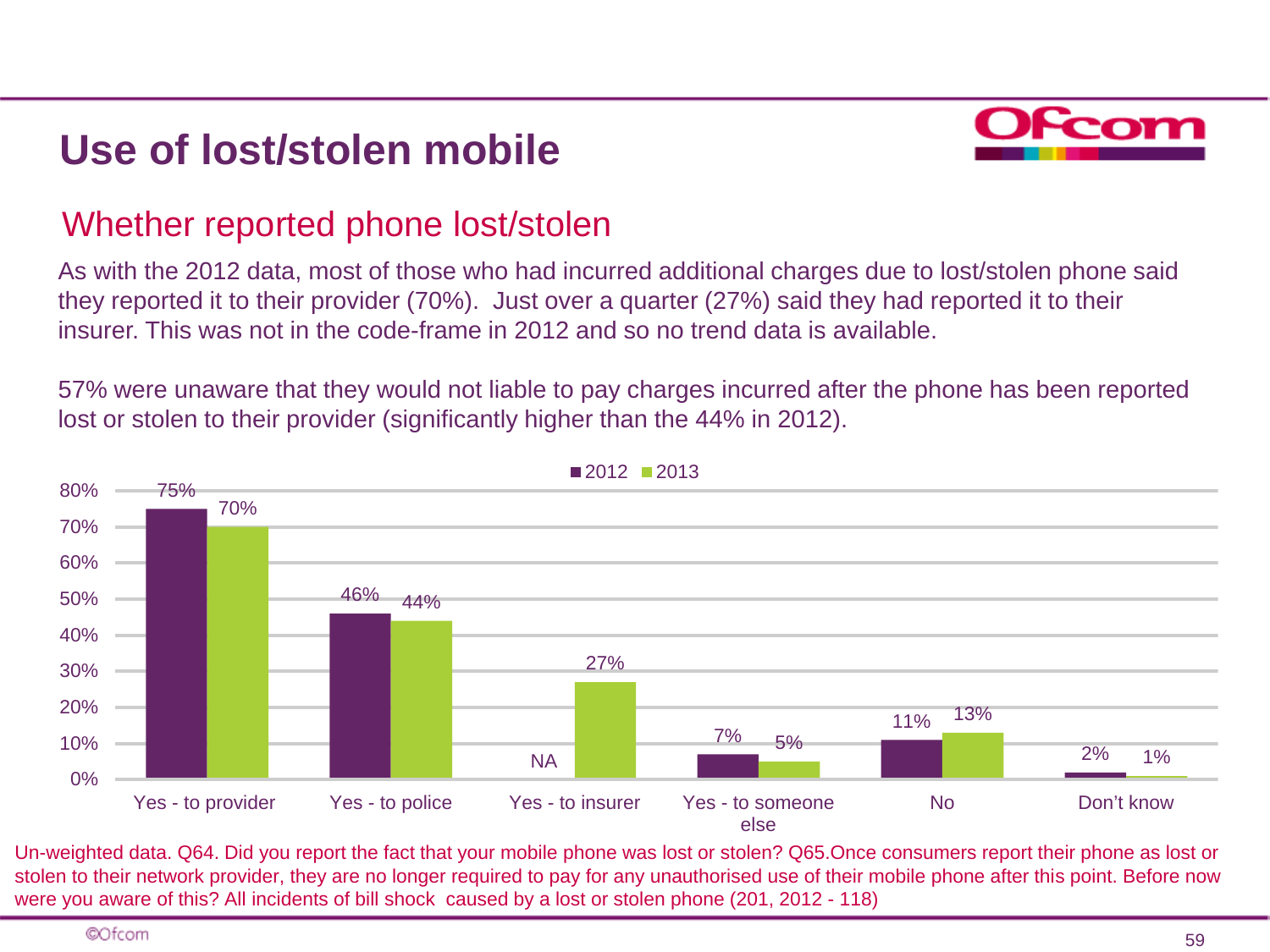

### **Contents**

- Section 1 Background, objectives, methodology and sample
- Section 2 Executive summary
- Section 3 Overview of bill shock
- Section 4 Calls to numbers not included in allowance
- Section 5 Exceeding monthly voice allowance
- Section 6 Using data without a data allowance
- Section 7 Exceeding data allowance
- Section 8 Using mobile abroad
- Section 9 Use of a lost or stolen mobile phone
- Section 10 Sending messages not included in allowance
- Section 11 Preventative measures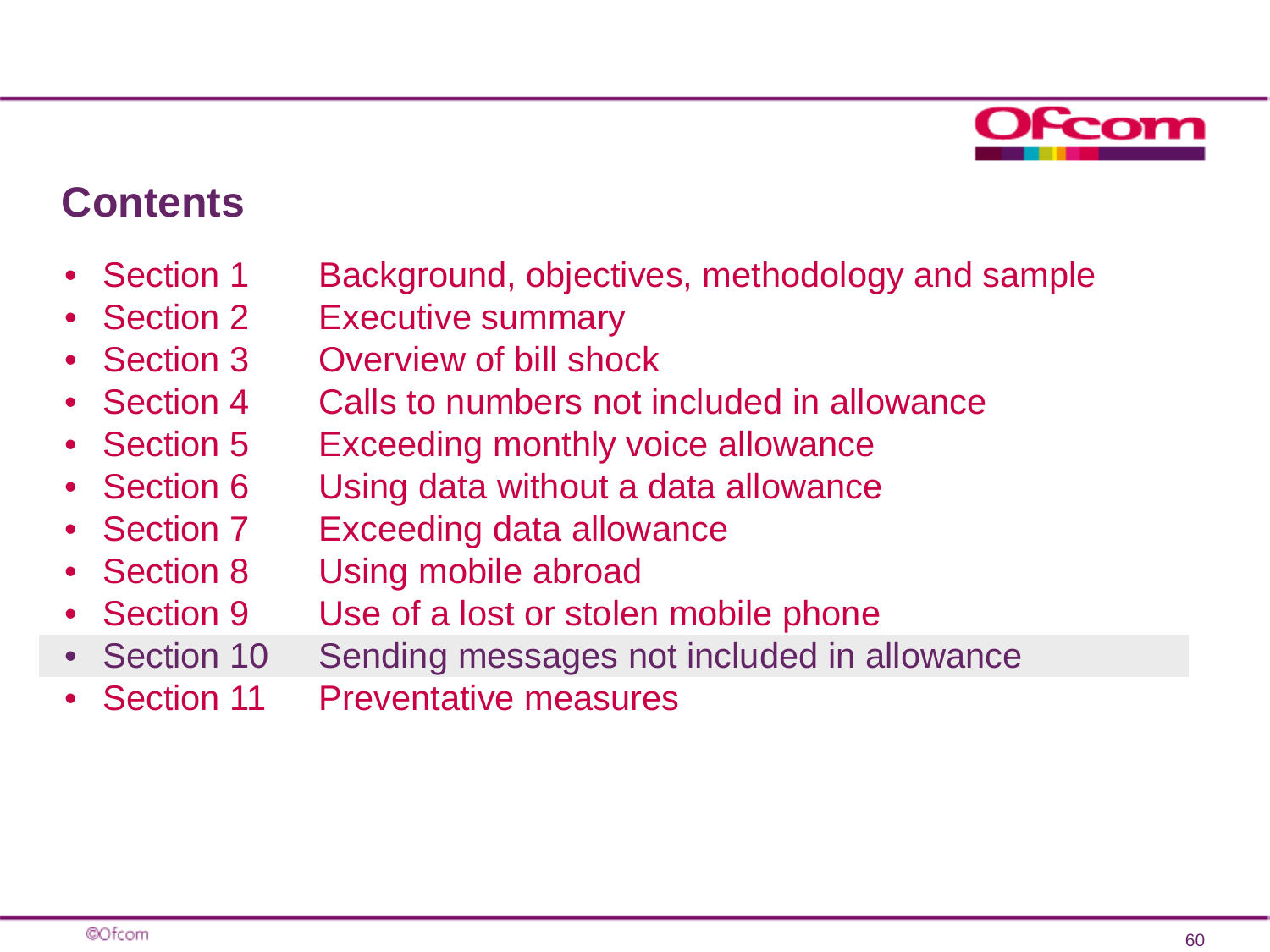### Amount of bill shock



#### Mean score  $=$  £16

- The average additional amount added because of 'sending messages not include in allowance' only was £16
- In the majority of cases (79%) unexpectedly high bills received because of sending messages was less than £20.
- A further 18% of cases involved bills of £21 £50 and only 4% of cases involved bills of £51 or more.

Un-weighted data. Q11a&b Combined. How much more than usual was your bill? Base: All incidents of bill shock as a result solely of Sending Messages not included in allowance (\*56) \**low base*

©Ofcom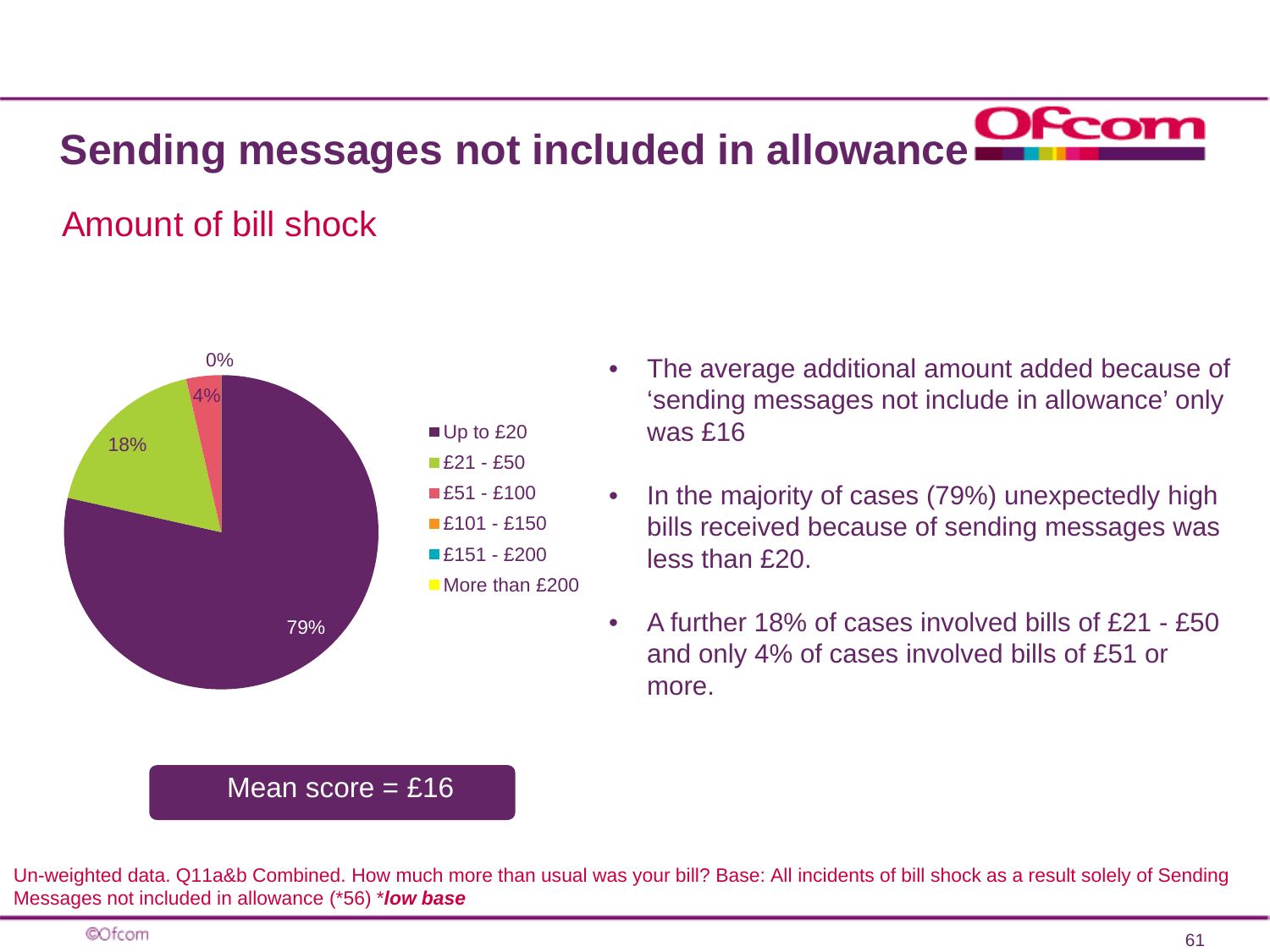### Location when sent

The vast majority (81%) of those who experienced bill shock for sending messages were in the UK when they sent the messages. A further 17% had sent messages from outside of the UK but within the EU and 6% from outside of the EU.



Un-weighted data. Q68. Where were you when you sent the messages that lead to your unexpectedly high bill? Base: All respondents who experienced bill shock for Sending Messages not included in allowance (109). Note new quota group for 2013 so no 2012 data available.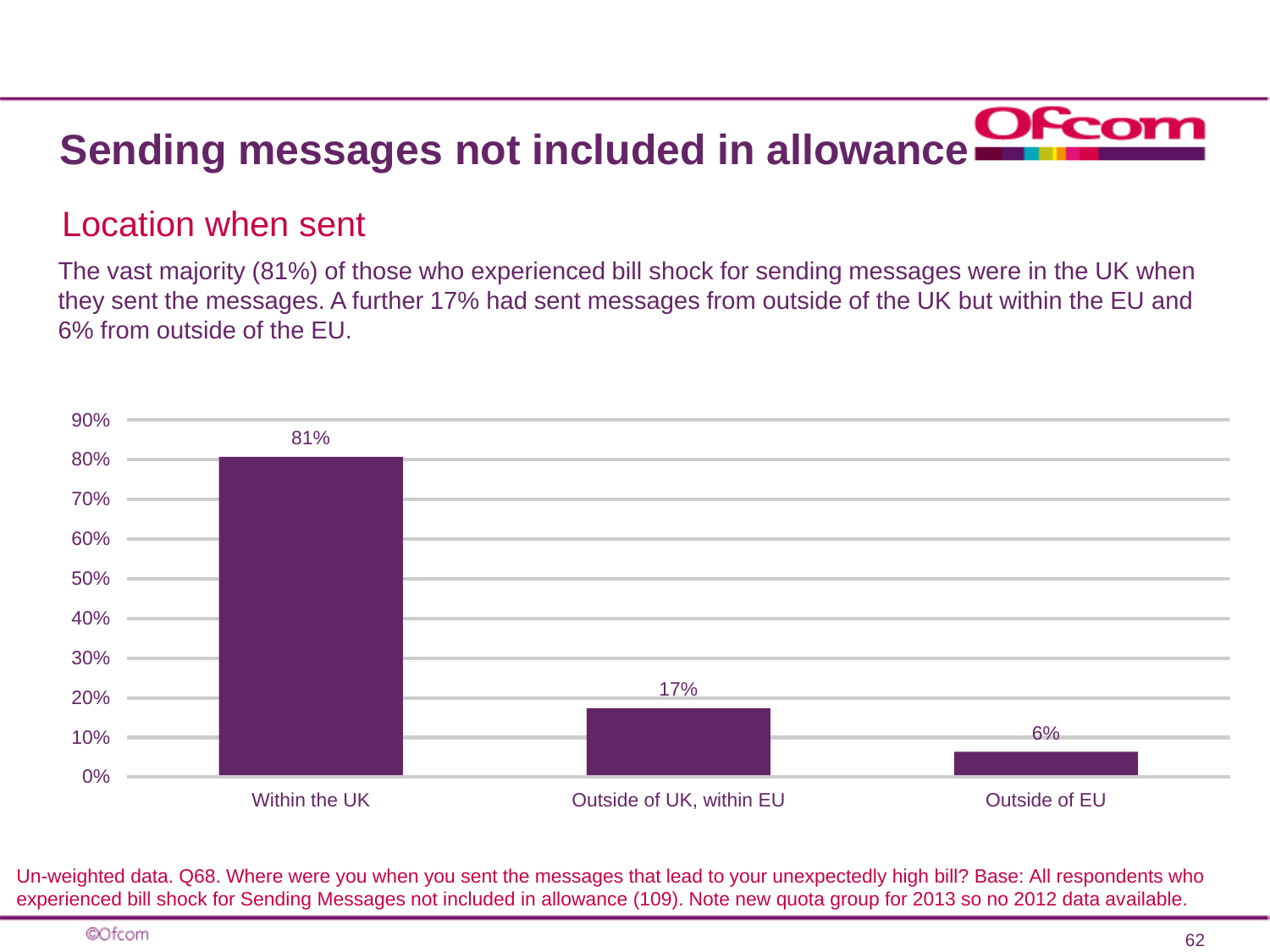#### How messages were sent

All respondents had sent picture message 55% of respondents reported that they had sent the correct message type i.e. they knew they were sending a picture message. However two fifths (39%) said that a different message type had been sent compared to what they had intended, and 17% said that they had sent more messages than they intended.



Un-weighted data. Q69. Which of the following best describes how the messages were sent? Base: All respondents who experienced bill shock for Sending Messages not included in allowance (109). Note new quota group for 2013 so no 2012 data available.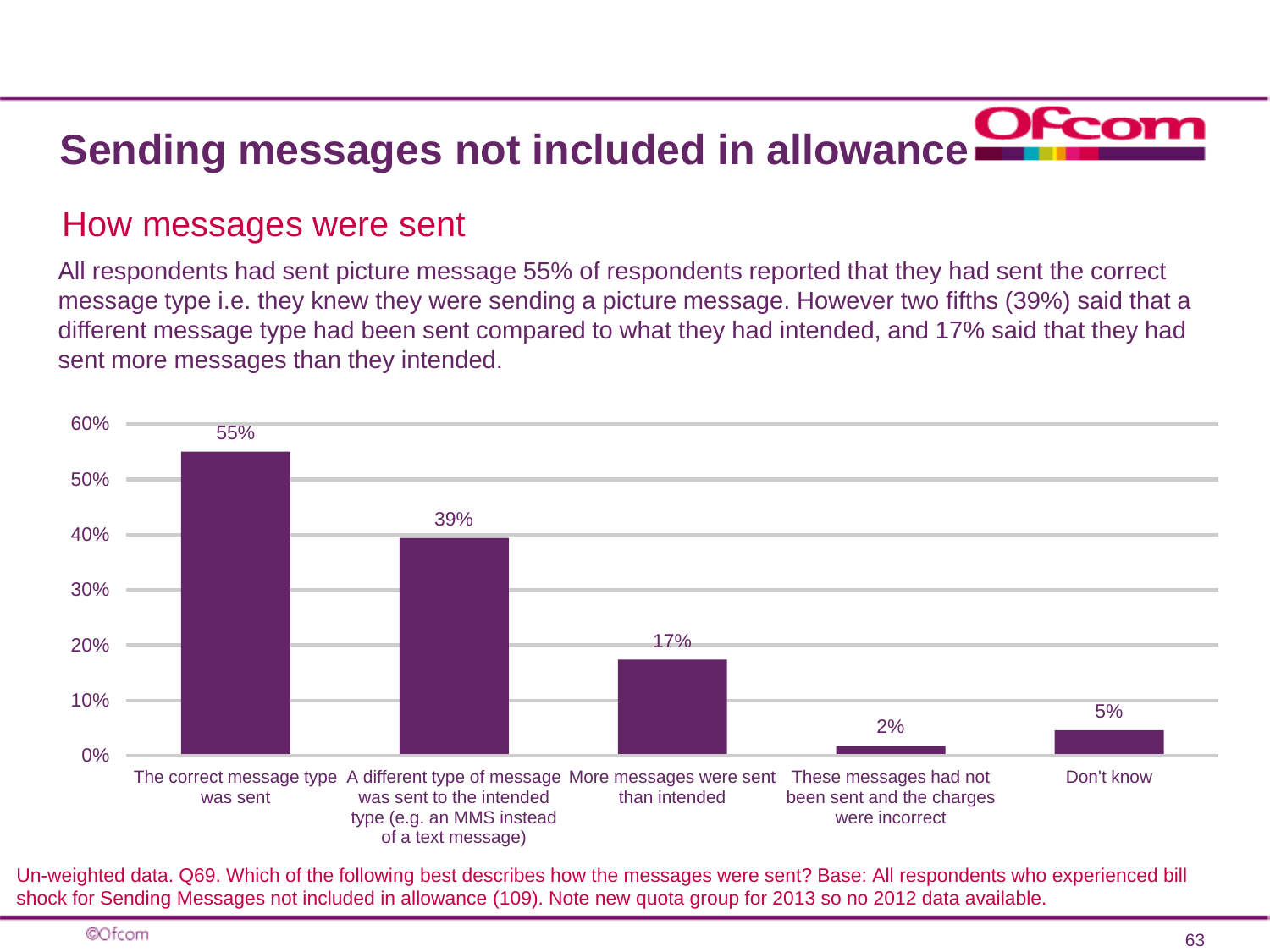# **Sending messages not included in allowance** Message types causing bill shock

The most common stated cause was sending long text messages which were seemingly converted into a picture message (25%) followed by sending messages to multiple contacts (19%).



Un-weighted data. Q3c. What type of messages resulted in your unexpectedly high bill? Base: All respondents who experienced bill shock for Sending Messages not included in allowance (109). Note new quota group for 2013 so no 2012 data available.

©Ofcom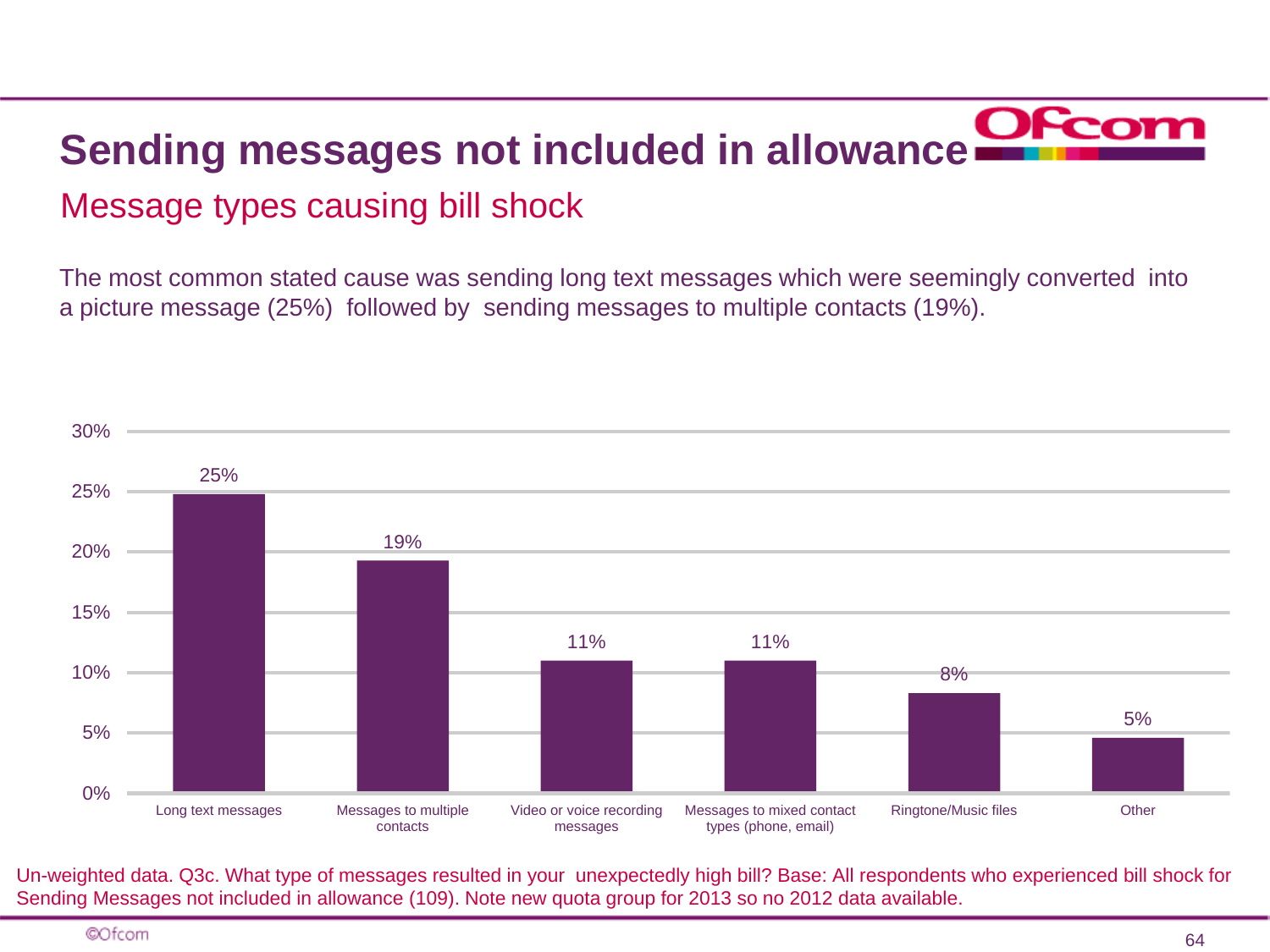### Awareness of cost

Almost two thirds (65%) had no idea how much picture messages cost to send. 6% said they knew exactly how much it cost to send picture messages, and just over a quarter (28%) said they had some idea.



Un-weighted data. Q71. Were you aware of how much it costs to send the following types of messages? Base: All those who received an unexpectedly high mobile phone bill as a result of Sending Messages not included in allowance (109)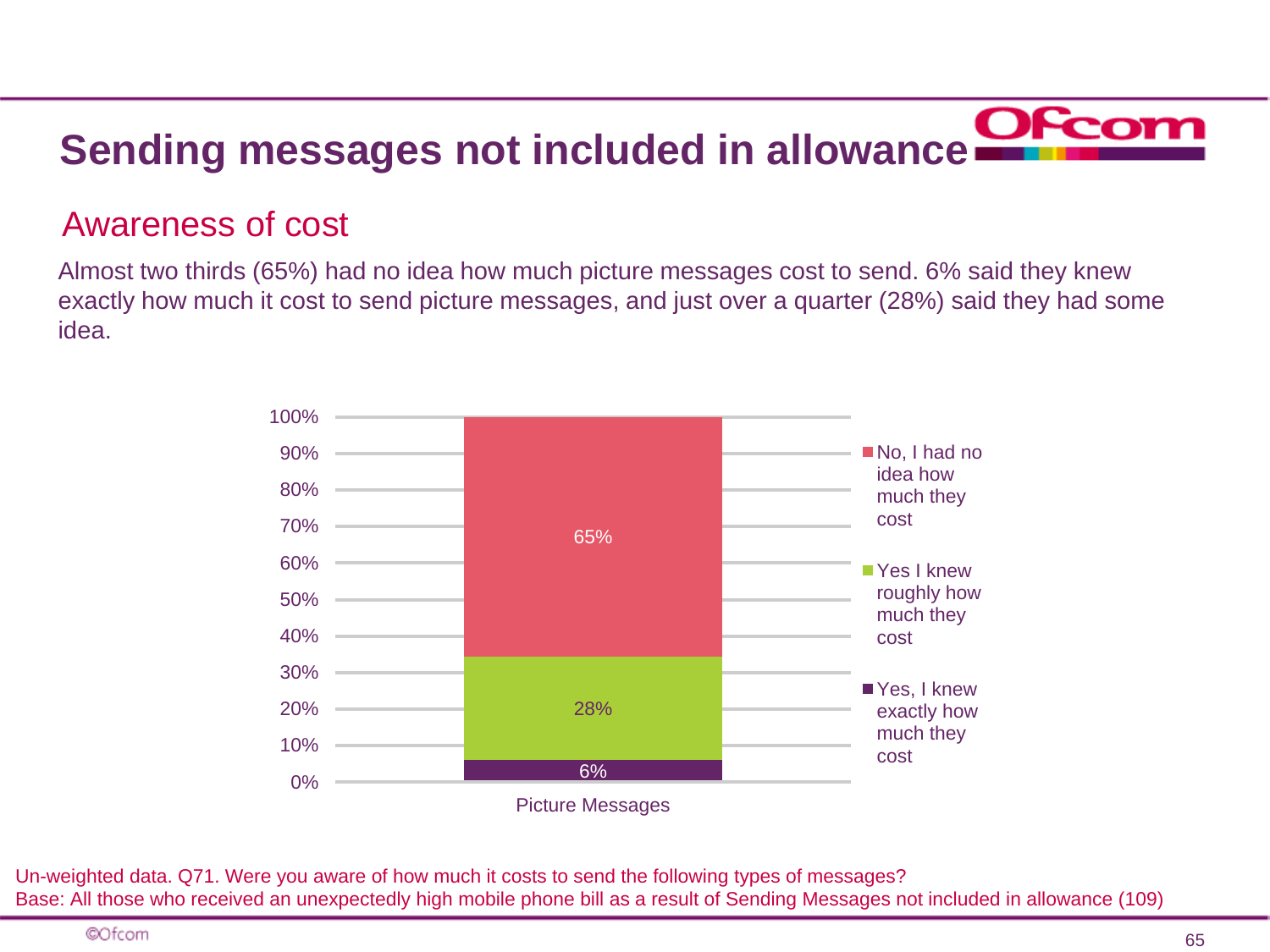### Awareness of automatic conversion

Around two in five respondents who experienced bill shock for any reason said they were aware that some phones automatically convert long or mixed messages into mms messages (40%). Respondents with a smartphone were significantly more likely to be aware (42%) compared to non Smartphone owners (23%).



#### **% aware of automatic conversion of messages**

Un-weighted data. Q73. Some phones automatically convert messages which are long or sent to multiple/mixed recipients into mms/picture messages and these may be charged at a different rate to standard text messages. Before now were you aware of this? Base: All respondents (1,102); Smartphone owners (943), Non-Smartphone owners (159).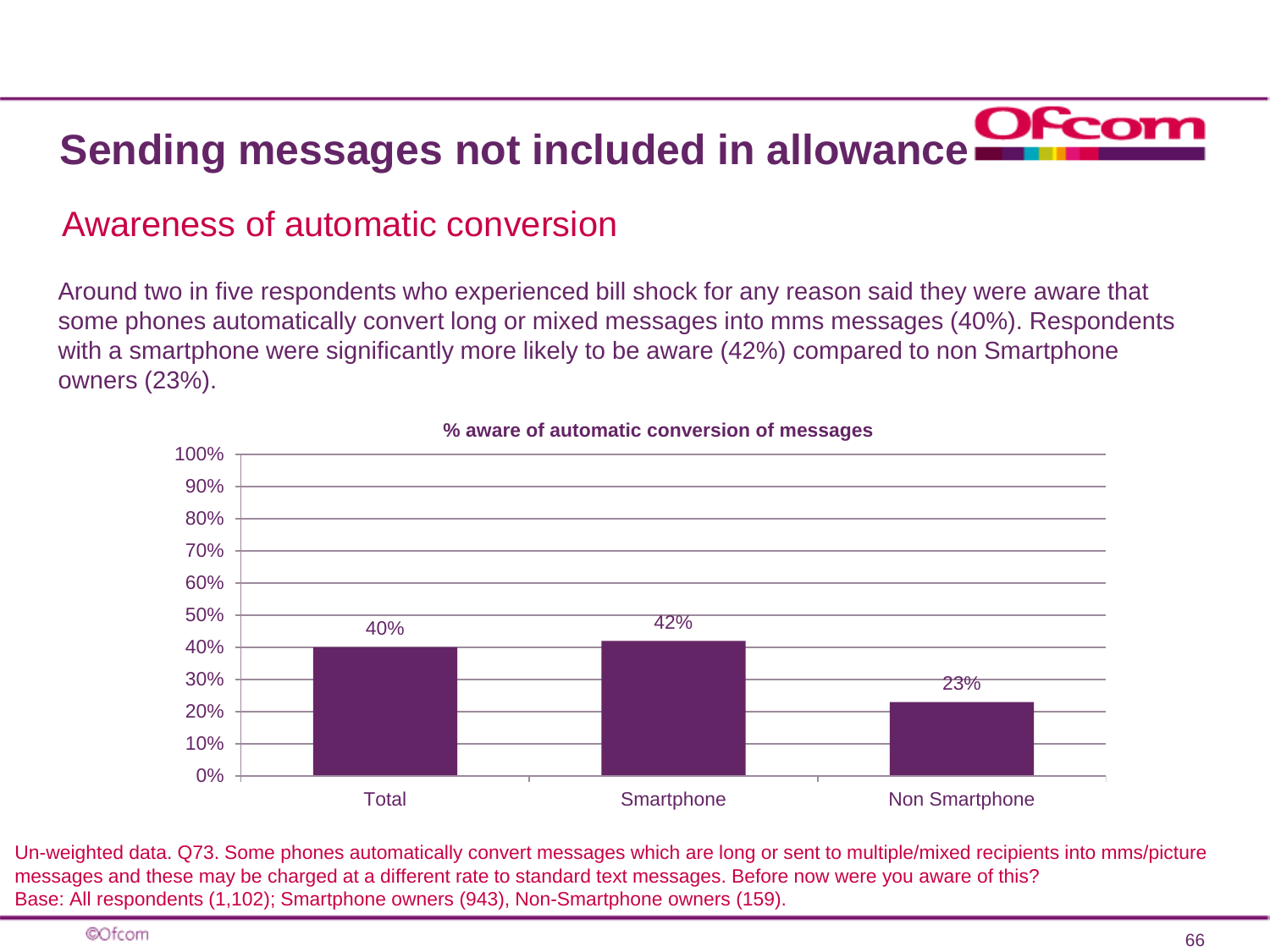### Awareness of automatic conversion, by demographic

Younger respondents were significantly more likely to be aware that some phones automatically convert long or mixed messages into mms messages. Observed levels of awareness decreased with age from 50% amongst 16-34 year olds to14% amongst those aged 55+. No significant difference was seen by socioeconomic group (SEG).



Un-weighted data. Q73. Some phones automatically convert messages which are long or sent to multiple/mixed recipients into mms/picture messages and these may be charged at a different rate to standard text messages. Before now were you aware of this? Base: All respondents (1,102); 16-34 (497), 35-54 (451), 55+ (154); AB (437), C1 (340), C2DE (319)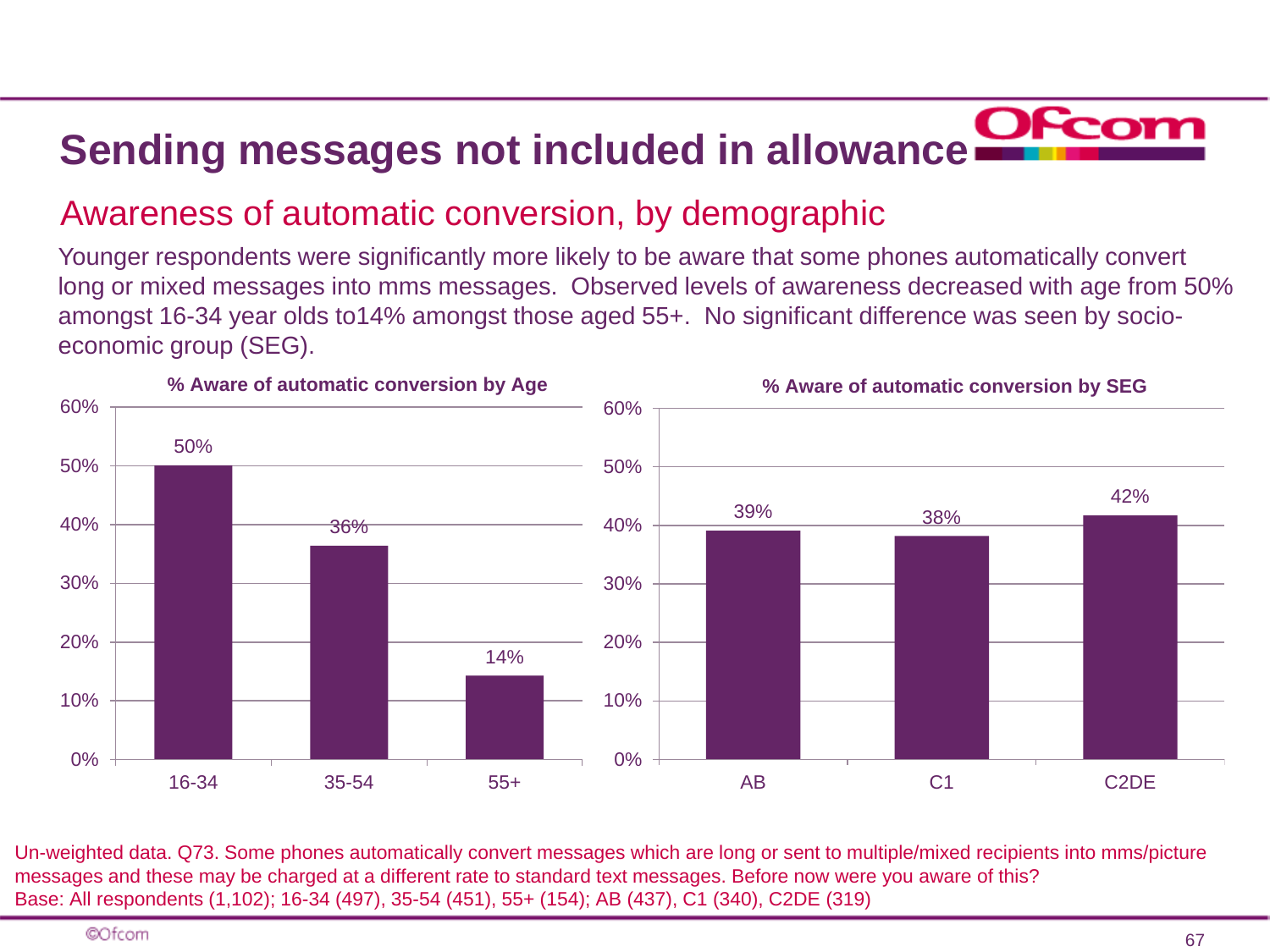

### **Contents**

- Section 1 Background, objectives, methodology and sample
- Section 2 Executive summary
- Section 3 Overview of bill shock
- Section 4 Calls to numbers not included in allowance
- Section 5 Exceeding monthly voice allowance
- Section 6 Using data without a data allowance
- Section 7 Exceeding data allowance
- Section 8 Using mobile abroad
- Section 9 Use of a lost or stolen mobile phone
- Section 10 Sending messages not included in allowance
- Section 11 Preventative measures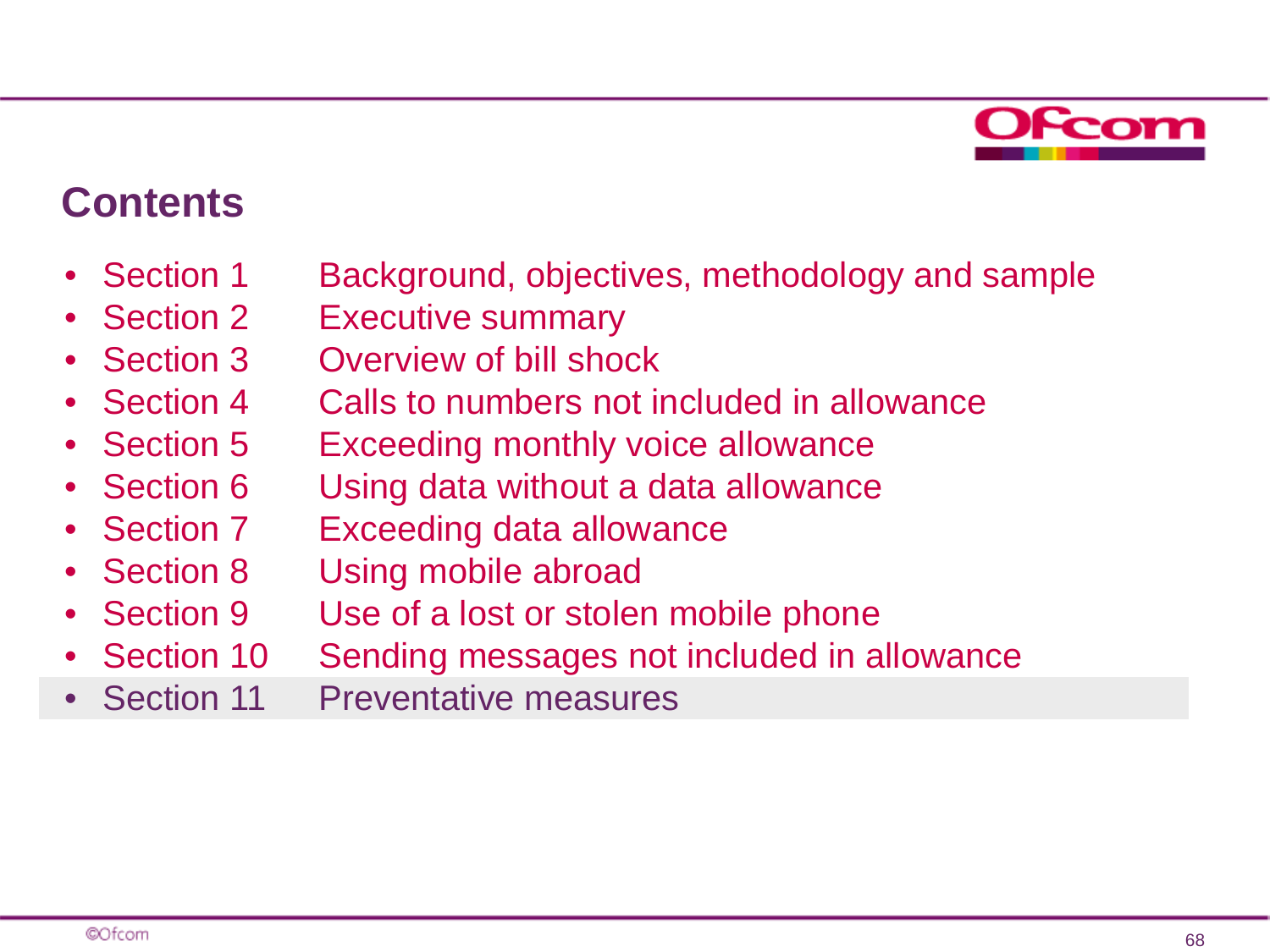### **Preventative measures**



### Attitude to amount of information on voice and data costs

■ Strongly Agree ■ Slightly Agree ■ Slightly Disagree ■ Strongly Disagree ■ Don't know

#### **Statement: There is enough information on how much it costs to use data on mobiles**



Weighted data. Q9c. To what extent do you agree or disagree with each of the following statements? Base: All respondents (1,102, 2012 – 702)

©Ofcom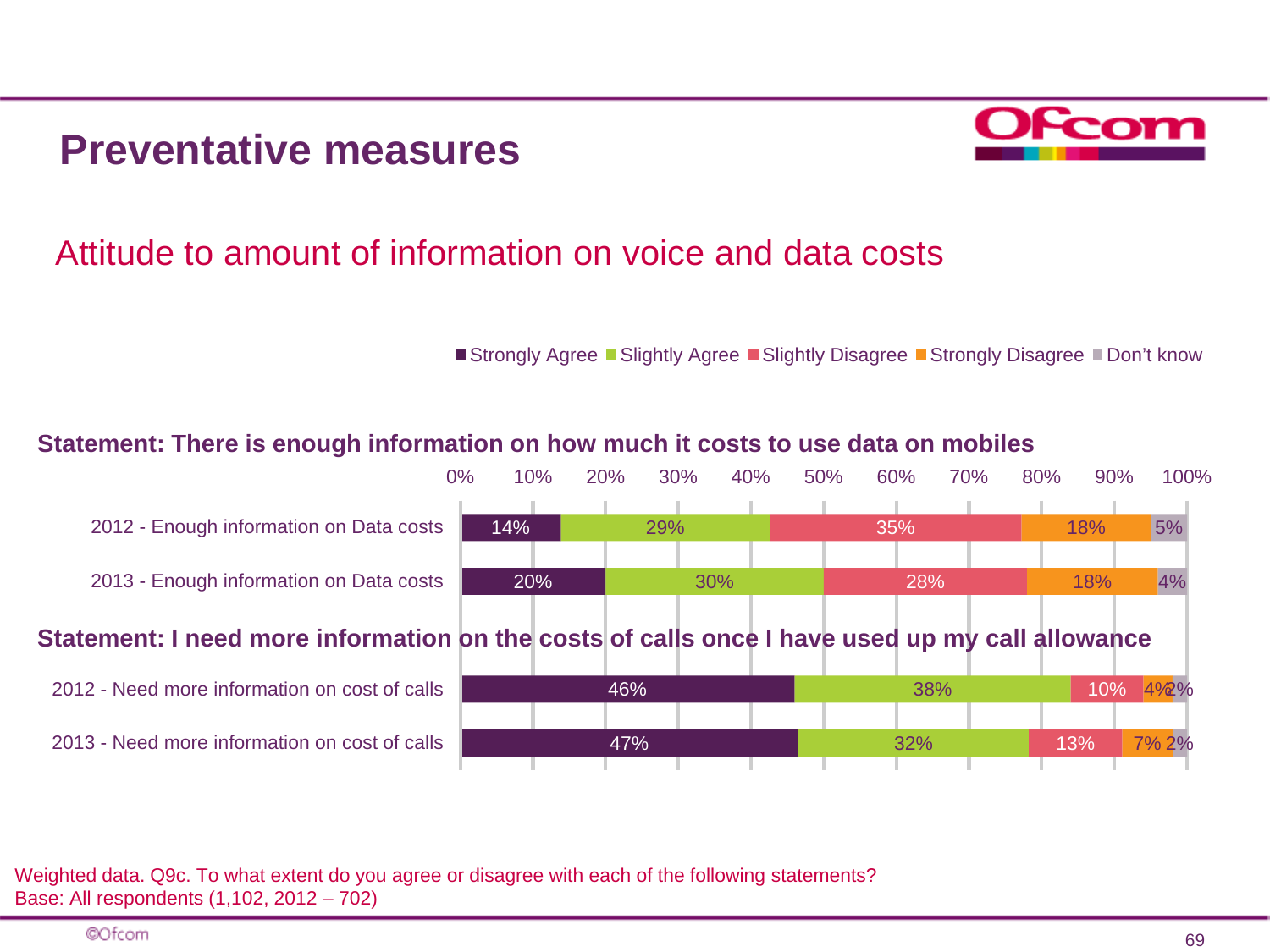## **Unknowingly downloading data**



### Awareness of push notifications – By Smartphone ownership

There is a significant increase in awareness increasing awareness of Push notifications amongst smartphone owners. Nearly three in five (59%) smartphone owners say they are aware that data may download automatically up from around half (52%) in 2012.



Weighted data. Q66. Some applications (apps), emails, social networking sites etc. may download data automatically, unless you change the settings on your phone to stop this happening. This type of data use is known as 'push notifications'. Before now were you aware of this? Base: All respondents (1,102, 2012 - 702), Smartphone (857, 2012 - 505), non smartphone (245, 2012 - 197).